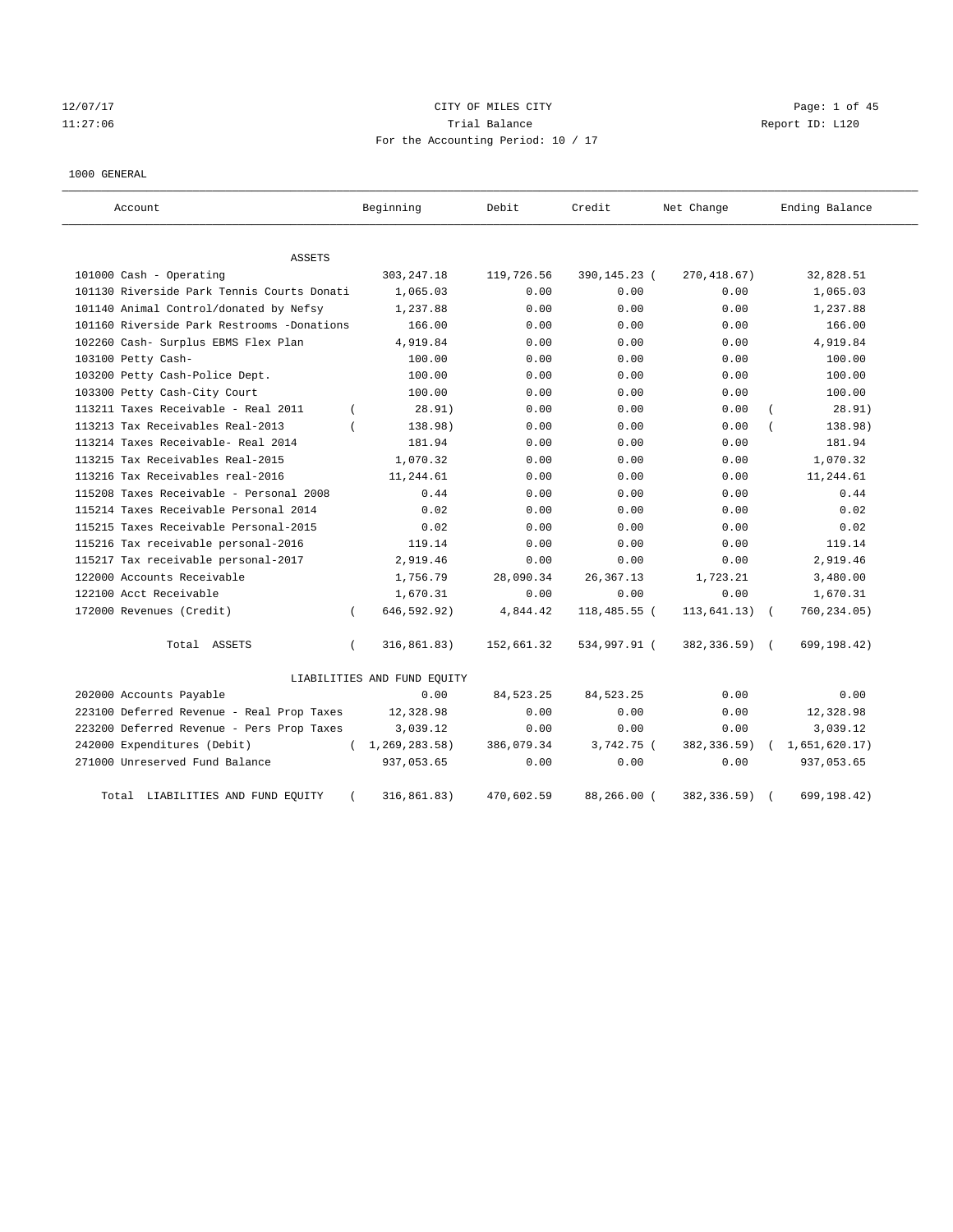# 12/07/17 Page: 2 of 45 11:27:06 **Trial Balance Trial Balance Report ID:** L120 For the Accounting Period: 10 / 17

### 2220 LIBRARY

| Account                                    | Beginning                   | Debit     | Credit        | Net Change     | Ending Balance |
|--------------------------------------------|-----------------------------|-----------|---------------|----------------|----------------|
|                                            |                             |           |               |                |                |
| ASSETS                                     |                             |           |               |                |                |
| 101000 Cash - Operating                    | 21, 185. 33                 | 25,033.15 | 25,022.35     | 10.80          | 21, 196. 13    |
| 101032 Cash- Library Board of Trustees Mul | 35,386.64                   | 0.00      | 0.00          | 0.00           | 35,386.64      |
| 103000 Petty Cash                          | 75.00                       | 0.00      | 0.00          | 0.00           | 75.00          |
| 172000 Revenues (Credit)                   | 76, 439.54)                 | 0.00      | 25,033.15 (   | 25,033.15)     | 101,472.69)    |
| Total ASSETS                               | 19,792.57)                  | 25,033.15 | $50,055.50$ ( | $25,022.35$ (  | 44,814.92)     |
|                                            | LIABILITIES AND FUND EQUITY |           |               |                |                |
| 202000 Accounts Payable                    | 0.00                        | 1,943.44  | 1,943.44      | 0.00           | 0.00           |
| 242000 Expenditures (Debit)                | 87,923.69)                  | 25,022.35 | $0.00$ (      | $25,022.35)$ ( | 112,946.04)    |
| 271000 Unreserved Fund Balance             | 68,131.12                   | 0.00      | 0.00          | 0.00           | 68,131.12      |
| LIABILITIES AND FUND EQUITY<br>Total       | 19,792.57)                  | 26,965.79 | 1,943.44 (    | 25,022.35)     | 44,814.92)     |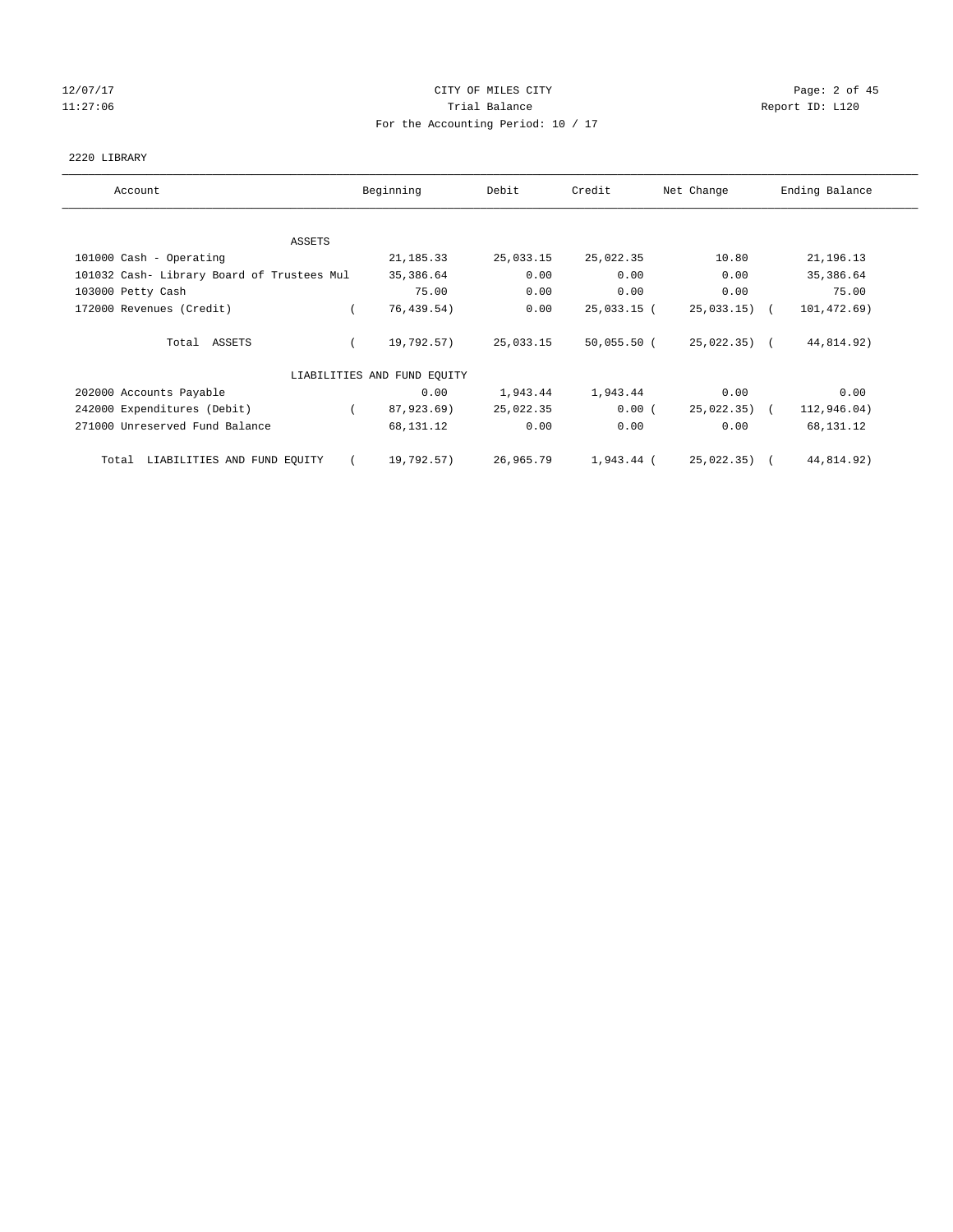# 12/07/17 Page: 3 of 45 11:27:06 **Trial Balance Trial Balance Report ID:** L120 For the Accounting Period: 10 / 17

#### 2260 EMERGENCY DISASTER

| Account                                   | Beginning<br>Debit          |      | Credit | Net Change | Ending Balance |
|-------------------------------------------|-----------------------------|------|--------|------------|----------------|
|                                           |                             |      |        |            |                |
| ASSETS                                    |                             |      |        |            |                |
| 101000 Cash - Operating                   | 23.44                       | 0.00 | 0.00   | 0.00       | 23.44          |
| 113211 Taxes Receivable - Real 2011       | 3.46                        | 0.00 | 0.00   | 0.00       | 3.46           |
| 172000 Revenues (Credit)                  | 13.16)                      | 0.00 | 0.00   | 0.00       | 13.16)         |
| Total ASSETS                              | 13.74                       | 0.00 | 0.00   | 0.00       | 13.74          |
|                                           | LIABILITIES AND FUND EQUITY |      |        |            |                |
| 223100 Deferred Revenue - Real Prop Taxes | 3.46                        | 0.00 | 0.00   | 0.00       | 3.46           |
| 271000 Unreserved Fund Balance            | 10.28                       | 0.00 | 0.00   | 0.00       | 10.28          |
| LIABILITIES AND FUND EQUITY<br>Total      | 13.74                       | 0.00 | 0.00   | 0.00       | 13.74          |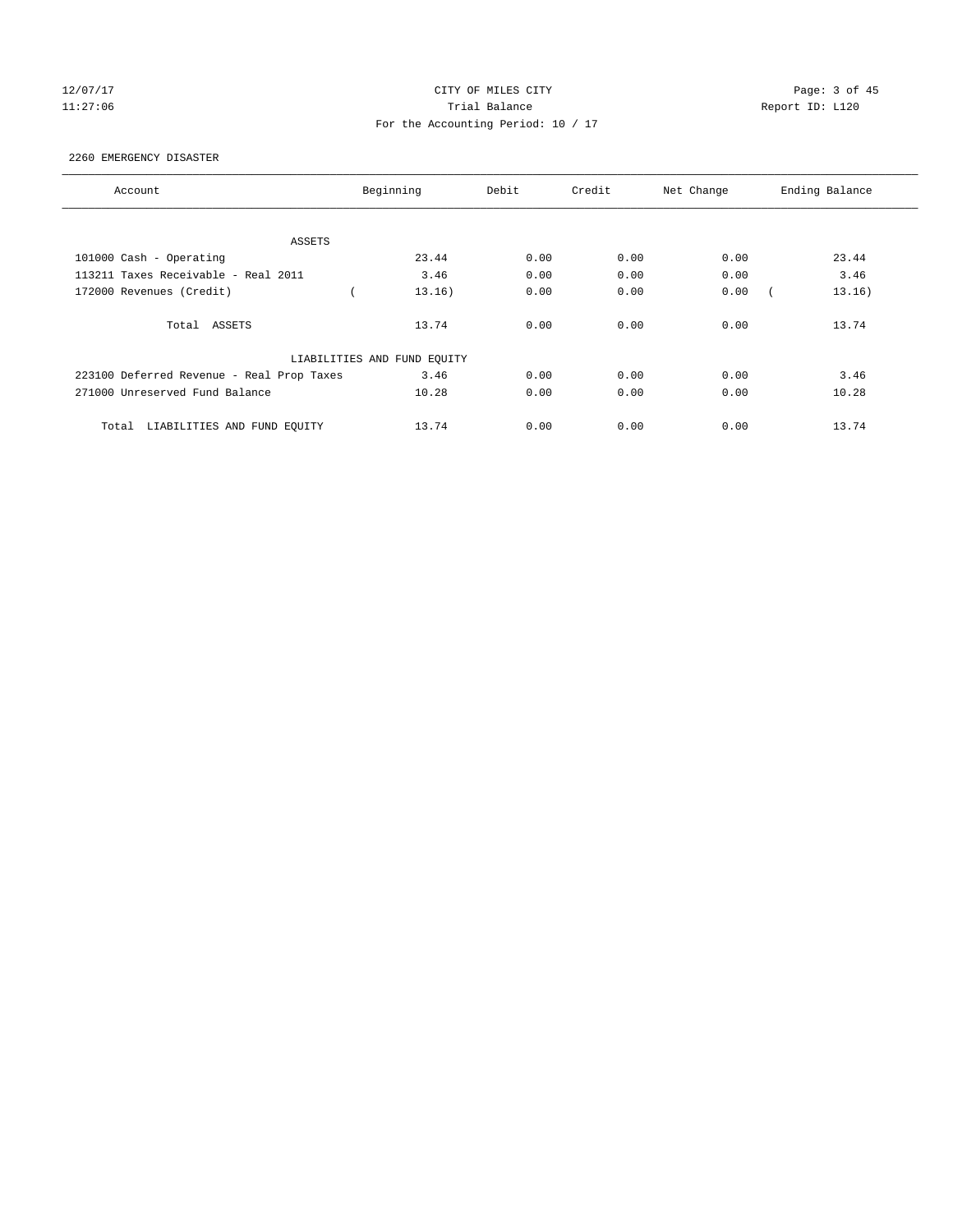| 127 | 0 |   |
|-----|---|---|
|     |   | ς |

# CITY OF MILES CITY CONTROL CONTROL CITY CONTROL PAGE: 4 of 45 127:06 Channel Balance Channel Balance Report ID: L120 For the Accounting Period: 10 / 17

## 2270 Health

| Account                              | Beginning                   | Debit | Credit | Net Change | Ending Balance |
|--------------------------------------|-----------------------------|-------|--------|------------|----------------|
|                                      |                             |       |        |            |                |
|                                      | ASSETS                      |       |        |            |                |
| 101000 Cash - Operating              | 19,058.88                   | 0.00  | 0.00   | 0.00       | 19,058.88      |
| Total ASSETS                         | 19,058.88                   | 0.00  | 0.00   | 0.00       | 19,058.88      |
|                                      | LIABILITIES AND FUND EQUITY |       |        |            |                |
| 271000 Unreserved Fund Balance       | 19,058.88                   | 0.00  | 0.00   | 0.00       | 19,058.88      |
|                                      |                             |       |        |            |                |
| LIABILITIES AND FUND EQUITY<br>Total | 19,058.88                   | 0.00  | 0.00   | 0.00       | 19,058.88      |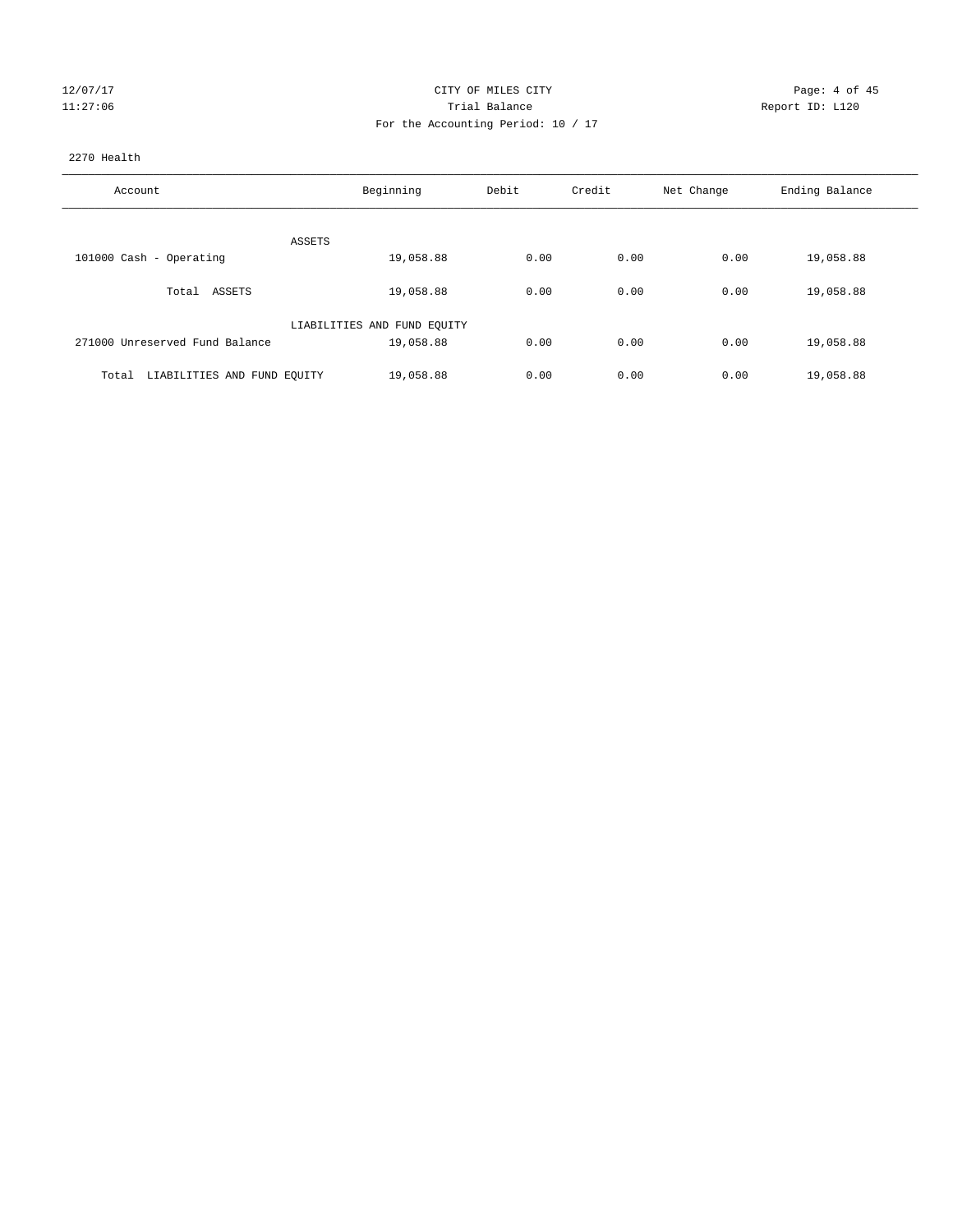# 12/07/17 Page: 5 of 45 11:27:06 **Trial Balance Trial Balance Report ID:** L120 For the Accounting Period: 10 / 17

#### 2310 TIFD-Downtown

| Account                              | Beginning                   | Debit    | Credit       | Net Change   | Ending Balance |
|--------------------------------------|-----------------------------|----------|--------------|--------------|----------------|
|                                      |                             |          |              |              |                |
| ASSETS                               |                             |          |              |              |                |
| 101000 Cash - Operating              | 2,471.17)                   | 0.00     | 2,377.67 (   | 2,377.67     | 4,848.84)      |
| 172000 Revenues (Credit)             | 10,000.00)                  | 0.00     | 0.00         | 0.00         | 10,000.00)     |
| Total ASSETS                         | 12,471.17)                  | 0.00     | $2.377.67$ ( | $2,377.67$ ( | 14,848.84)     |
|                                      | LIABILITIES AND FUND EQUITY |          |              |              |                |
| 202000 Accounts Payable              | 0.00                        | 563.83   | 563.83       | 0.00         | 0.00           |
| 242000 Expenditures (Debit)          | 12, 471. 17)                | 2,402.35 | $24.68$ (    | $2,377.67$ ( | 14,848.84)     |
| LIABILITIES AND FUND EQUITY<br>Total | 12,471.17)                  | 2,966.18 | 588.51 (     | 2.377.67     | 14,848.84)     |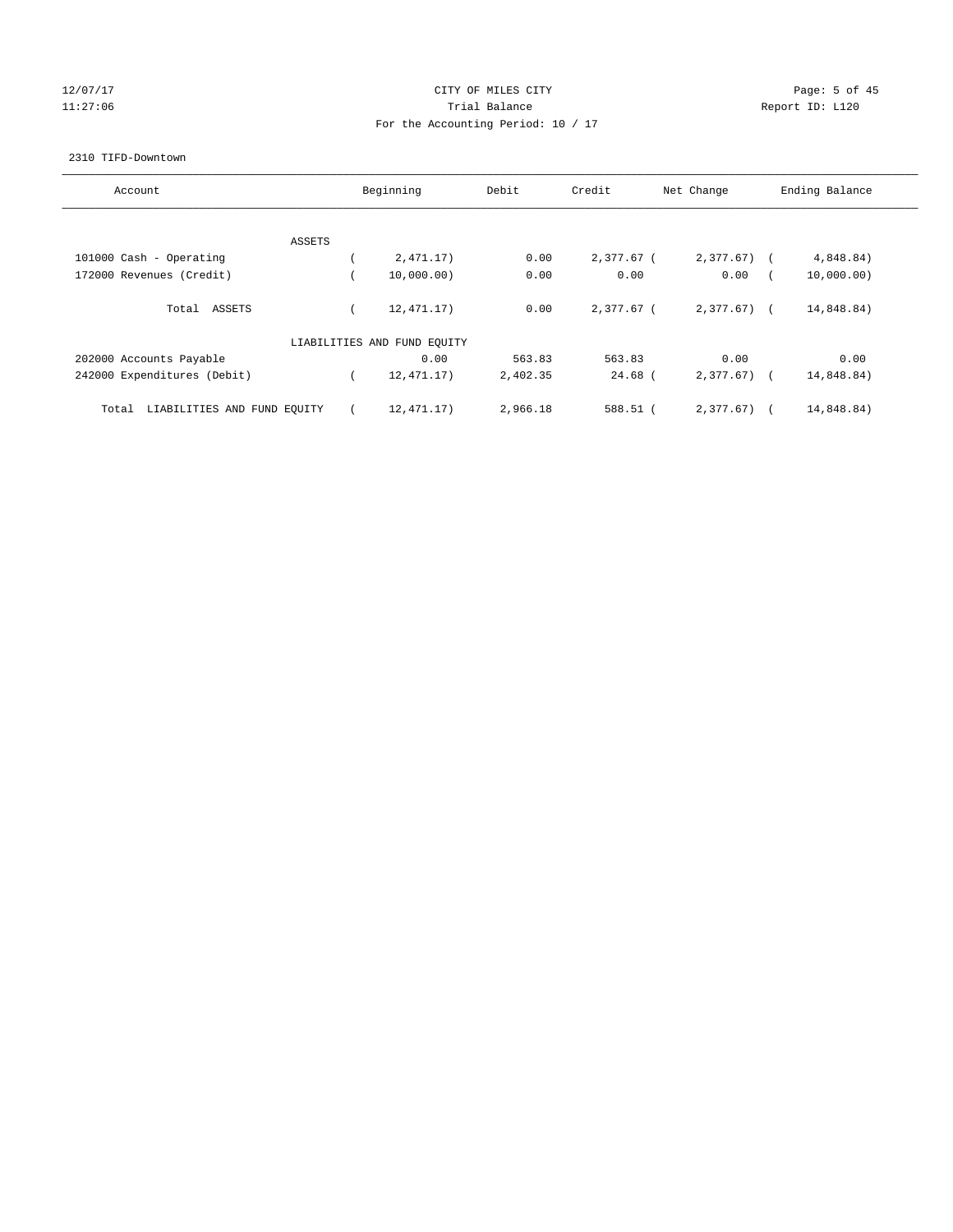# 12/07/17 Page: 6 of 45 11:27:06 Trial Balance Report ID: L120 For the Accounting Period: 10 / 17

# 2350 Local Government/Study Commission

| Account.                                  | Beginning                   | Debit | Credit | Net Change | Ending Balance |
|-------------------------------------------|-----------------------------|-------|--------|------------|----------------|
| <b>ASSETS</b>                             |                             |       |        |            |                |
| 101000 Cash - Operating                   | 11.73                       | 0.00  | 0.00   | 0.00       | 11.73          |
| 113214 Taxes Receivable- Real 2014        | 0.87                        | 0.00  | 0.00   | 0.00       | 0.87           |
| 113215 Tax Receivables Real-2015          | 6.08                        | 0.00  | 0.00   | 0.00       | 6.08           |
| 115215 Taxes Receivable Personal-2015     | 0.01)                       | 0.00  | 0.00   | 0.00       | 0.01)          |
| 115216 Tax receivable personal-2016       | 0.67                        | 0.00  | 0.00   | 0.00       | 0.67           |
| 172000 Revenues (Credit)                  | 11.73)                      | 0.00  | 0.00   | 0.00       | 11.73)         |
| Total ASSETS                              | 7.61                        | 0.00  | 0.00   | 0.00       | 7.61           |
|                                           | LIABILITIES AND FUND EQUITY |       |        |            |                |
| 223100 Deferred Revenue - Real Prop Taxes | 6.95                        | 0.00  | 0.00   | 0.00       | 6.95           |
| 223200 Deferred Revenue - Pers Prop Taxes | 0.66                        | 0.00  | 0.00   | 0.00       | 0.66           |
| LIABILITIES AND FUND EQUITY<br>Total      | 7.61                        | 0.00  | 0.00   | 0.00       | 7.61           |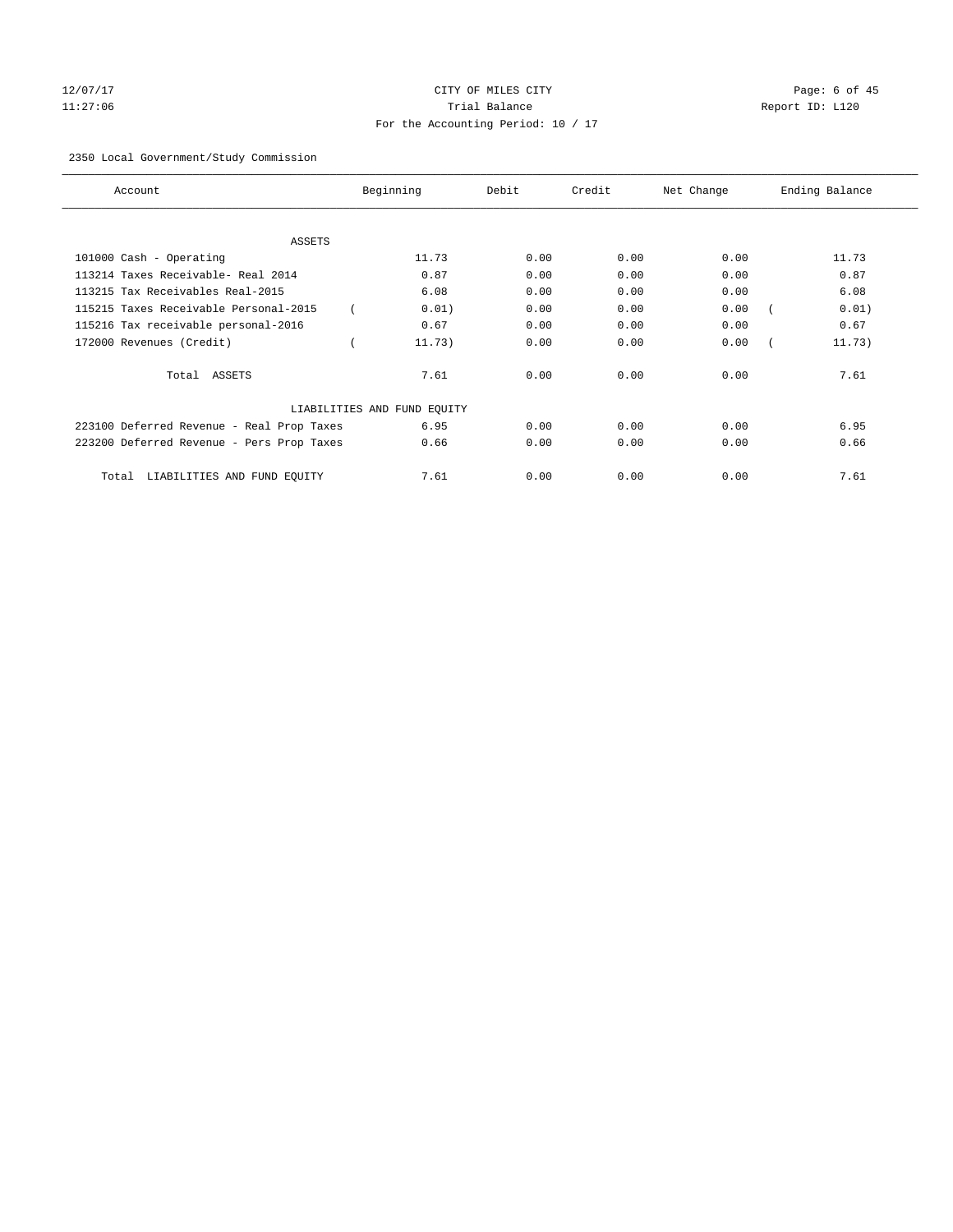# 12/07/17 Page: 7 of 45 11:27:06 **Trial Balance Trial Balance Report ID:** L120 For the Accounting Period: 10 / 17

2372 Permissive Medical Levy

| Account                                   | Beginning                   | Debit | Credit | Net Change | Ending Balance |
|-------------------------------------------|-----------------------------|-------|--------|------------|----------------|
|                                           |                             |       |        |            |                |
| <b>ASSETS</b>                             |                             |       |        |            |                |
| 101000 Cash - Operating                   | 2,437.89                    | 0.00  | 0.00   | 0.00       | 2,437.89       |
| 113211 Taxes Receivable - Real 2011       | 5.80)                       | 0.00  | 0.00   | 0.00       | 5.80)          |
| 113213 Tax Receivables Real-2013          | 13.72)                      | 0.00  | 0.00   | 0.00       | 13.72)         |
| 113214 Taxes Receivable- Real 2014        | 19.98                       | 0.00  | 0.00   | 0.00       | 19.98          |
| 113215 Tax Receivables Real-2015          | 117.64                      | 0.00  | 0.00   | 0.00       | 117.64         |
| 113216 Tax Receivables real-2016          | 1,277.74                    | 0.00  | 0.00   | 0.00       | 1,277.74       |
| 115214 Taxes Receivable Personal 2014     | 0.01)                       | 0.00  | 0.00   | 0.00       | 0.01)          |
| 115215 Taxes Receivable Personal-2015     | 0.01)                       | 0.00  | 0.00   | 0.00       | 0.01)          |
| 115216 Tax receivable personal-2016       | 13.07                       | 0.00  | 0.00   | 0.00       | 13.07          |
| 115217 Tax receivable personal-2017       | 331.74                      | 0.00  | 0.00   | 0.00       | 331.74         |
| 172000 Revenues (Credit)                  | $2,437.89$ )                | 0.00  | 0.00   | 0.00       | $2,437.89$ )   |
| Total ASSETS                              | 1,740.63                    | 0.00  | 0.00   | 0.00       | 1,740.63       |
|                                           | LIABILITIES AND FUND EQUITY |       |        |            |                |
| 223100 Deferred Revenue - Real Prop Taxes | 1,395.81                    | 0.00  | 0.00   | 0.00       | 1,395.81       |
| 223200 Deferred Revenue - Pers Prop Taxes | 342.19                      | 0.00  | 0.00   | 0.00       | 342.19         |
| 271000 Unreserved Fund Balance            | 2.63                        | 0.00  | 0.00   | 0.00       | 2.63           |
| Total LIABILITIES AND FUND EQUITY         | 1,740.63                    | 0.00  | 0.00   | 0.00       | 1,740.63       |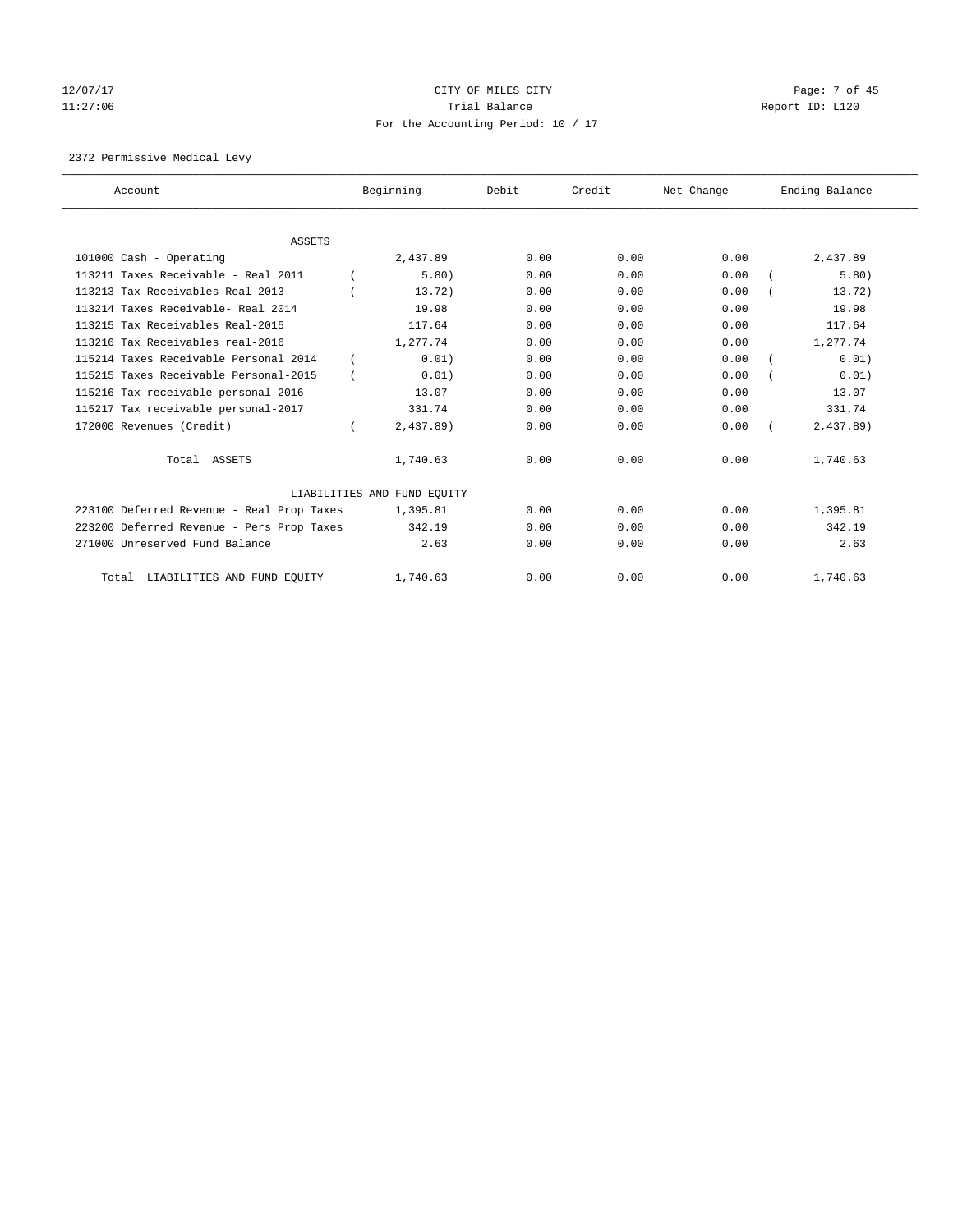# 12/07/17 CITY OF MILES CITY Page: 8 of 45 11:27:06 Trial Balance Report ID: L120 For the Accounting Period: 10 / 17

#### 2394 BUILDING CODE ENFORCEMENT

| Account                              |        | Beginning                   | Debit    | Credit       | Net Change   | Ending Balance |
|--------------------------------------|--------|-----------------------------|----------|--------------|--------------|----------------|
|                                      |        |                             |          |              |              |                |
|                                      | ASSETS |                             |          |              |              |                |
| 101000 Cash - Operating              |        | 109,915.11                  | 4,930.00 | $5,158.19$ ( | 228.19       | 109,686.92     |
| 172000 Revenues (Credit)             |        | 31,350.07)                  | 0.00     | $4,855.00$ ( | $4,855.00$ ( | 36,205.07)     |
| Total ASSETS                         |        | 78,565.04                   | 4,930.00 | 10,013.19 (  | 5,083.19     | 73,481.85      |
|                                      |        | LIABILITIES AND FUND EQUITY |          |              |              |                |
| 202000 Accounts Payable              |        | 9,000.00                    | 3,212.16 | 3,212.16     | 0.00         | 9,000.00       |
| 242000 Expenditures (Debit)          |        | 40,983.64)                  | 5,158.19 | 75.00(       | $5,083.19$ ( | 46,066.83)     |
| 271000 Unreserved Fund Balance       |        | 110,548.68                  | 0.00     | 0.00         | 0.00         | 110,548.68     |
| LIABILITIES AND FUND EQUITY<br>Total |        | 78,565.04                   | 8,370.35 | $3.287.16$ ( | 5,083.19     | 73,481.85      |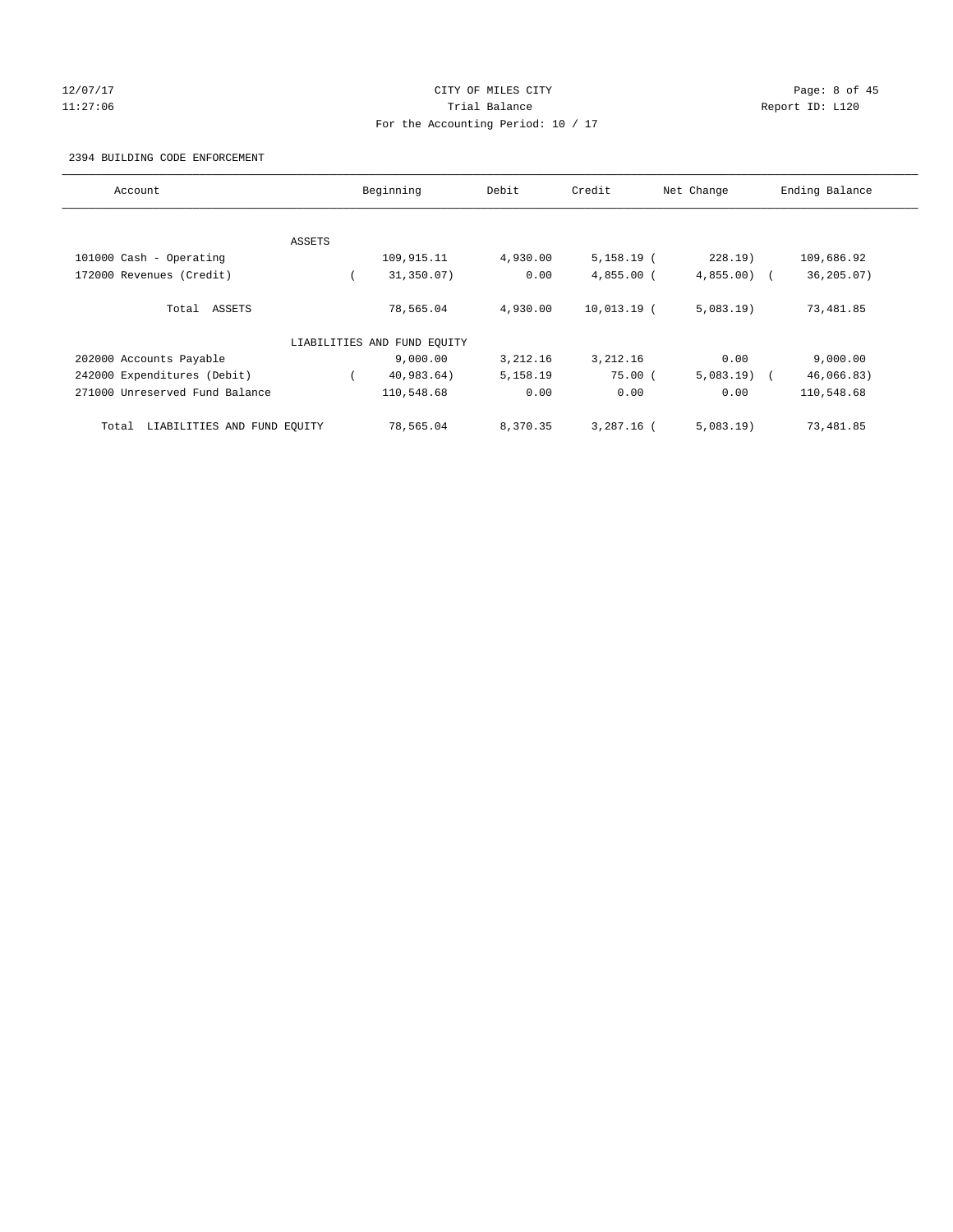# 12/07/17 CITY OF MILES CITY Page: 9 of 45 11:27:06 Trial Balance Report ID: L120 For the Accounting Period: 10 / 17

2400 LTG M D#165-(Gen City)

| Account                                     | Beginning                   | Debit     | Credit      | Net Change    | Ending Balance |
|---------------------------------------------|-----------------------------|-----------|-------------|---------------|----------------|
|                                             |                             |           |             |               |                |
| <b>ASSETS</b>                               |                             |           |             |               |                |
| 101000 Cash - Operating                     | 7,545.85)                   | 0.00      | 16,950.48 ( | 16,950.48) (  | 24,496.33)     |
| 118130 Special Assessments Receivable 2013( | 26.44)                      | 0.00      | 0.00        | 0.00          | 26.44)         |
| 118140 Special Assessments Receivables-201  | 39.03                       | 0.00      | 0.00        | 0.00          | 39.03          |
| 118150 Special Assessments Receivables-201  | 165.26                      | 0.00      | 0.00        | 0.00          | 165.26         |
| 118160 Special Assessments Receivables-201  | 1,940.31                    | 0.00      | 0.00        | 0.00          | 1,940.31       |
| 118170 Special Assessments Receivables-201  | 204,874.49                  | 0.00      | 0.00        | 0.00          | 204,874.49     |
| 172000 Revenues (Credit)                    | 4,384.60)                   | 0.00      | 0.00        | 0.00          | 4,384.60)      |
| Total ASSETS                                | 195,062.20                  | 0.00      | 16,950.48 ( | 16,950.48)    | 178, 111.72    |
|                                             | LIABILITIES AND FUND EQUITY |           |             |               |                |
| 202000 Accounts Payable                     | 0.00                        | 16,950.48 | 16,950.48   | 0.00          | 0.00           |
| 223000 Deferred Revenue/Uncollected Taxes   | 206,994.01                  | 0.00      | 0.00        | 0.00          | 206,994.01     |
| 242000 Expenditures (Debit)                 | 49,118.66)                  | 16,950.48 | 0.00(       | $16,950.48$ ( | 66,069.14)     |
| 271000 Unreserved Fund Balance              | 37,186.85                   | 0.00      | 0.00        | 0.00          | 37,186.85      |
| LIABILITIES AND FUND EQUITY<br>Total        | 195,062.20                  | 33,900.96 | 16,950.48 ( | 16,950.48)    | 178, 111.72    |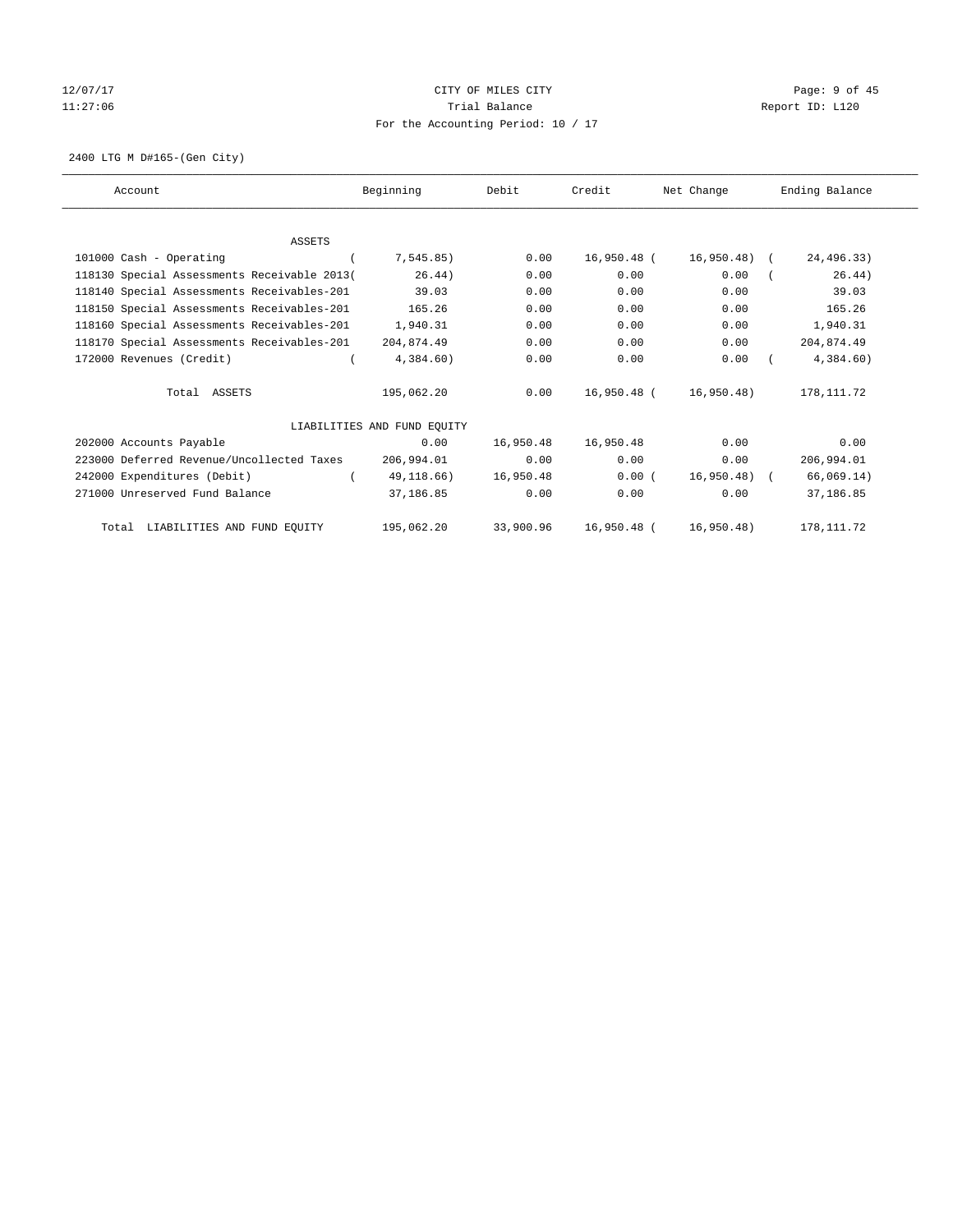# 12/07/17 Page: 10 of 45 11:27:06 **Trial Balance Trial Balance Report ID:** L120 For the Accounting Period: 10 / 17

#### 2420 LTG M D#167-(MilesAddn Etc)

| Account                                    | Beginning                   | Debit    | Credit     | Net Change | Ending Balance |
|--------------------------------------------|-----------------------------|----------|------------|------------|----------------|
|                                            |                             |          |            |            |                |
| ASSETS<br>101000 Cash - Operating          | 5,293.92                    | 5.98     | 2,862.88 ( | 2,856.90)  | 2,437.02       |
| 118160 Special Assessments Receivables-201 | 75.00                       | 0.00     | 0.00       | 0.00       | 75.00          |
| 118170 Special Assessments Receivables-201 | 27,356.73                   | 0.00     | 0.00       | 0.00       | 27, 356.73     |
| 172000 Revenues (Credit)                   | 1,737.46)                   | 0.00     | $5.98$ (   | 5.98)      | 1,743.44)      |
| Total ASSETS                               | 30,988.19                   | 5.98     | 2,868.86 ( | 2,862.88)  | 28, 125. 31    |
|                                            | LIABILITIES AND FUND EQUITY |          |            |            |                |
| 202000 Accounts Payable                    | 0.00                        | 2,862.88 | 2,862.88   | 0.00       | 0.00           |
| 223000 Deferred Revenue/Uncollected Taxes  | 27,431.73                   | 0.00     | 0.00       | 0.00       | 27, 431.73     |
| 242000 Expenditures (Debit)                | 9,086.36)                   | 2,862.88 | 0.00(      | 2,862.88)  | 11,949.24)     |
| 271000 Unreserved Fund Balance             | 12,642.82                   | 0.00     | 0.00       | 0.00       | 12,642.82      |
| LIABILITIES AND FUND EQUITY<br>Total       | 30,988.19                   | 5,725.76 | 2,862.88 ( | 2,862.88)  | 28, 125. 31    |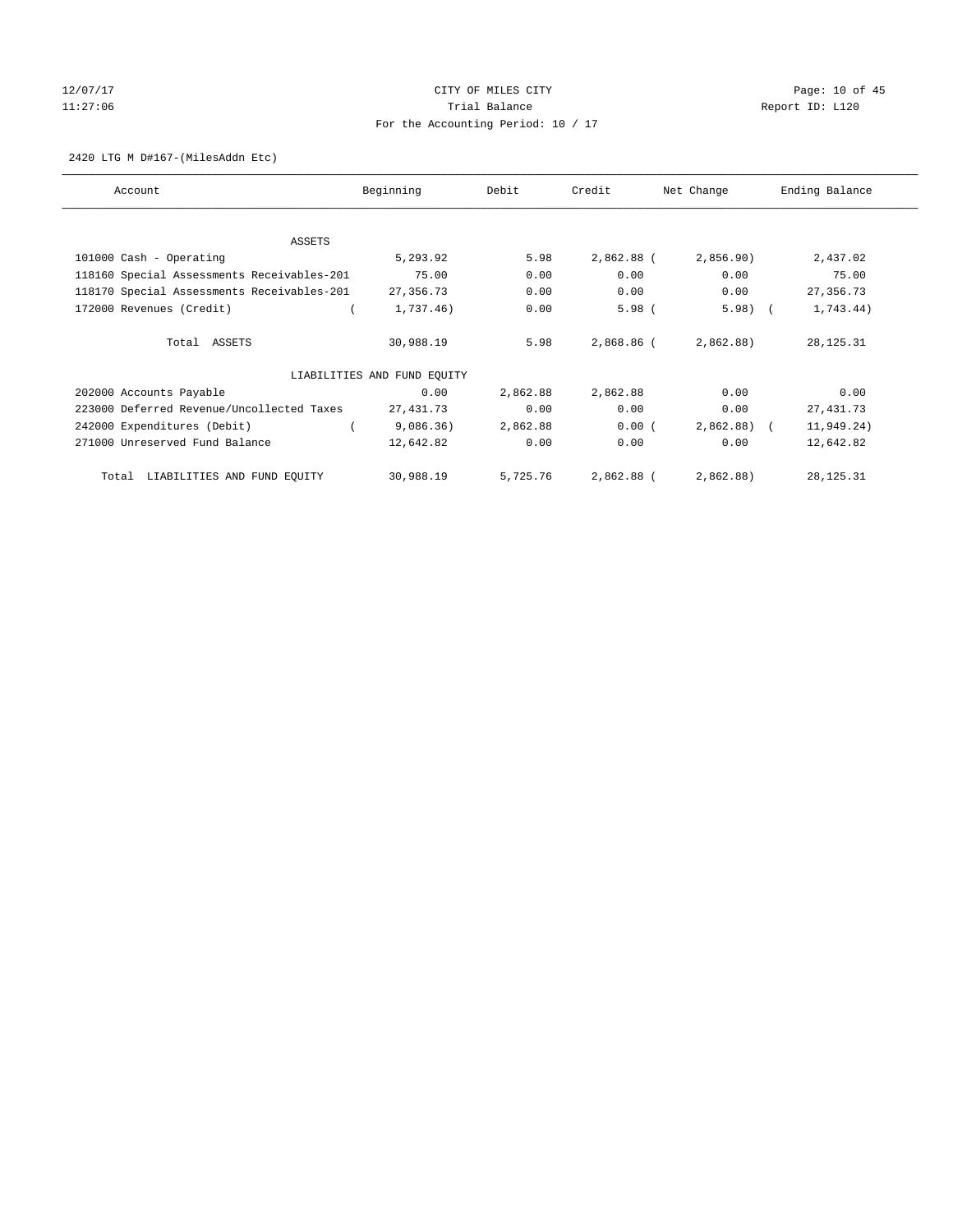# 12/07/17 Page: 11 of 45 11:27:06 **Trial Balance Trial Balance Report ID:** L120 For the Accounting Period: 10 / 17

2430 LTG M D#171-(Balsam Est)

| Account                                    | Beginning                   | Debit  | Credit   | Net Change  | Ending Balance |
|--------------------------------------------|-----------------------------|--------|----------|-------------|----------------|
|                                            |                             |        |          |             |                |
| <b>ASSETS</b>                              |                             |        |          |             |                |
| 101000 Cash - Operating                    | 585.64                      | 0.66   | 151.17 ( | 150.51)     | 435.13         |
| 118170 Special Assessments Receivables-201 | 5,072.03                    | 0.00   | 0.00     | 0.00        | 5,072.03       |
| 172000 Revenues (Credit)                   | 2.72)                       | 0.00   | $0.66$ ( | $0.66)$ (   | 3.38)          |
| Total ASSETS                               | 5,654.95                    | 0.66   | 151.83 ( | 151.17)     | 5,503.78       |
|                                            | LIABILITIES AND FUND EQUITY |        |          |             |                |
| 202000 Accounts Payable                    | 0.00                        | 151.17 | 151.17   | 0.00        | 0.00           |
| 223000 Deferred Revenue/Uncollected Taxes  | 5,072.03                    | 0.00   | 0.00     | 0.00        | 5,072.03       |
| 242000 Expenditures (Debit)                | 1,594.36)                   | 151.17 | 0.00(    | $151.17)$ ( | 1,745.53)      |
| 271000 Unreserved Fund Balance             | 2,177.28                    | 0.00   | 0.00     | 0.00        | 2,177.28       |
| LIABILITIES AND FUND EQUITY<br>Total       | 5,654.95                    | 302.34 | 151.17 ( | 151.17)     | 5,503.78       |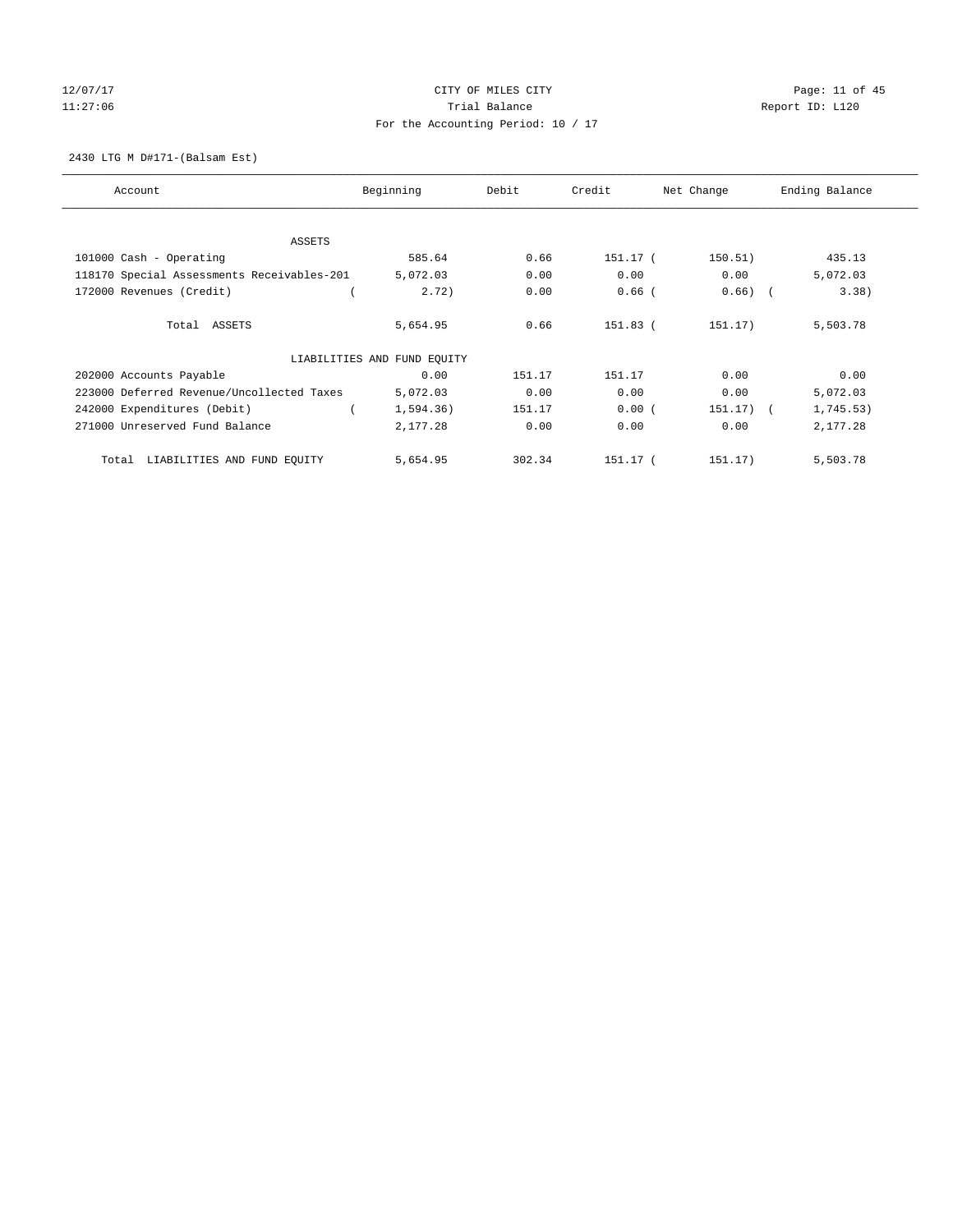# 12/07/17 Page: 12 of 45 11:27:06 **Trial Balance Trial Balance Report ID:** L120 For the Accounting Period: 10 / 17

2440 LTG M D#172-(Main Str)

| Account                                    | Beginning                   | Debit    | Credit     | Net Change     | Ending Balance |
|--------------------------------------------|-----------------------------|----------|------------|----------------|----------------|
|                                            |                             |          |            |                |                |
| ASSETS                                     |                             |          |            |                |                |
| 101000 Cash - Operating                    | 1,812.08                    | 2.05     | 1,735.45 ( | 1,733.40       | 78.68          |
| 118170 Special Assessments Receivables-201 | 19,254.57                   | 0.00     | 0.00       | 0.00           | 19,254.57      |
| 172000 Revenues (Credit)                   | 1,407.50)                   | 0.00     | $2.05$ (   | $2.05)$ (      | 1,409.55)      |
| Total ASSETS                               | 19,659.15                   | 2.05     | 1,737.50 ( | 1,735.45)      | 17,923.70      |
|                                            | LIABILITIES AND FUND EQUITY |          |            |                |                |
| 202000 Accounts Payable                    | 0.00                        | 1,735.45 | 1,735.45   | 0.00           | 0.00           |
| 223000 Deferred Revenue/Uncollected Taxes  | 19,254.57                   | 0.00     | 0.00       | 0.00           | 19,254.57      |
| 242000 Expenditures (Debit)                | 5,048.50)                   | 1,735.45 | 0.00(      | $1,735.45$ ) ( | 6,783.95)      |
| 271000 Unreserved Fund Balance             | 5,453.08                    | 0.00     | 0.00       | 0.00           | 5,453.08       |
| LIABILITIES AND FUND EQUITY<br>Total       | 19,659.15                   | 3,470.90 | 1,735.45 ( | 1,735.45)      | 17,923.70      |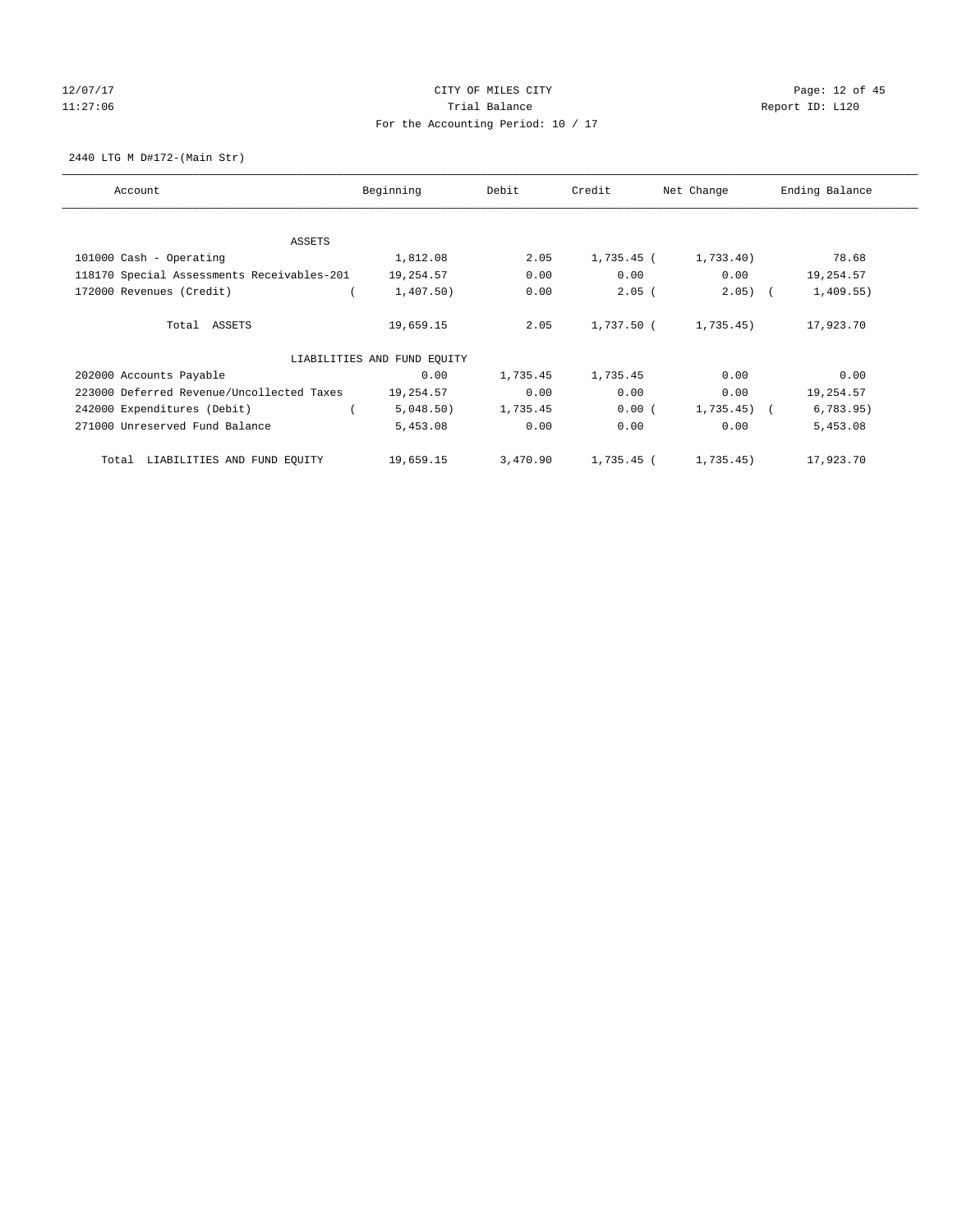# 12/07/17 Page: 13 of 45 11:27:06 **Trial Balance Trial Balance Report ID:** L120 For the Accounting Period: 10 / 17

2450 LTG M D#195-(SG-Trico)

| Account                                    | Beginning                   | Debit  | Credit     | Net Change  | Ending Balance |
|--------------------------------------------|-----------------------------|--------|------------|-------------|----------------|
|                                            |                             |        |            |             |                |
| <b>ASSETS</b>                              |                             |        |            |             |                |
| 101000 Cash - Operating                    | 731.76                      | 0.83   | $401.84$ ( | 401.01)     | 330.75         |
| 118170 Special Assessments Receivables-201 | 5,745.26                    | 0.00   | 0.00       | 0.00        | 5,745.26       |
| 172000 Revenues (Credit)                   | 31.13)                      | 0.00   | $0.83$ (   | $0.83)$ (   | 31.96)         |
| Total ASSETS                               | 6,445.89                    | 0.83   | $402.67$ ( | 401.84)     | 6,044.05       |
|                                            | LIABILITIES AND FUND EQUITY |        |            |             |                |
| 202000 Accounts Payable                    | 0.00                        | 401.84 | 401.84     | 0.00        | 0.00           |
| 223000 Deferred Revenue/Uncollected Taxes  | 5,745.26                    | 0.00   | 0.00       | 0.00        | 5,745.26       |
| 242000 Expenditures (Debit)                | 2, 205.52)                  | 401.84 | 0.00(      | $401.84)$ ( | 2,607.36)      |
| 271000 Unreserved Fund Balance             | 2,906.15                    | 0.00   | 0.00       | 0.00        | 2,906.15       |
| LIABILITIES AND FUND EQUITY<br>Total       | 6,445.89                    | 803.68 | 401.84 (   | 401.84)     | 6,044.05       |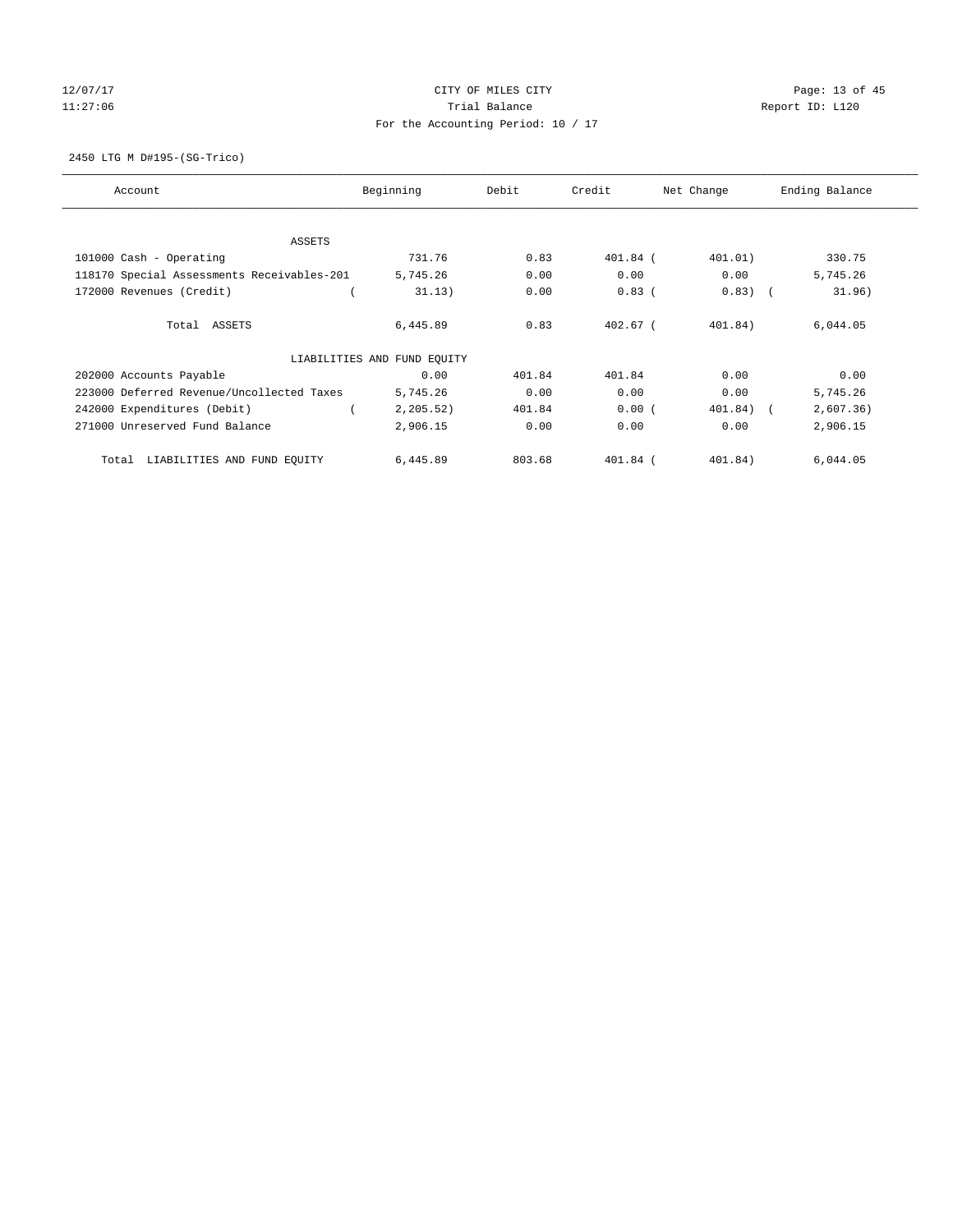# 12/07/17 Page: 14 of 45 11:27:06 **Trial Balance Trial Balance Report ID:** L120 For the Accounting Period: 10 / 17

2470 LTG M D#202-(SG-MDU&NV)

| Account                                    | Beginning                   | Debit    | Credit   | Net Change  | Ending Balance |
|--------------------------------------------|-----------------------------|----------|----------|-------------|----------------|
| ASSETS                                     |                             |          |          |             |                |
| 101000 Cash - Operating                    | 76.87                       | 0.09     | 632.73 ( | $632.64)$ ( | 555.77)        |
| 118160 Special Assessments Receivables-201 | 87.52                       | 0.00     | 0.00     | 0.00        | 87.52          |
| 118170 Special Assessments Receivables-201 | 6,984.34                    | 0.00     | 0.00     | 0.00        | 6,984.34       |
| 172000 Revenues (Credit)                   | 262.26)                     | 0.00     | $0.09$ ( | $0.09$ )    | 262.35)        |
| Total ASSETS                               | 6,886.47                    | 0.09     | 632.82 ( | 632.73)     | 6,253.74       |
|                                            | LIABILITIES AND FUND EQUITY |          |          |             |                |
| 202000 Accounts Payable                    | 0.00                        | 632.73   | 632.73   | 0.00        | 0.00           |
| 223000 Deferred Revenue/Uncollected Taxes  | 7,071.86                    | 0.00     | 0.00     | 0.00        | 7,071.86       |
| 242000 Expenditures (Debit)                | 2,812.04)                   | 632.73   | 0.00(    | 632.73)     | 3,444.77)      |
| 271000 Unreserved Fund Balance             | 2,626.65                    | 0.00     | 0.00     | 0.00        | 2,626.65       |
| LIABILITIES AND FUND EQUITY<br>Total       | 6,886.47                    | 1,265.46 | 632.73 ( | 632.73)     | 6,253.74       |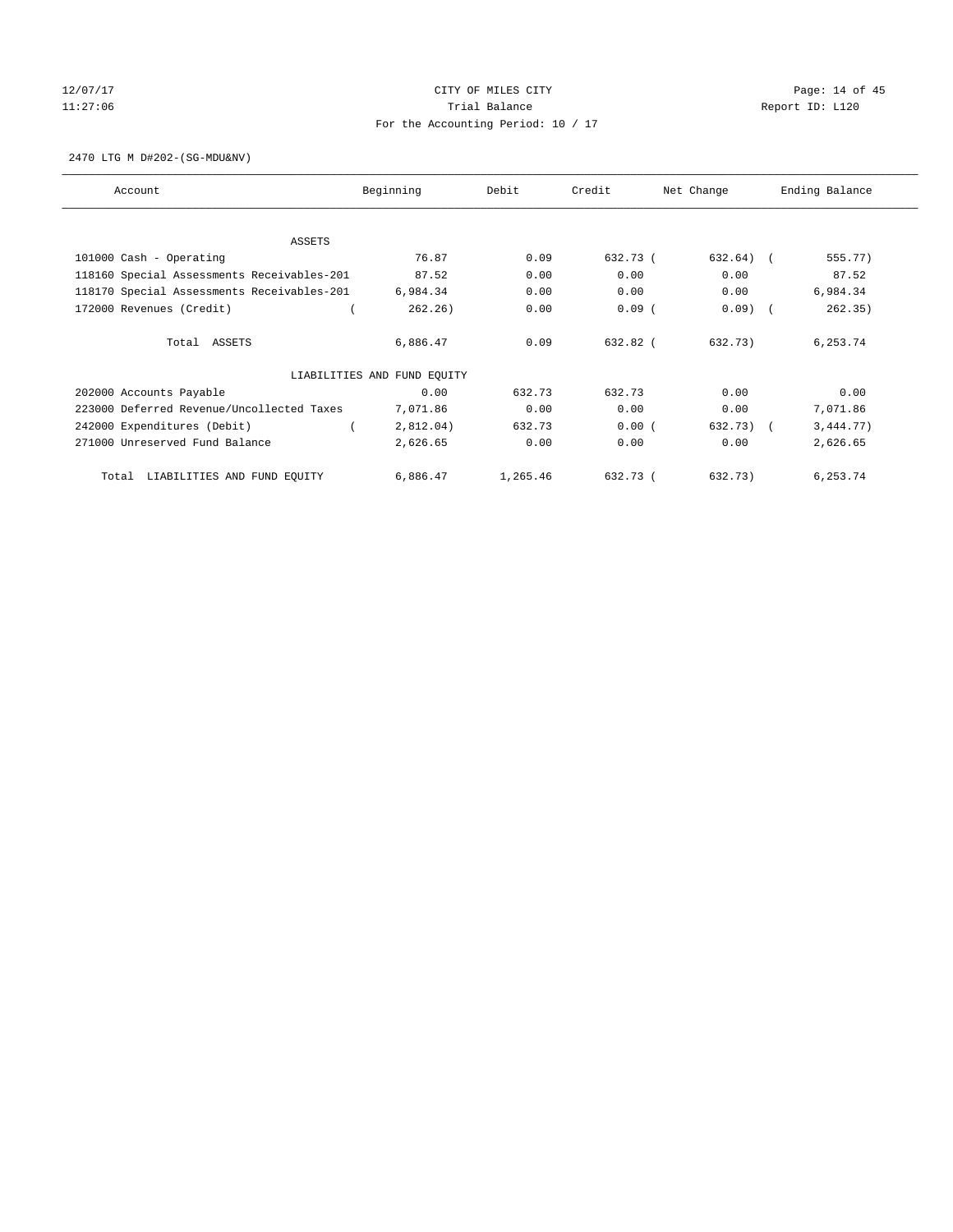# 12/07/17 Page: 15 of 45 11:27:06 **Trial Balance Trial Balance Report ID:** L120 For the Accounting Period: 10 / 17

### 2480 LTG M M#173-(Milestown Estates)

| Account                                    | Beginning                   | Debit  | Credit     | Net Change | Ending Balance |
|--------------------------------------------|-----------------------------|--------|------------|------------|----------------|
|                                            |                             |        |            |            |                |
| <b>ASSETS</b>                              |                             |        |            |            |                |
| 101000 Cash - Operating                    | 694.98                      | 0.78   | $221.22$ ( | 220.44)    | 474.54         |
| 118170 Special Assessments Receivables-201 | 1,431.06                    | 0.00   | 0.00       | 0.00       | 1,431.06       |
| 172000 Revenues (Credit)                   | 1.99)                       | 0.00   | $0.78$ (   | $0.78$ (   | 2.77)          |
| Total ASSETS                               | 2,124.05                    | 0.78   | $222.00$ ( | 221.22)    | 1,902.83       |
|                                            | LIABILITIES AND FUND EQUITY |        |            |            |                |
| 202000 Accounts Payable                    | 0.00                        | 221.22 | 221.22     | 0.00       | 0.00           |
| 223000 Deferred Revenue/Uncollected Taxes  | 1,431.06                    | 0.00   | 0.00       | 0.00       | 1,431.06       |
| 242000 Expenditures (Debit)                | 594.28)                     | 221.22 | 0.00(      | 221.22)    | 815.50)        |
| 271000 Unreserved Fund Balance             | 1,287.27                    | 0.00   | 0.00       | 0.00       | 1,287.27       |
| LIABILITIES AND FUND EQUITY<br>Total       | 2,124.05                    | 442.44 | $221.22$ ( | 221.22     | 1,902.83       |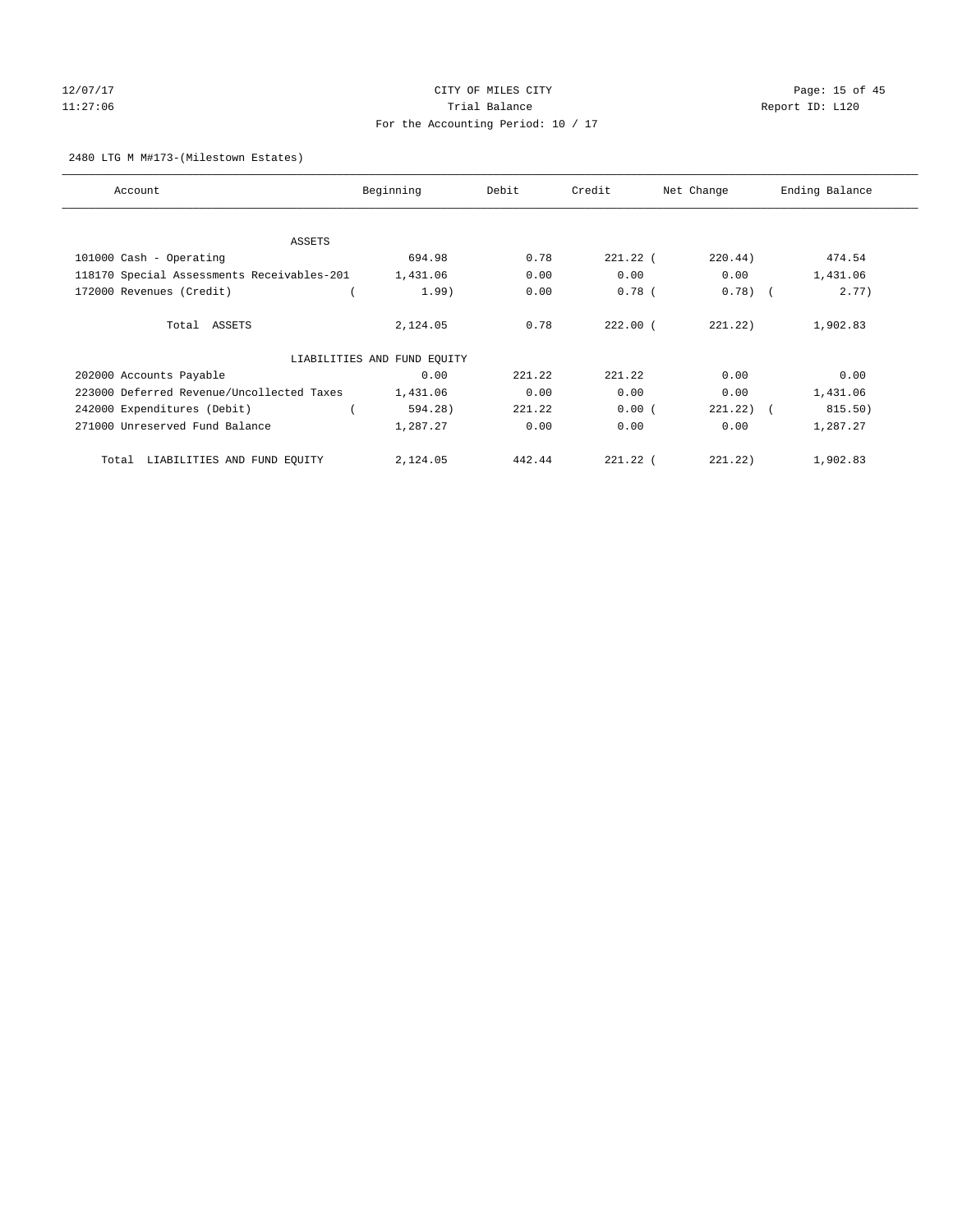# 12/07/17 Page: 16 of 45 11:27:06 **Trial Balance Trial Balance Report ID:** L120 For the Accounting Period: 10 / 17

2510 STR MAINT DIST #204

| Account                                                   | Beginning                   | Debit     | Credit      | Net Change   | Ending Balance |
|-----------------------------------------------------------|-----------------------------|-----------|-------------|--------------|----------------|
|                                                           |                             |           |             |              |                |
| <b>ASSETS</b>                                             |                             |           |             |              |                |
| 101000 Cash - Operating                                   | 291,806.68                  | 329.43    | 63,990.69 ( | 63,661.26)   | 228, 145.42    |
| 118130 Special Assessments Receivable 2013                | 104.31                      | 0.00      | 0.00        | 0.00         | 104.31         |
| 118140 Special Assessments Receivables-201                | 31.99                       | 0.00      | 0.00        | 0.00         | 31.99          |
| 118150 Special Assessments Receivables-201                | 760.68                      | 0.00      | 0.00        | 0.00         | 760.68         |
| 118160 Special Assessments Receivables-201                | 9,416.28                    | 0.00      | 0.00        | 0.00         | 9,416.28       |
| 118170 Special Assessments Receivables-201 1, 228, 412.54 |                             | 0.00      | 0.00        | 0.00         | 1,228,412.54   |
| 172000 Revenues (Credit)                                  | 26,084.69                   | 0.00      | $329.43$ (  | $329.43$ ) ( | 26, 414.12)    |
| Total ASSETS                                              | 1,504,447.79                | 329.43    | 64,320.12 ( | 63,990.69)   | 1,440,457.10   |
|                                                           | LIABILITIES AND FUND EQUITY |           |             |              |                |
| 202000 Accounts Payable                                   | 0.00                        | 28,596.15 | 28,596.15   | 0.00         | 0.00           |
| 223000 Deferred Revenue/Uncollected Taxes                 | 1,238,725.81                | 0.00      | 0.00        | 0.00         | 1,238,725.81   |
| 242000 Expenditures (Debit)                               | 409,155.23)                 | 63,990.69 | 0.00(       | 63,990.69) ( | 473, 145. 92)  |
| 271000 Unreserved Fund Balance                            | 674,877.21                  | 0.00      | 0.00        | 0.00         | 674,877.21     |
| LIABILITIES AND FUND EQUITY<br>Total                      | 1,504,447.79                | 92,586.84 | 28,596.15 ( | 63,990.69)   | 1,440,457.10   |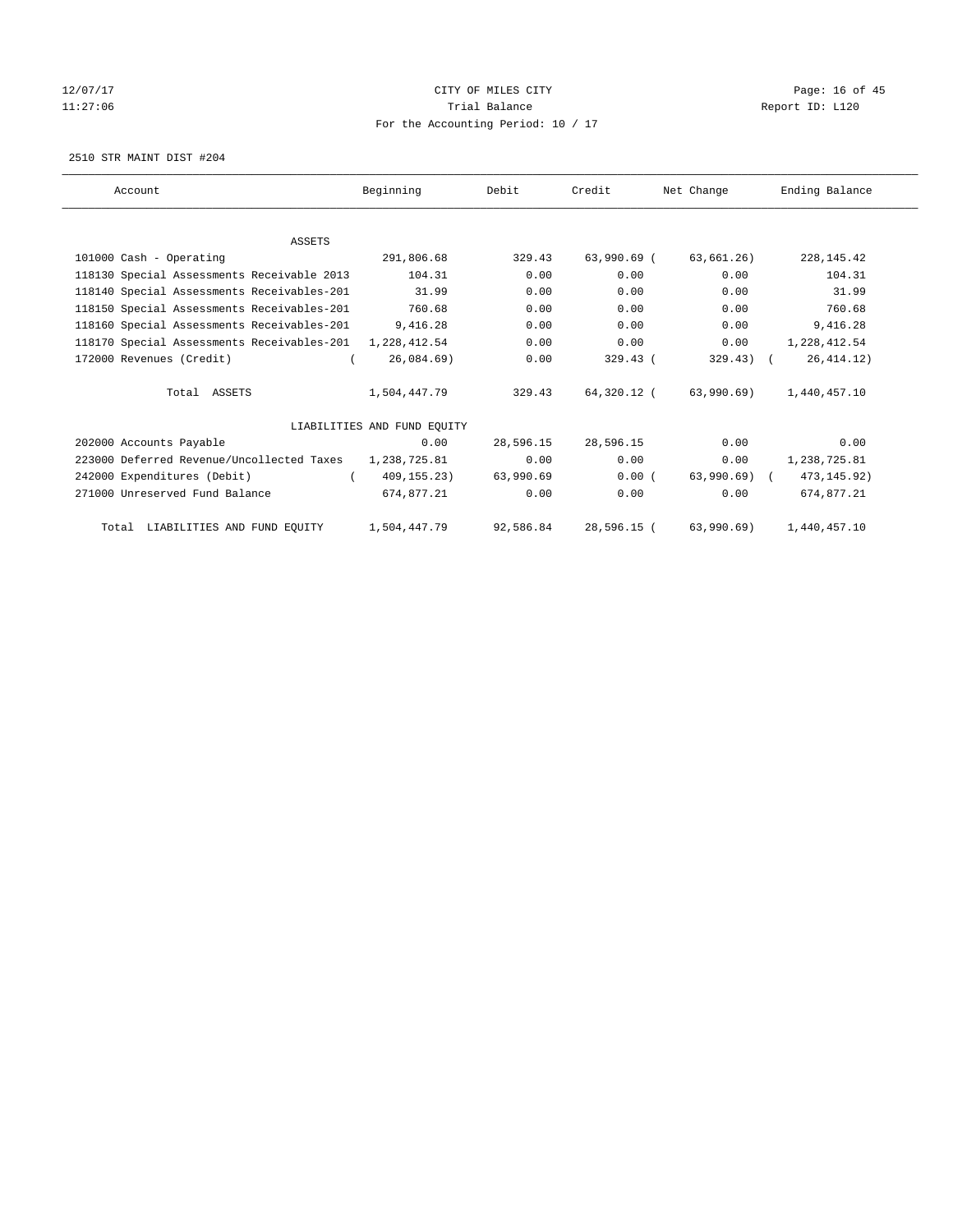# 12/07/17 Page: 17 of 45 11:27:06 **Trial Balance Trial Balance Report ID:** L120 For the Accounting Period: 10 / 17

2520 STR MAINT DIST #205

| Account                                     | Beginning                   | Debit       | Credit      | Net Change    | Ending Balance |
|---------------------------------------------|-----------------------------|-------------|-------------|---------------|----------------|
|                                             |                             |             |             |               |                |
| <b>ASSETS</b>                               |                             |             |             |               |                |
| 101000 Cash - Operating                     | 197,960.21                  | 223.48      | 19,503.41 ( | 19,279.93)    | 178,680.28     |
| 118130 Special Assessments Receivable 2013( | 45.28)                      | 0.00        | 0.00        | 0.00          | 45.28)         |
| 118140 Special Assessments Receivables-201  | 409.50                      | 0.00        | 0.00        | 0.00          | 409.50         |
| 118150 Special Assessments Receivables-201  | 401.06                      | 0.00        | 0.00        | 0.00          | 401.06         |
| 118160 Special Assessments Receivables-201  | 3,555.49                    | 0.00        | 0.00        | 0.00          | 3,555.49       |
| 118170 Special Assessments Receivables-201  | 175,012.40                  | 0.00        | 0.00        | 0.00          | 175,012.40     |
| 172000 Revenues (Credit)                    | 10, 560.53)                 | 0.00        | $223.48$ (  | $223.48$ ) (  | 10,784.01)     |
| Total ASSETS                                | 366,732.85                  | 223.48      | 19,726.89 ( | 19,503.41)    | 347.229.44     |
|                                             | LIABILITIES AND FUND EOUITY |             |             |               |                |
| 202000 Accounts Payable                     | 0.00                        | 8,790.76    | 8,790.76    | 0.00          | 0.00           |
| 223000 Deferred Revenue/Uncollected Taxes   | 179,333.01                  | 0.00        | 0.00        | 0.00          | 179,333.01     |
| 242000 Expenditures (Debit)                 | 153,818.45)                 | 19,503.41   | 0.00(       | $19,503.41$ ( | 173, 321.86)   |
| 271000 Unreserved Fund Balance              | 341,218.29                  | 0.00        | 0.00        | 0.00          | 341,218.29     |
| Total LIABILITIES AND FUND EQUITY           | 366,732.85                  | 28, 294. 17 | 8,790.76 (  | 19,503.41)    | 347.229.44     |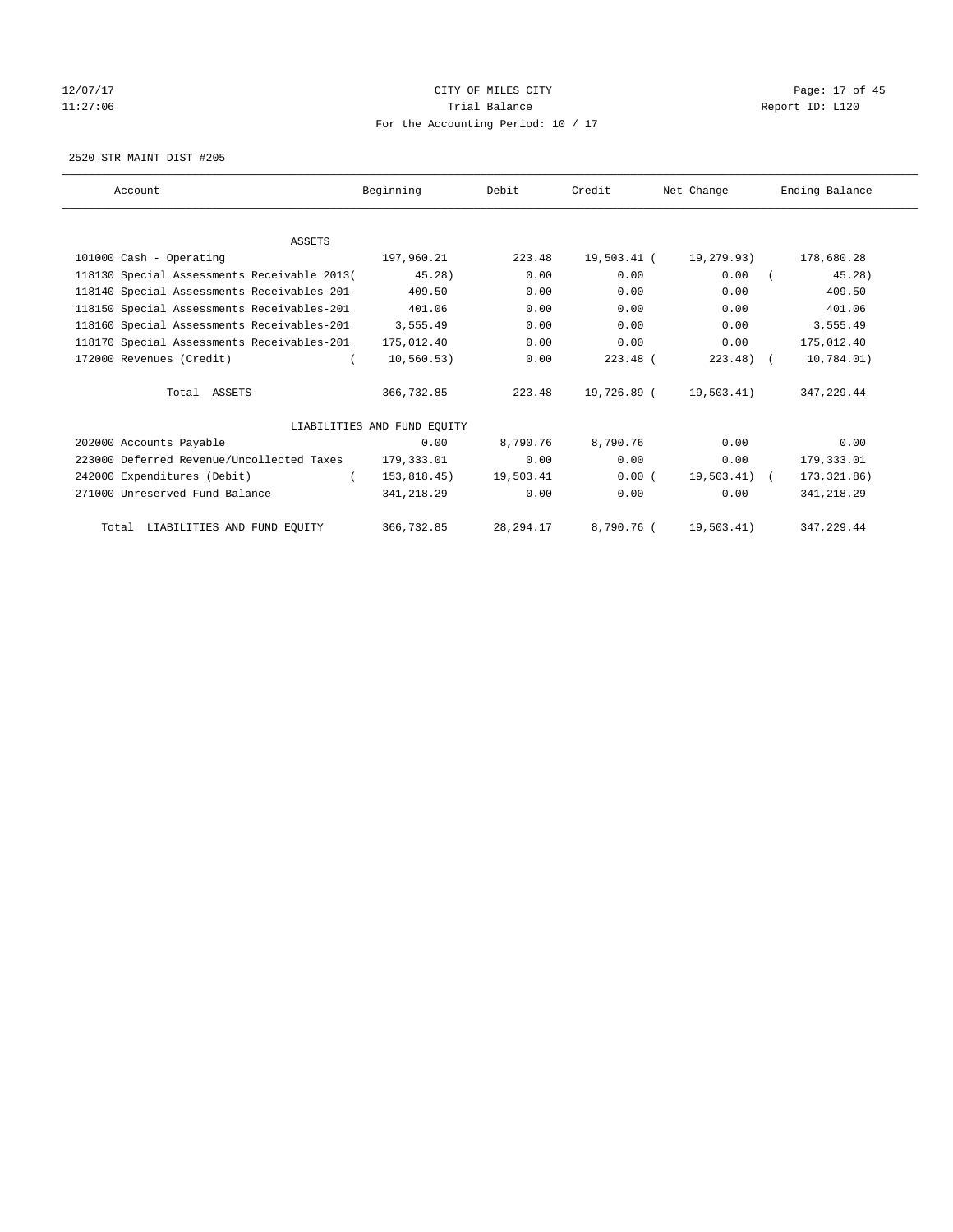# 12/07/17 Page: 18 of 45 11:27:06 **Trial Balance Trial Balance Report ID:** L120 For the Accounting Period: 10 / 17

#### 2540 STR MAINT DIST#207-(MILESTOWN ESTATES)

| Account                                    | Beginning                   | Debit  | Credit   | Net Change | Ending Balance |
|--------------------------------------------|-----------------------------|--------|----------|------------|----------------|
|                                            |                             |        |          |            |                |
| ASSETS                                     |                             |        |          |            |                |
| 101000 Cash - Operating                    | 1,617.57                    | 1.83   | 446.54 ( | 444.71)    | 1,172.86       |
| 118170 Special Assessments Receivables-201 | 7,849.97                    | 0.00   | 0.00     | 0.00       | 7,849.97       |
| 172000 Revenues (Credit)                   | 4.95)                       | 0.00   | $1.83$ ( | $1.83)$ (  | 6.78)          |
|                                            |                             |        |          |            |                |
| Total ASSETS                               | 9,462.59                    | 1.83   | 448.37 ( | 446.54)    | 9,016.05       |
|                                            | LIABILITIES AND FUND EQUITY |        |          |            |                |
| 223000 Deferred Revenue/Uncollected Taxes  | 7,849.97                    | 0.00   | 0.00     | 0.00       | 7,849.97       |
| 242000 Expenditures (Debit)                | 1,526.49)                   | 446.54 | 0.00(    | 446.54)    | 1,973.03)      |
| 271000 Unreserved Fund Balance             | 3,139.11                    | 0.00   | 0.00     | 0.00       | 3,139.11       |
|                                            |                             |        |          |            |                |
| LIABILITIES AND FUND EQUITY<br>Total       | 9,462.59                    | 446.54 | 0.00(    | 446.54)    | 9,016.05       |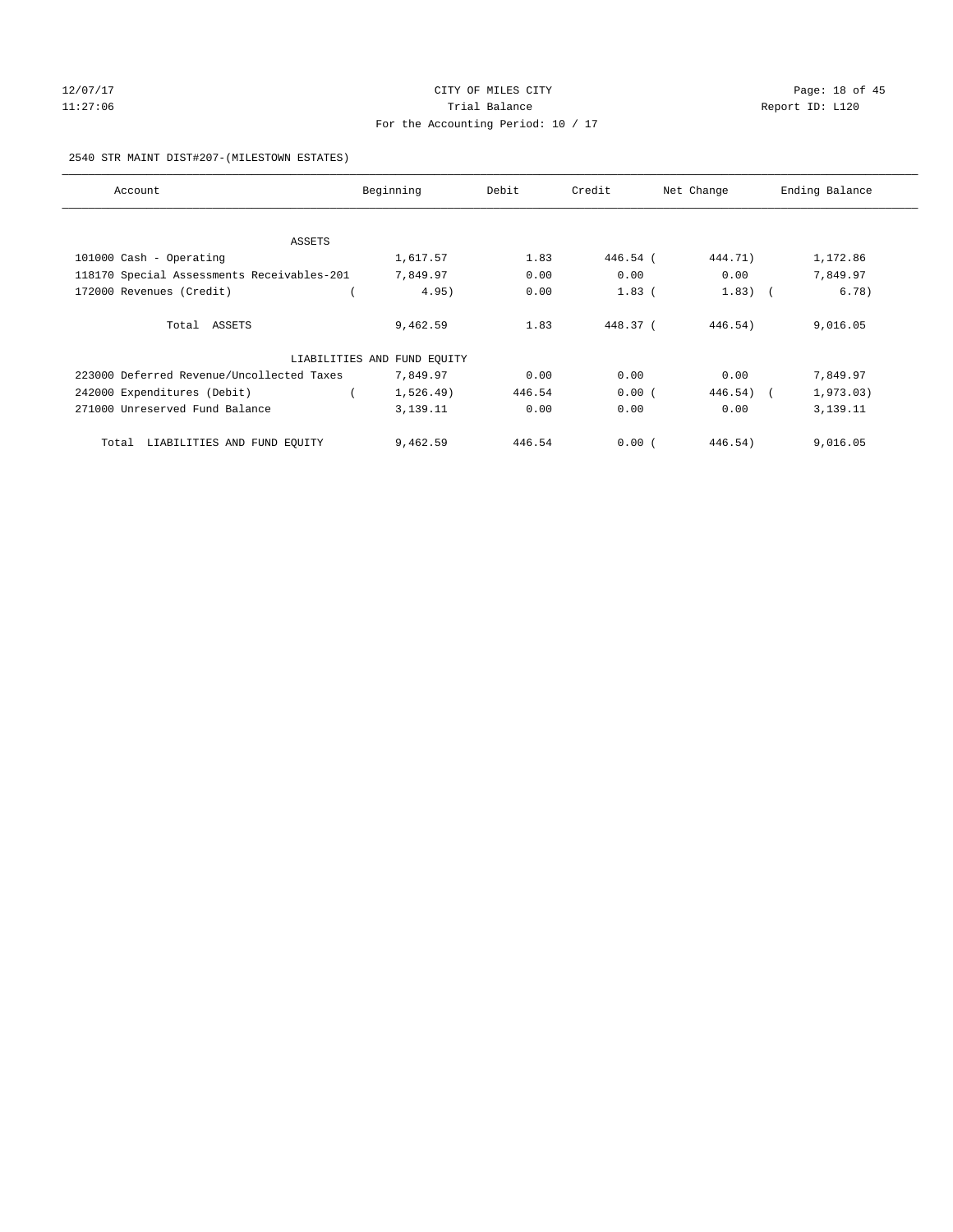| 127<br>O |   |
|----------|---|
|          | n |

# CITY OF MILES CITY CONTROL CONTROL CITY CONTROL Page: 19 of 45 127:06 Channel Balance Trial Balance Report ID: L120 For the Accounting Period: 10 / 17

#### 2701 Fire Grants

| Account                              | Beginning                   | Debit | Credit | Net Change | Ending Balance |
|--------------------------------------|-----------------------------|-------|--------|------------|----------------|
|                                      |                             |       |        |            |                |
| ASSETS                               |                             |       |        |            |                |
| 101000 Cash - Operating              | 1,376.15                    | 0.00  | 0.00   | 0.00       | 1,376.15       |
| Total ASSETS                         | 1,376.15                    | 0.00  | 0.00   | 0.00       | 1,376.15       |
|                                      | LIABILITIES AND FUND EQUITY |       |        |            |                |
| 271000 Unreserved Fund Balance       | 1,376.15                    | 0.00  | 0.00   | 0.00       | 1,376.15       |
| LIABILITIES AND FUND EQUITY<br>Total | 1,376.15                    | 0.00  | 0.00   | 0.00       | 1,376.15       |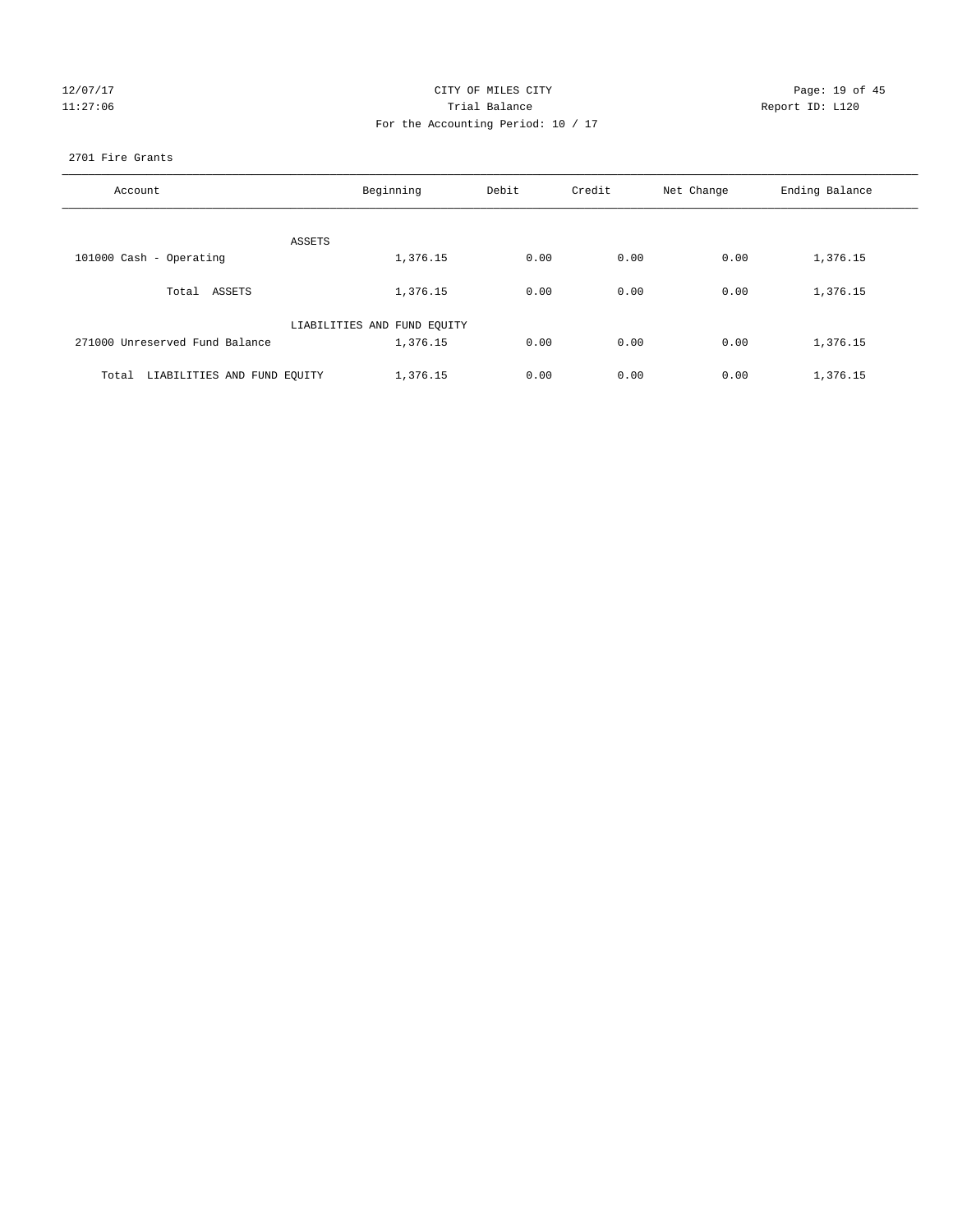# 12/07/17 Page: 20 of 45 11:27:06 **Trial Balance Trial Balance Report ID:** L120 For the Accounting Period: 10 / 17

### 2820 GAS TAX

| Account                              | Beginning                   | Debit     | Credit      | Net Change    | Ending Balance |
|--------------------------------------|-----------------------------|-----------|-------------|---------------|----------------|
| ASSETS                               |                             |           |             |               |                |
| 101000 Cash - Operating              | 43,211.79                   | 14,739.75 | 336.50      | 14,403.25     | 57,615.04      |
| 172000 Revenues (Credit)             | 44, 219, 26)                | 0.00      | 14,739.75 ( | $14,739.75$ ( | 58,959.01)     |
| Total ASSETS                         | 1,007.47)                   | 14,739.75 | 15,076.25 ( | $336.50$ (    | 1,343.97)      |
|                                      | LIABILITIES AND FUND EQUITY |           |             |               |                |
| 242000 Expenditures (Debit)          | 1,009.50)                   | 336.50    | 0.00(       | $336.50$ (    | 1,346.00)      |
| 271000 Unreserved Fund Balance       | 2.03                        | 0.00      | 0.00        | 0.00          | 2.03           |
| LIABILITIES AND FUND EQUITY<br>Total | 1,007.47)                   | 336.50    | 0.00(       | 336.50)       | 1,343.97)      |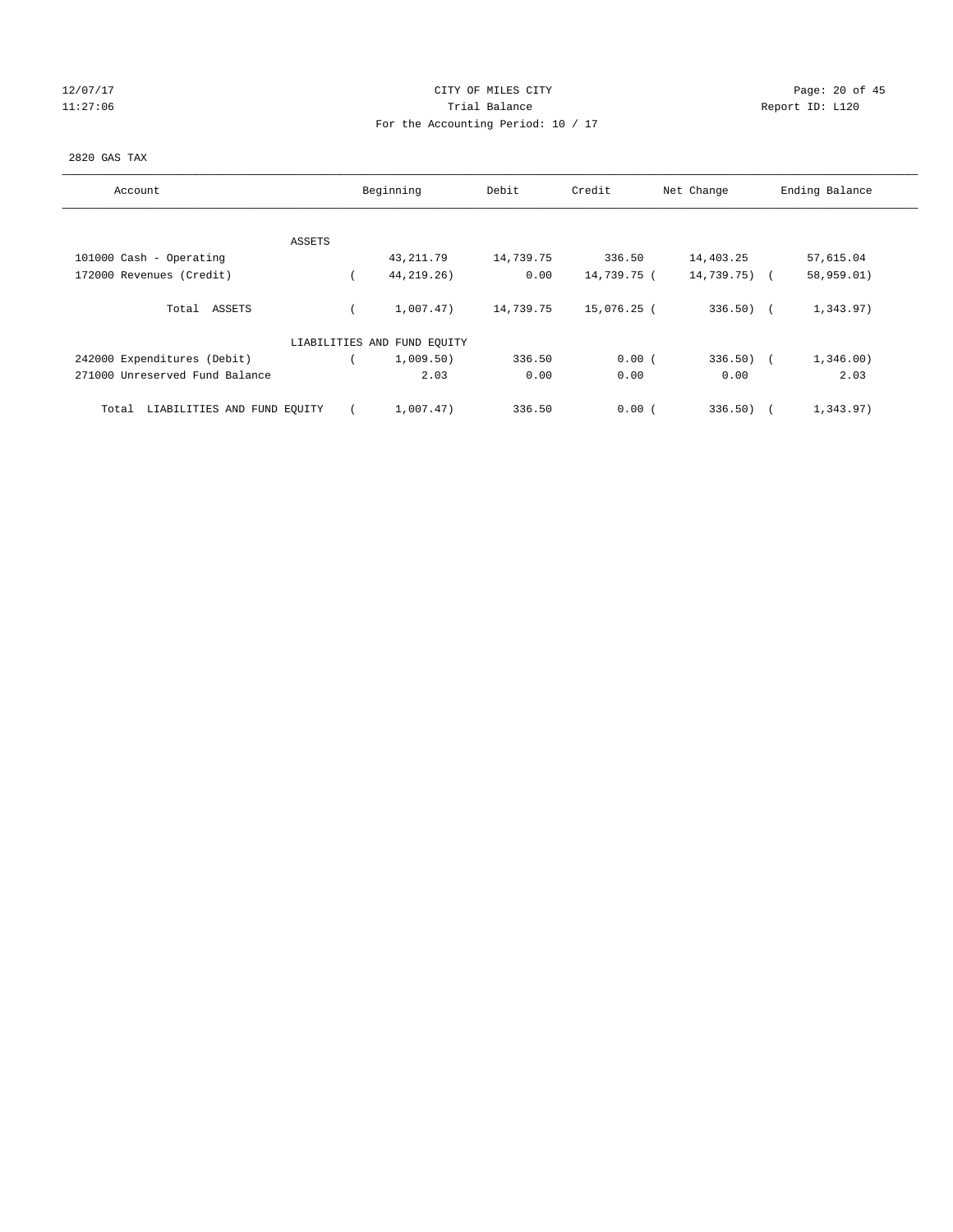# 12/07/17 Page: 21 of 45 11:27:06 **Trial Balance Trial Balance Report ID:** L120 For the Accounting Period: 10 / 17

#### 2850 911 EMERGENCY

| Account                              | Beginning                   |           | Credit       | Net Change   | Ending Balance |
|--------------------------------------|-----------------------------|-----------|--------------|--------------|----------------|
|                                      |                             |           |              |              |                |
| ASSETS                               |                             |           |              |              |                |
| 101000 Cash - Operating              | 245, 141. 70                | 276.75    | $5,955.23$ ( | 5,678.48)    | 239, 463. 22   |
| 141000 Prepaid Expense               | 11,440.00                   | 0.00      | 0.00         | 0.00         | 11,440.00      |
| 172000 Revenues (Credit)             | 87,630.70)                  | 0.00      | 276.75 (     | $276.75)$ (  | 87,907.45)     |
|                                      |                             |           |              |              |                |
| Total ASSETS                         | 168,951.00                  | 276.75    | $6,231.98$ ( | 5,955.23     | 162,995.77     |
|                                      |                             |           |              |              |                |
|                                      | LIABILITIES AND FUND EQUITY |           |              |              |                |
| 202000 Accounts Payable              | 0.00                        | 5,955.23  | 5,955.23     | 0.00         | 0.00           |
| 242000 Expenditures (Debit)          | 43,938.85)                  | 5,955.23  | 0.00(        | $5,955.23$ ( | 49,894.08)     |
| 271000 Unreserved Fund Balance       | 212,889.85                  | 0.00      | 0.00         | 0.00         | 212,889.85     |
|                                      |                             |           |              |              |                |
| LIABILITIES AND FUND EQUITY<br>Total | 168,951.00                  | 11,910.46 | $5,955.23$ ( | 5,955.23     | 162,995.77     |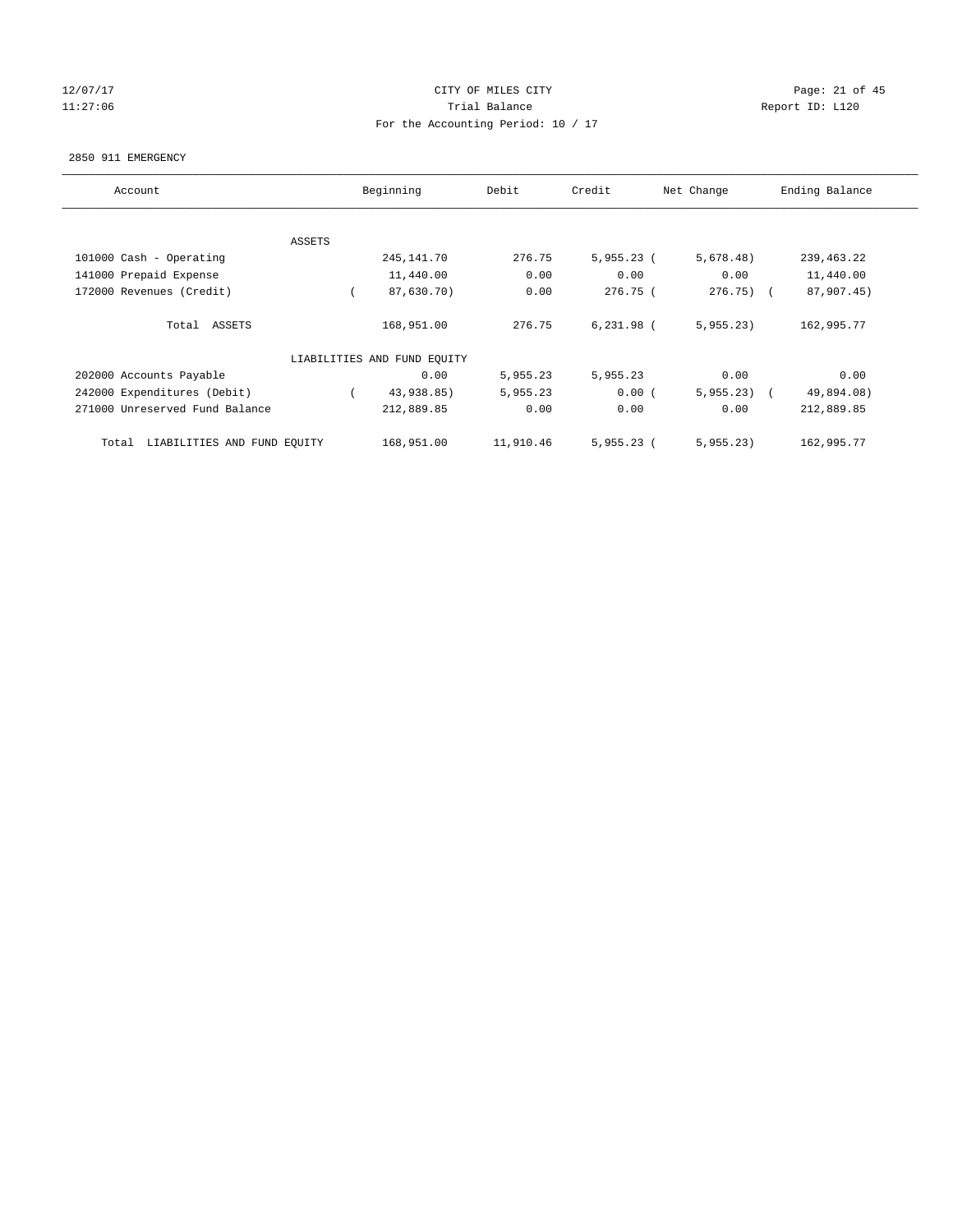# 12/07/17 Page: 22 of 45 11:27:06 **Trial Balance Trial Balance Report ID:** L120 For the Accounting Period: 10 / 17

#### 2880 LIBRARY GRANTS

| Account                                |        | Beginning                   | Debit  | Credit       | Net Change | Ending Balance |
|----------------------------------------|--------|-----------------------------|--------|--------------|------------|----------------|
|                                        |        |                             |        |              |            |                |
|                                        | ASSETS |                             |        |              |            |                |
| 101003 Cash - per capita               |        | 15,884.42                   | 0.00   | 0.00         | 0.00       | 15,884.42      |
| 101020 Cash - Partners Program         |        | 37,948.70                   | 0.00   | $270.00$ (   | 270.00)    | 37,678.70      |
| 101030 Cash - Sagebrush Fed/Base Grant |        | 10,000.83                   | 0.00   | 0.00         | 0.00       | 10,000.83      |
|                                        |        |                             |        |              |            |                |
| Total ASSETS                           |        | 63,833.95                   | 0.00   | $270.00$ (   | 270.00     | 63,563.95      |
|                                        |        |                             |        |              |            |                |
|                                        |        | LIABILITIES AND FUND EQUITY |        |              |            |                |
| 202000 Accounts Payable                |        | 0.00                        | 270.00 | 270.00       | 0.00       | 0.00           |
| 242000 Expenditures (Debit)            |        | 947.50)                     | 270.00 | 0.00(        | 270.00     | 1,217.50)      |
| 271000 Unreserved Fund Balance         |        | 64,781.45                   | 0.00   | 0.00         | 0.00       | 64,781.45      |
|                                        |        |                             |        |              |            |                |
| LIABILITIES AND FUND EQUITY<br>Total   |        | 63,833.95                   | 540.00 | $270.00$ $($ | 270.00     | 63,563.95      |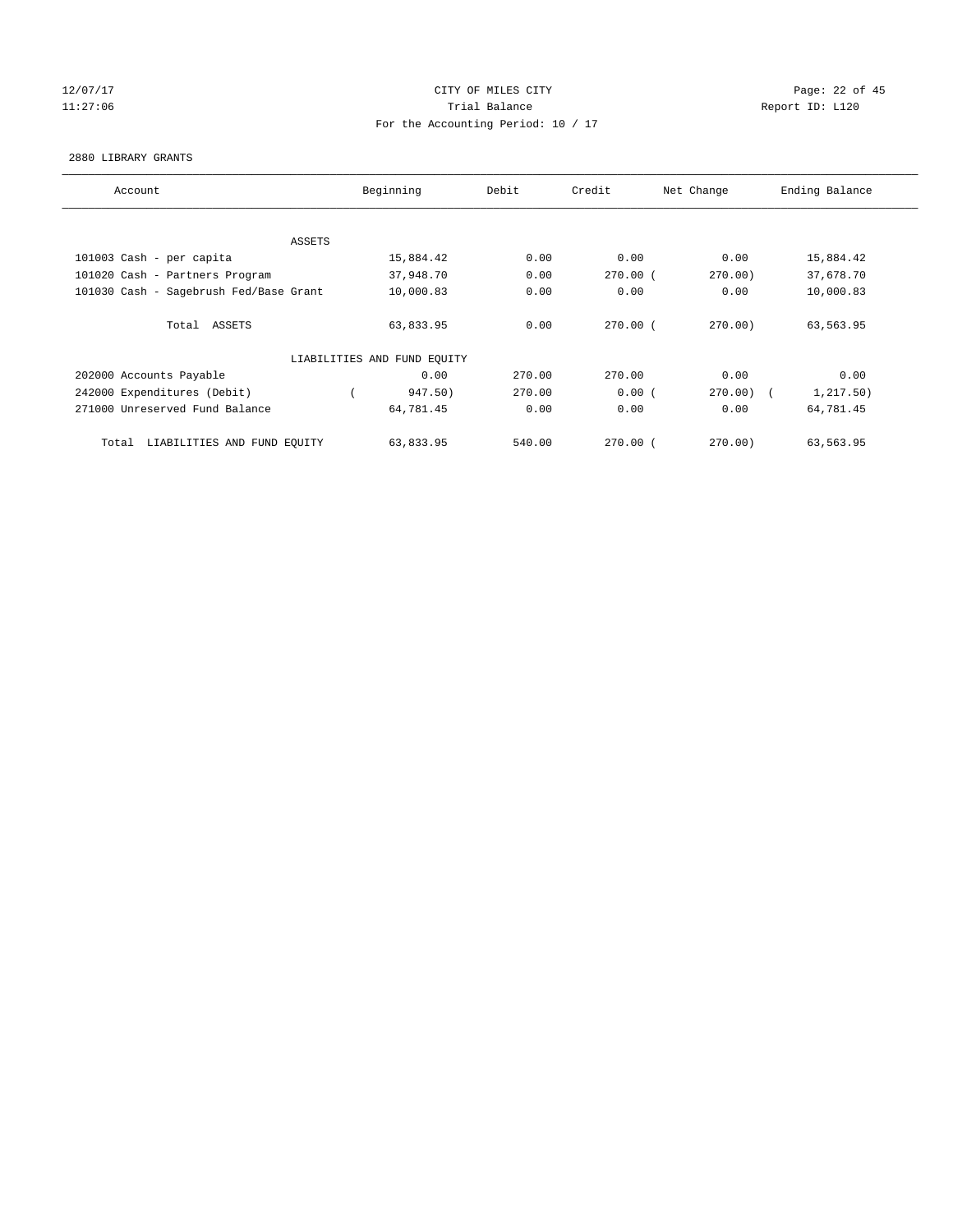# 12/07/17 Page: 23 of 45 11:27:06 Trial Balance Report ID: L120 For the Accounting Period: 10 / 17

### 2935 Historic Preservation

| Account                                     |        | Beginning                   | Debit  | Credit      | Net Change | Ending Balance      |
|---------------------------------------------|--------|-----------------------------|--------|-------------|------------|---------------------|
|                                             |        |                             |        |             |            |                     |
|                                             | ASSETS |                             |        |             |            |                     |
| 101000 Cash - Operating                     |        | 4,843.00                    | 11.43  | 129.24 (    | 117.81)    | 4,725.19            |
| 172000 Revenues (Credit)                    |        | 18.21)                      | 0.00   | 0.00        | 0.00       | 18.21)              |
| Total ASSETS                                |        | 4,824.79                    | 11.43  | $129.24$ (  | 117.81)    | 4,706.98            |
|                                             |        | LIABILITIES AND FUND EQUITY |        |             |            |                     |
| 242000 Expenditures (Debit)                 |        | 1,836.54)                   | 129.86 | $12.05$ (   | 117.81)    | 1,954.35)<br>$\sim$ |
| 271000 Unreserved Fund Balance              |        | 9,947.71                    | 0.00   | 0.00        | 0.00       | 9,947.71            |
| 271500 Restatements to Prior Year's Fund B( |        | 3,286.38)                   | 0.00   | 0.00        | 0.00       | 3, 286.38)          |
| Total<br>LIABILITIES AND FUND EQUITY        |        | 4,824.79                    | 129.86 | $12.05$ $($ | 117.81)    | 4,706.98            |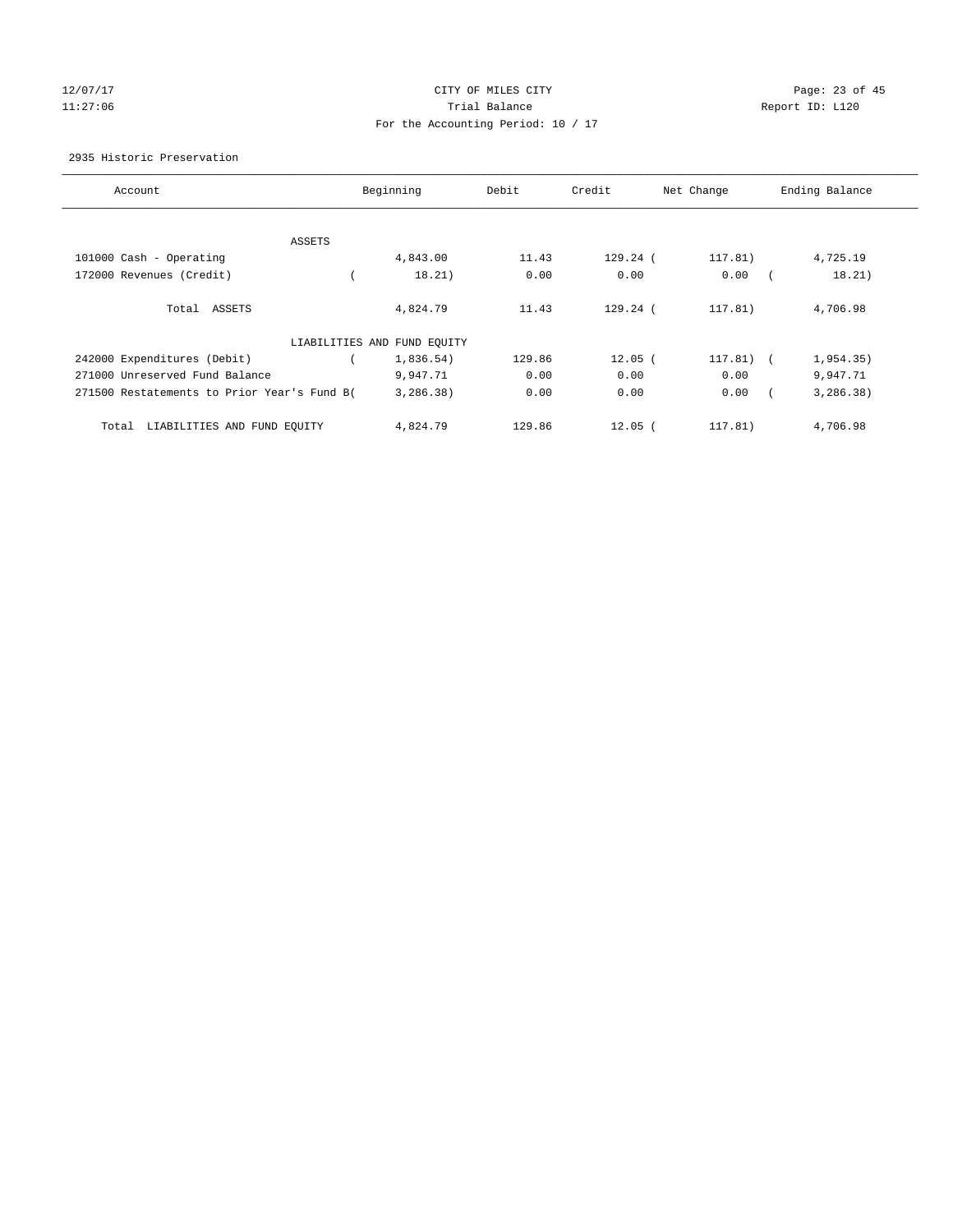# 12/07/17 Page: 24 of 45 11:27:06 **Trial Balance Trial Balance Report ID:** L120 For the Accounting Period: 10 / 17

#### 2985 RETIRED SENIOR VOLUNTEER PROG (RSVP)

| Account                                    | Beginning                   | Debit     | Credit        | Net Change      | Ending Balance |
|--------------------------------------------|-----------------------------|-----------|---------------|-----------------|----------------|
| ASSETS                                     |                             |           |               |                 |                |
| 101000 Cash - Operating                    | 4,417.39)                   | 7,099.30  | 6,575.40      | 523.90          | 3,893.49)      |
| 101004 RSVP Non-Federal Cash Operating-Cus | 7,708.13                    | 3, 413.25 | 401.26        | 3,011.99        | 10,720.12      |
| 101006 Cash- operating-Fallon              | 5,680.41                    | 0.00      | 0.00          | 0.00            | 5,680.41       |
| 101008 RSVP- Custer Excess                 | 1,380.28)                   | 0.00      | 91.40(        | $91.40$ ) (     | 1,471.68)      |
| 103100 Petty Cash-                         | 200.00                      | 0.00      | 0.00          | 0.00            | 200.00         |
| 172000 Revenues (Credit)                   | 27,098.75)                  | 0.00      | $10,509.55$ ( | $10,509.55$ ) ( | 37,608.30)     |
| Total ASSETS                               | 19,307.88)                  | 10,512.55 | 17,577.61 (   | $7,065.06$ (    | 26, 372.94)    |
|                                            | LIABILITIES AND FUND EQUITY |           |               |                 |                |
| 202000 Accounts Payable                    | 0.00                        | 1,539.37  | 1,539.37      | 0.00            | 0.00           |
| 242000 Expenditures (Debit)                | 23, 373.04)                 | 7,068.06  | $3.00$ (      | $7,065.06$ (    | 30, 438.10)    |
| 271000 Unreserved Fund Balance             | 4,065.16                    | 0.00      | 0.00          | 0.00            | 4,065.16       |
| LIABILITIES AND FUND EQUITY<br>Total       | 19,307.88)                  | 8,607.43  | 1,542.37 (    | 7,065.06)       | 26, 372.94)    |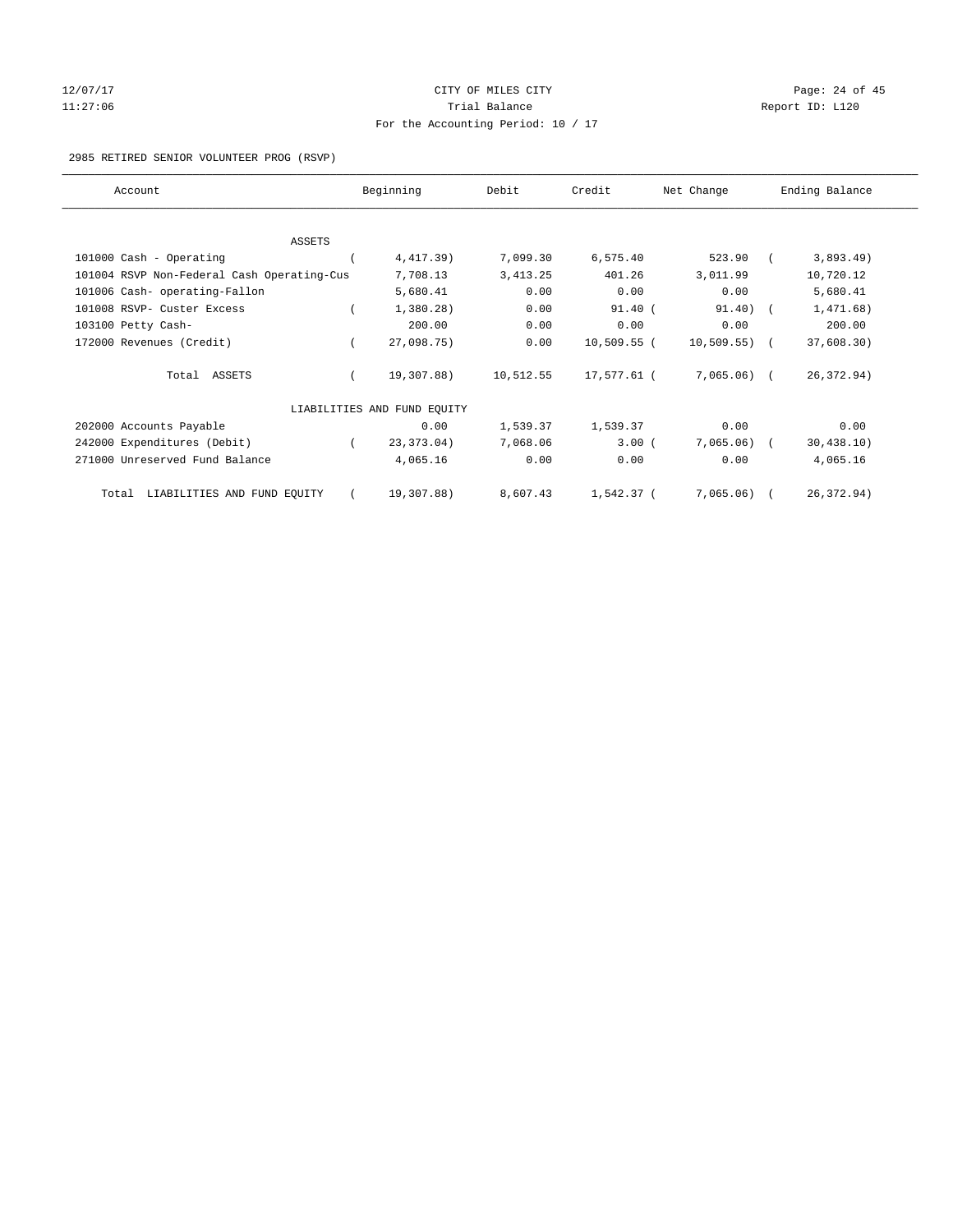# For the Accounting Period: 10 / 17

3300 Judgement & Losses-Power Settlement

| Account                                     | Beginning                   | Debit | Credit | Net Change | Ending Balance      |
|---------------------------------------------|-----------------------------|-------|--------|------------|---------------------|
| ASSETS                                      |                             |       |        |            |                     |
| 115208 Taxes Receivable - Personal 2008     | 0.47)                       | 0.00  | 0.00   | 0.00       | 0.47)<br>$\sqrt{2}$ |
| Total ASSETS                                | 0.47)                       | 0.00  | 0.00   | 0.00       | 0.47)<br>$\sim$     |
|                                             | LIABILITIES AND FUND EQUITY |       |        |            |                     |
| 223200 Deferred Revenue - Pers Prop Taxes ( | 0.47)                       | 0.00  | 0.00   | 0.00       | 0.47)<br>$\sqrt{2}$ |
| LIABILITIES AND FUND EQUITY<br>Total        | 0.47)                       | 0.00  | 0.00   | 0.00       | 0.47)               |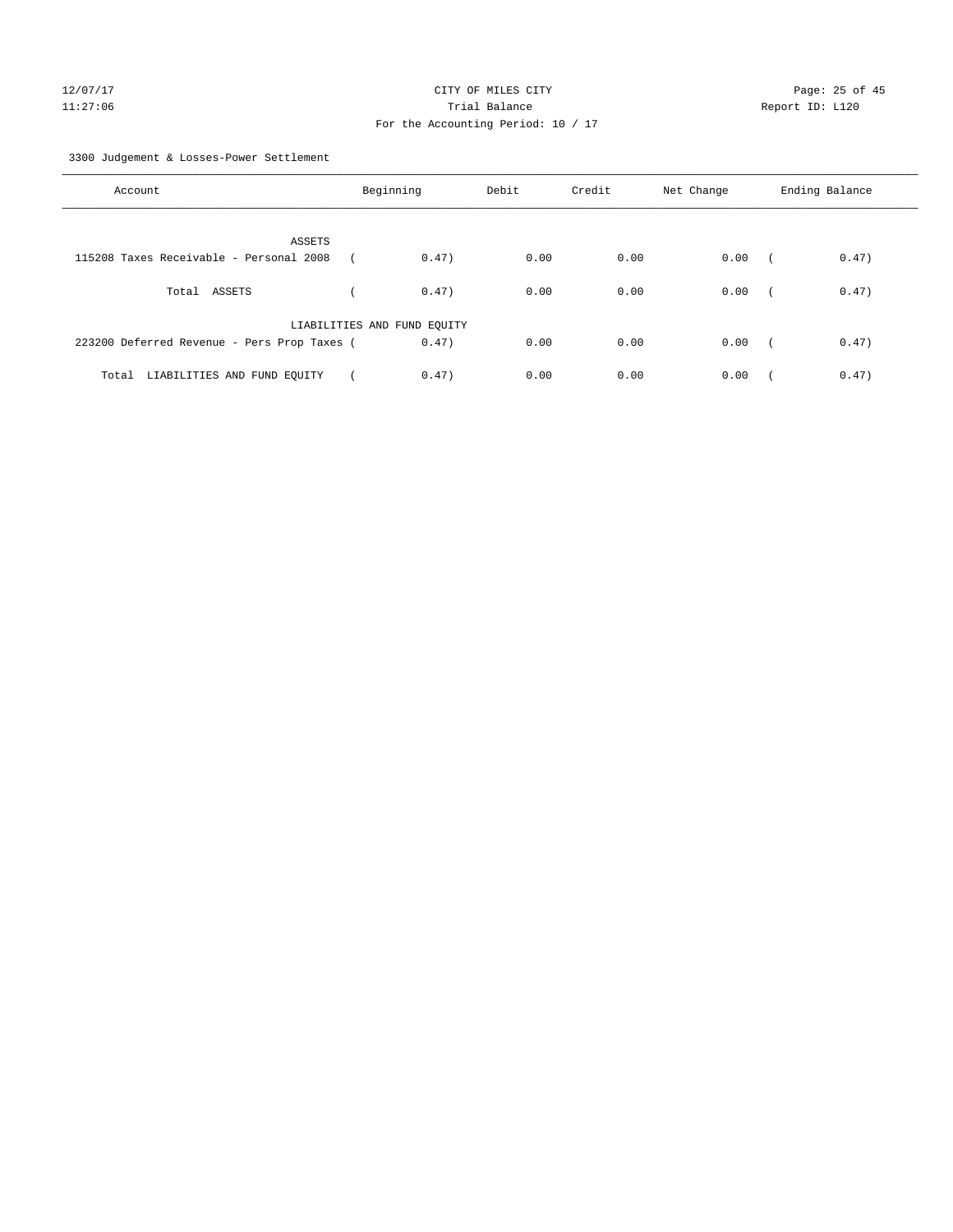# 12/07/17 Page: 26 of 45 11:27:06 Trial Balance Report ID: L120 For the Accounting Period: 10 / 17

3400 SID REVOLVING FUND

| Account                              | Beginning                   | Debit | Credit | Net Change | Ending Balance |
|--------------------------------------|-----------------------------|-------|--------|------------|----------------|
| ASSETS                               |                             |       |        |            |                |
| 101000 Cash - Operating              | 2,985.00                    | 0.00  | 0.00   | 0.00       | 2,985.00       |
| ASSETS<br>Total                      | 2,985.00                    | 0.00  | 0.00   | 0.00       | 2,985.00       |
|                                      | LIABILITIES AND FUND EQUITY |       |        |            |                |
| 271000 Unreserved Fund Balance       | 2,985.00                    | 0.00  | 0.00   | 0.00       | 2,985.00       |
| LIABILITIES AND FUND EQUITY<br>Total | 2,985.00                    | 0.00  | 0.00   | 0.00       | 2,985.00       |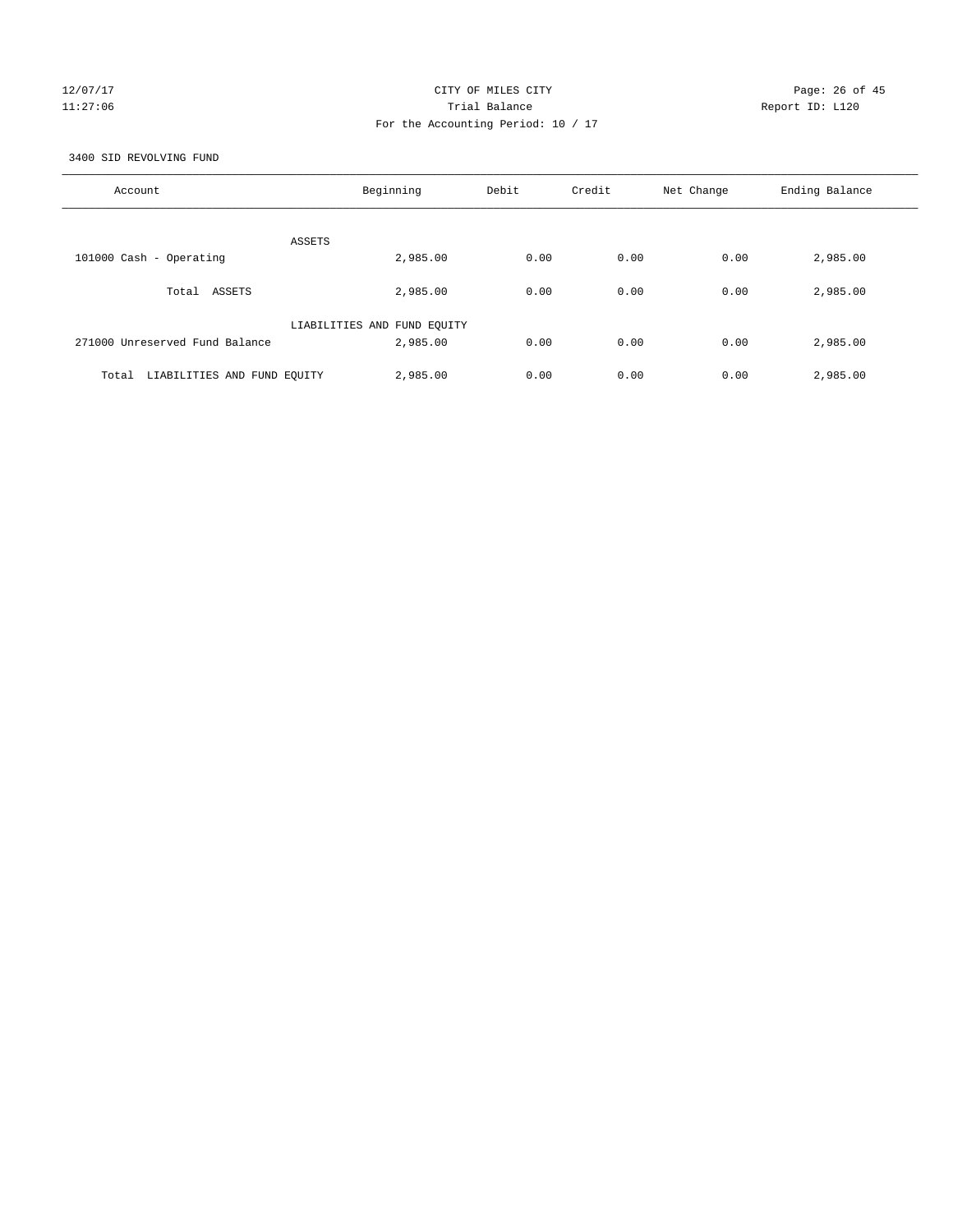# 12/07/17 Page: 27 of 45 11:27:06 **Trial Balance Trial Balance Report ID:** L120 For the Accounting Period: 10 / 17

#### 3670 SID 211

| Account                                    | Beginning                   | Debit | Credit | Net Change | Ending Balance |
|--------------------------------------------|-----------------------------|-------|--------|------------|----------------|
|                                            |                             |       |        |            |                |
| ASSETS                                     |                             |       |        |            |                |
| 101000 Cash - Operating                    | 11,579.32                   | 0.00  | 0.00   | 0.00       | 11,579.32      |
| 118000 Special Assessments Receivable 2000 | 2,551.35                    | 0.00  | 0.00   | 0.00       | 2,551.35       |
| 118150 Special Assessments Receivables-201 | 1,224.81                    | 0.00  | 0.00   | 0.00       | 1,224.81       |
| 118170 Special Assessments Receivables-201 | 3,790.07                    | 0.00  | 0.00   | 0.00       | 3,790.07       |
| 119000 Special Assmt Recbl - Deferred      | 39,670.16                   | 0.00  | 0.00   | 0.00       | 39,670.16      |
| Total ASSETS                               | 58,815.71                   | 0.00  | 0.00   | 0.00       | 58,815.71      |
|                                            | LIABILITIES AND FUND EQUITY |       |        |            |                |
| 223000 Deferred Revenue/Uncollected Taxes  | 47,236.39                   | 0.00  | 0.00   | 0.00       | 47,236.39      |
| 242000 Expenditures (Debit)                | 2,524.38)                   | 0.00  | 0.00   | 0.00       | 2,524.38)      |
| 271000 Unreserved Fund Balance             | 14,103.70                   | 0.00  | 0.00   | 0.00       | 14,103.70      |
| LIABILITIES AND FUND EOUITY<br>Total       | 58,815.71                   | 0.00  | 0.00   | 0.00       | 58,815.71      |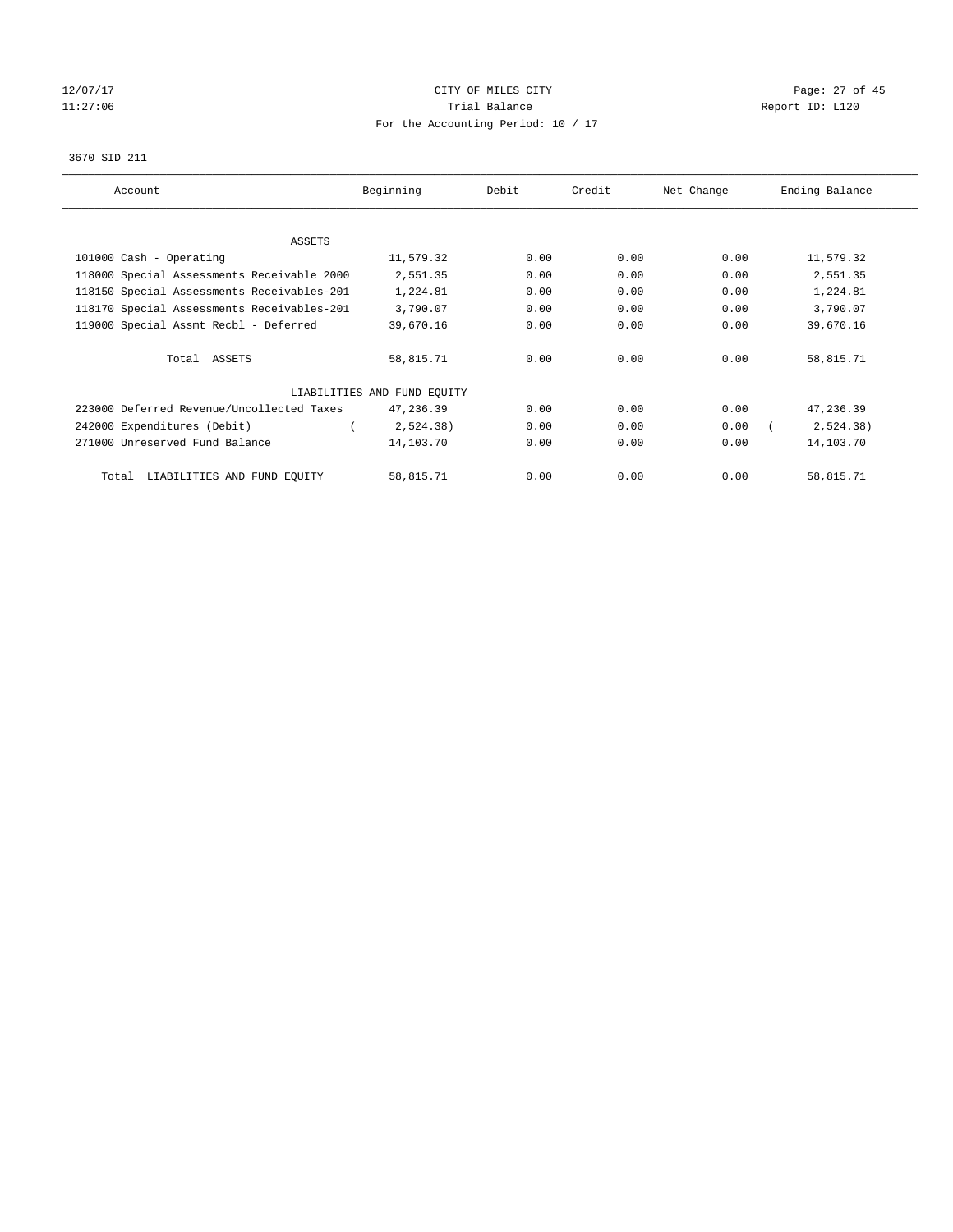# 12/07/17 Page: 28 of 45 11:27:06 Trial Balance Report ID: L120 For the Accounting Period: 10 / 17

# 4000 General Fund Capitol Improvement Fund

| Account                              |        | Beginning                   | Debit     | Credit       | Net Change    | Ending Balance |
|--------------------------------------|--------|-----------------------------|-----------|--------------|---------------|----------------|
|                                      |        |                             |           |              |               |                |
|                                      | ASSETS |                             |           |              |               |                |
| 101000 Cash - Operating              |        | 71,081.61                   | 1,580.25  | 15,079.61 (  | 13,499.36)    | 57,582.25      |
| 172000 Revenues (Credit)             |        | 141.87)                     | 0.00      | 80.25(       | $80.25$ (     | 222.12)        |
| Total ASSETS                         |        | 70,939.74                   | 1,580.25  | 15,159.86 (  | 13,579.61)    | 57,360.13      |
|                                      |        | LIABILITIES AND FUND EQUITY |           |              |               |                |
| 202000 Accounts Payable              |        | 0.00                        | 15,079.61 | 15,079.61    | 0.00          | 0.00           |
| 242000 Expenditures (Debit)          |        | 3, 167, 32)                 | 15,079.61 | $1,500.00$ ( | $13,579.61$ ( | 16,746.93)     |
| 271000 Unreserved Fund Balance       |        | 74,107.06                   | 0.00      | 0.00         | 0.00          | 74,107.06      |
| LIABILITIES AND FUND EQUITY<br>Total |        | 70,939.74                   | 30,159.22 | 16,579.61 (  | 13,579.61)    | 57,360.13      |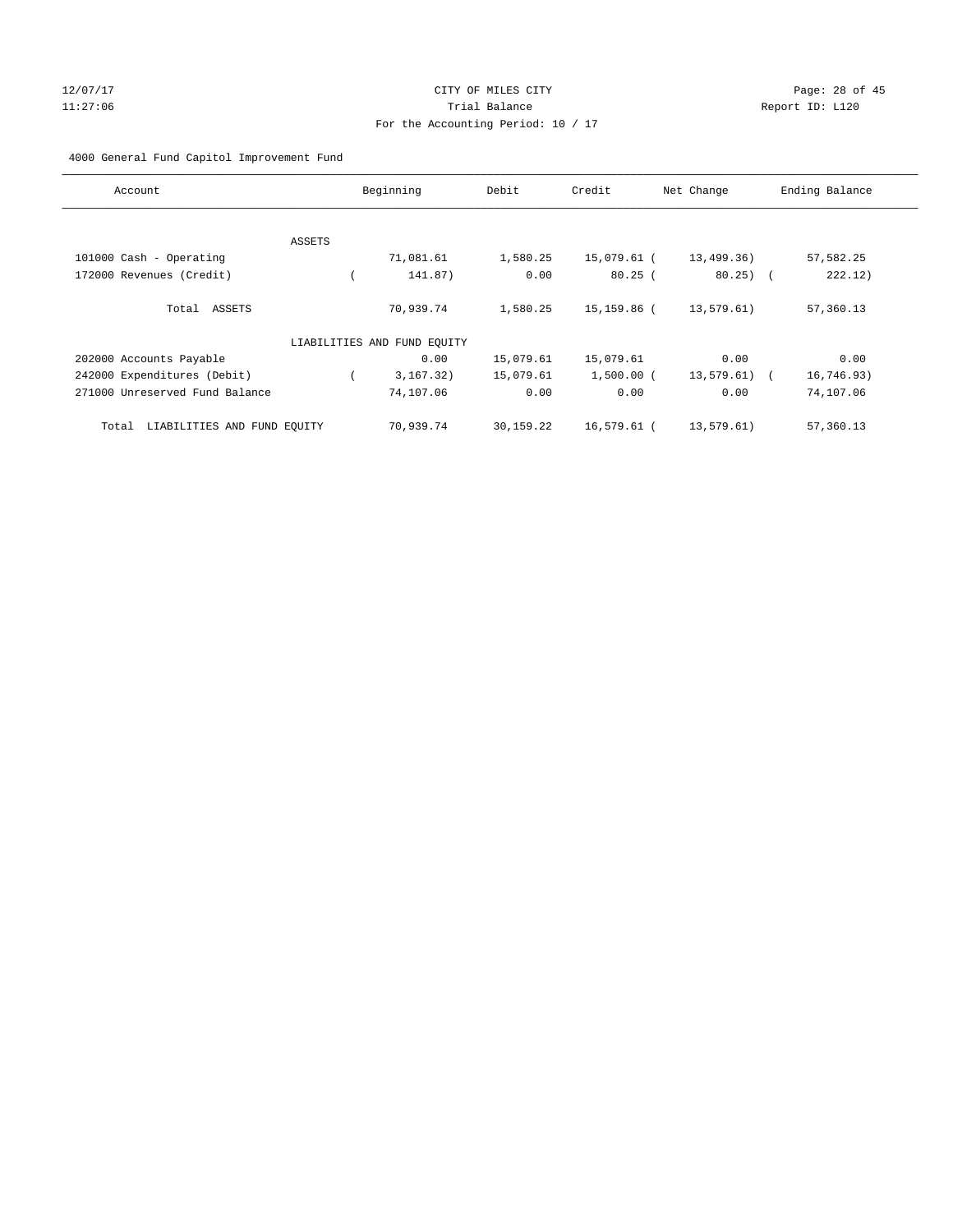# 12/07/17 Page: 29 of 45 11:27:06 Trial Balance Report ID: L120 For the Accounting Period: 10 / 17

4050 Ambulance Capital Improvement Fund

| Account                              | Beginning                   | Debit | Credit | Net Change | Ending Balance |
|--------------------------------------|-----------------------------|-------|--------|------------|----------------|
| ASSETS                               |                             |       |        |            |                |
| 101000 Cash - Operating              | 13,779.06                   | 0.00  | 0.00   | 0.00       | 13,779.06      |
| ASSETS<br>Total                      | 13,779.06                   | 0.00  | 0.00   | 0.00       | 13,779.06      |
|                                      | LIABILITIES AND FUND EQUITY |       |        |            |                |
| 271000 Unreserved Fund Balance       | 13,779.06                   | 0.00  | 0.00   | 0.00       | 13,779.06      |
| LIABILITIES AND FUND EQUITY<br>Total | 13,779.06                   | 0.00  | 0.00   | 0.00       | 13,779.06      |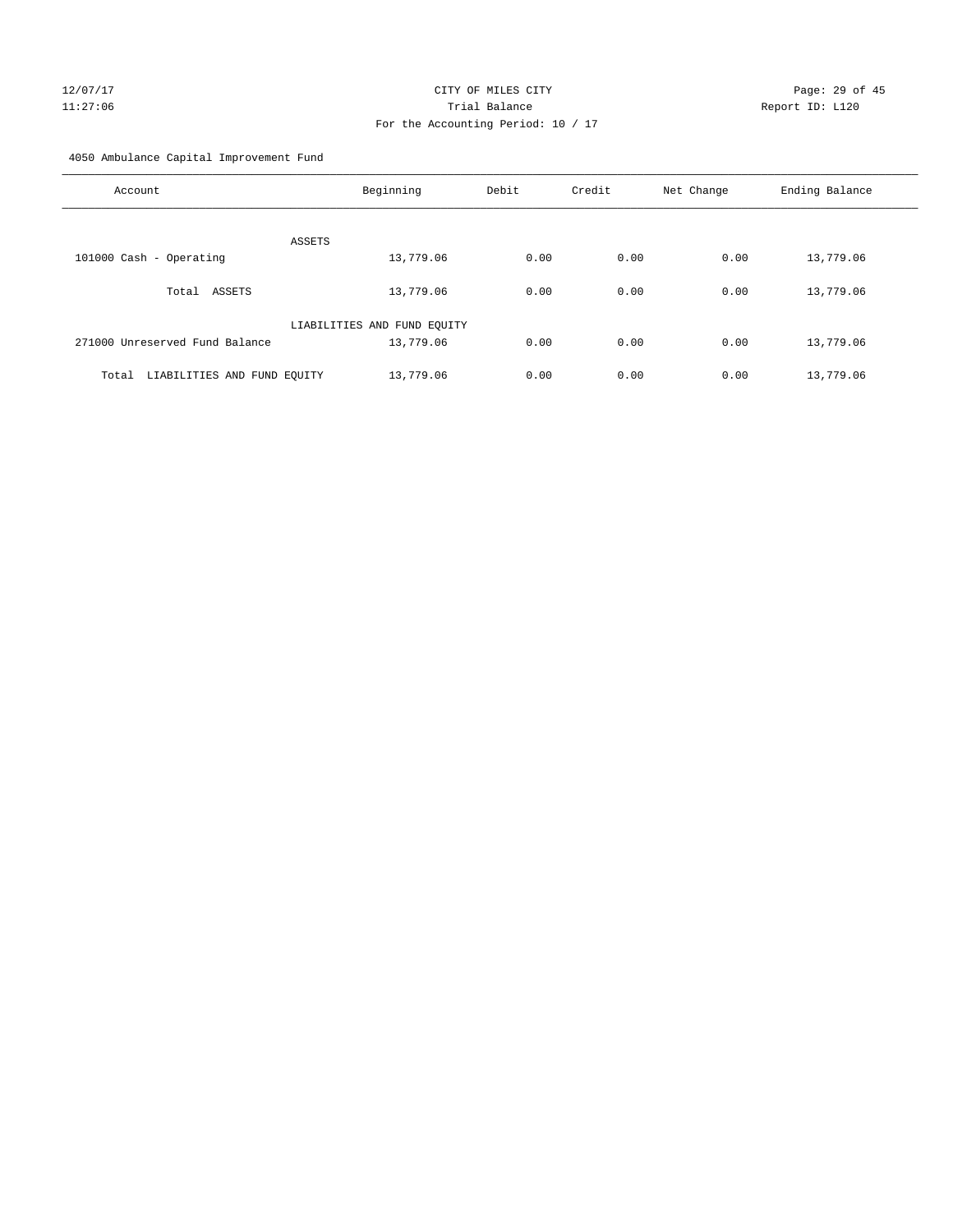# 12/07/17 Page: 30 of 45 11:27:06 Trial Balance Report ID: L120 For the Accounting Period: 10 / 17

4060 CAPITAL IMPROV-PUBLIC WORKS

| Account                              | Beginning                   | Debit    | Credit     | Net Change | Ending Balance          |
|--------------------------------------|-----------------------------|----------|------------|------------|-------------------------|
|                                      |                             |          |            |            |                         |
| ASSETS                               |                             |          |            |            |                         |
| 101000 Cash - Operating              | 260,478.86                  | 3,487.06 | 0.00       | 3,487.06   | 263,965.92              |
| 122000 Accounts Receivable           | 0.00                        | 2,530.00 | 1,278.00   | 1,252.00   | 1,252.00                |
| 172000 Revenues (Credit)             | 1,977.58)                   | 0.00     | 4,739.06 ( | 4,739.06)  | 6,716.64)<br>$\sqrt{2}$ |
| Total ASSETS                         | 258,501.28                  | 6,017.06 | 6,017.06   | 0.00       | 258,501.28              |
|                                      | LIABILITIES AND FUND EQUITY |          |            |            |                         |
| 271000 Unreserved Fund Balance       | 258,501.28                  | 0.00     | 0.00       | 0.00       | 258,501.28              |
| LIABILITIES AND FUND EOUITY<br>Total | 258,501.28                  | 0.00     | 0.00       | 0.00       | 258,501.28              |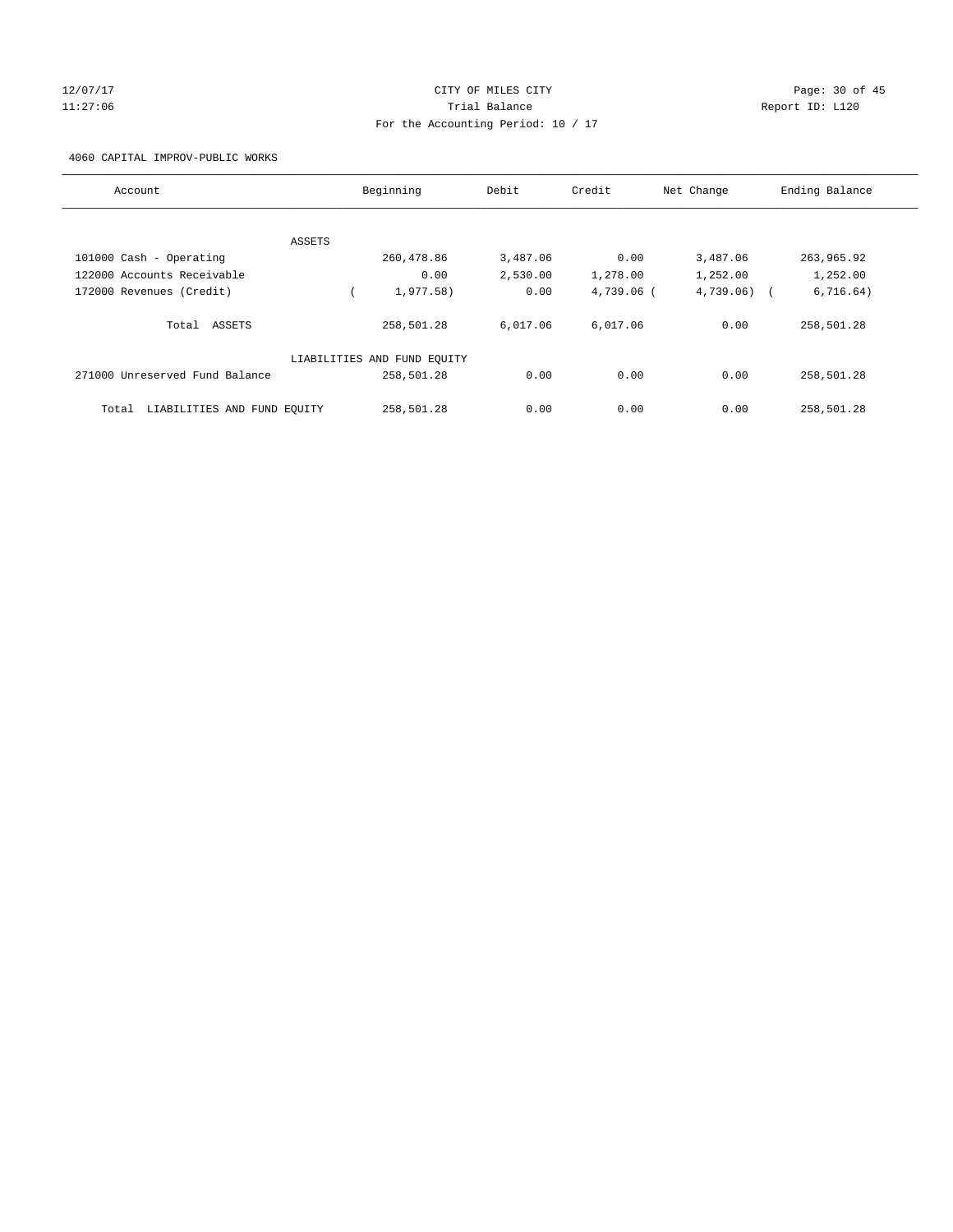# 12/07/17 Page: 31 of 45 11:27:06 Trial Balance Report ID: L120 For the Accounting Period: 10 / 17

#### 5210 WATER UTILITY

| Account                                                   | Beginning                   | Debit      | Credit       | Net Change   | Ending Balance          |
|-----------------------------------------------------------|-----------------------------|------------|--------------|--------------|-------------------------|
| ASSETS                                                    |                             |            |              |              |                         |
| 101000 Cash - Operating                                   | 3,166,829.99                | 272,802.61 | 154,033.02   | 118,769.59   | 3,285,599.58            |
| 101010 Deposit Cash                                       | 97,150.00                   | 4,400.00   | 4,300.00     | 100.00       | 97,250.00               |
| 102240 Cash - Replacement & Depreciation                  | 1,489,589.35                | 0.00       | 0.00         | 0.00         | 1,489,589.35            |
| 102250 Cash - System Devlopment Fees                      | 302,453.25                  | 0.00       | 0.00         | 0.00         | 302,453.25              |
| 102270 Cash - Curb Stop Replacement Fee                   | 299,552.36                  | 3,932.06   | 1,187.18     | 2,744.88     | 302,297.24              |
| 102312 RevBnd/CurYearDebt-DNRC/CarbonTank                 | 34,761.57                   | 11,587.19  | 0.00         | 11,587.19    | 46, 348.76              |
| 102313 RevBnd/CurYearDebt-DNRC/NE WtrLine                 | 35,602.80                   | 11,867.60  | 0.00         | 11,867.60    | 47,470.40               |
| 102315 RevBnd/CurYearDebt-ARRA/NE Water Li                | 4,641.03                    | 1,546.98   | 0.00         | 1,546.98     | 6,188.01                |
| 102322 RevBnd/Reserve-DNRC/CarbonTank                     | 153,009.00                  | 0.00       | 0.00         | 0.00         | 153,009.00              |
| 102323 RevBnd/Reserve-DNRC/NE WtrLine                     | 128,653.00                  | 0.00       | 0.00         | 0.00         | 128,653.00              |
| 102325 RevBnd/Reserve-ARRA B-NE Waterline                 | 18,245.00                   | 0.00       | 0.00         | 0.00         | 18,245.00               |
| 103000 Petty Cash                                         | 330.00                      | 0.00       | 0.00         | 0.00         | 330.00                  |
| 122000 Accounts Receivable                                | 301,553.42                  | 167,923.65 | 269,212.46 ( | 101,288.81)  | 200,264.61              |
| 122020 Accounts Receivable-\$2.00 State Ass               | 2.00                        | 0.00       | 0.00         | 0.00         | 2.00                    |
| 162000 Deferred outflows-GASB68                           | 35,161.00                   | 0.00       | 0.00         | 0.00         | 35,161.00               |
| 172000 Revenues (Credit)<br>$\left($                      | 820, 545. 24)               | 0.00       | 167,250.90 ( | 167, 250.90) | 987,796.14)             |
| 181000 Land                                               | 41,844.00                   | 0.00       | 0.00         | 0.00         | 41,844.00               |
| 182000 Buildings                                          | 22,997.00                   | 0.00       | 0.00         | 0.00         | 22,997.00               |
| 182100 Allowance for Depr - Buildings (Cre(               | 22,997.00)                  | 0.00       | 0.00         | 0.00         | 22,997.00)              |
| 186000 Machinery and Equipment                            | 453,741.42                  | 0.00       | 0.00         | 0.00         | 453,741.42              |
| 186100 Allowance for Depr - Machinery & Eq(               | 286,464.00)                 | 0.00       | 0.00         | 0.00         | 286,464.00)             |
| 189100 Source of Supply                                   | 3, 448, 234.49              | 0.00       | 0.00         | 0.00         | 3,448,234.49            |
| 189110 Allowance for Depreciation - Source(               | 637,848.00)                 | 0.00       | 0.00         | 0.00         | 637,848.00)<br>$\left($ |
| 189300 Treatment Plant                                    | 3,716,158.00                | 0.00       | 0.00         | 0.00         | 3,716,158.00            |
| 189310 Allowance for Depr - Treatment Plan( 1,952,682.00) |                             | 0.00       | 0.00         | 0.00         | (1,952,682.00)          |
| 189400 Transmission & Distribution                        | 13, 364, 910.26             | 0.00       | 0.00         | 0.00         | 13, 364, 910.26         |
| 189410 Allowance for Depr - Trans & Distri( 3,987,172.00) |                             | 0.00       | 0.00         | 0.00         | (3,987,172.00)          |
| Total ASSETS                                              | 19,407,710.70               | 474,060.09 | 595,983.56 ( | 121,923.47)  | 19,285,787.23           |
|                                                           | LIABILITIES AND FUND EQUITY |            |              |              |                         |
| 202000 Accounts Payable                                   | 0.00                        | 64,606.37  | 64,606.37    | 0.00         | 0.00                    |
| 214000 Deposits Payable                                   | 97,150.00                   | 4,300.00   | 4,400.00     | 100.00       | 97,250.00               |
| 214010 Refunds Payable                                    | 62.99                       | 264.82     | 264.82       | 0.00         | 62.99                   |
| 223899 Deferred inflows-GASB 68                           | 49,087.00                   | 0.00       | 0.00         | 0.00         | 49,087.00               |
| 231000 BONDS PAYABLE                                      | 4,499,000.00                | 0.00       | 0.00         | 0.00         | 4,499,000.00            |
| 237000 Net Pension liability-GASB 68                      | 473,885.00                  | 0.00       | 0.00         | 0.00         | 473,885.00              |
| 238000 Other Post Employment Benefits                     | 11,236.00                   | 0.00       | 0.00         | 0.00         | 11,236.00               |
| 239000 Compensated Absences Payable                       | 100,480.00                  | 0.00       | 0.00         | 0.00         | 100,480.00              |
| 242000 Expenditures (Debit)<br>$\overline{ }$             | 326,209.58)                 | 122,814.25 | 790.78 (     | 122,023.47)  | 448, 233.05)            |
| 250300 Reserve Revenue Bond - Current Debt                | 323, 303.85                 | 0.00       | 0.00         | 0.00         | 323, 303.85             |
| 250500 Reserve - System Dev Fees                          | 171,098.25                  | 0.00       | 0.00         | 0.00         | 171,098.25              |
| 250600 Reserve for Replacement & Depreciat                | 1,351,889.30                | 0.00       | 0.00         | 0.00         | 1,351,889.30            |
| 271000 Unreserved Fund Balance<br>$\left($                | 479,092.93)                 | 0.00       | 0.00         | 0.00         | 479,092.93)             |
| 272000 Unreserved Retained Earnings                       | 13, 135, 820.82             | 0.00       | 0.00         | 0.00         | 13, 135, 820.82         |
| Total LIABILITIES AND FUND EQUITY                         | 19,407,710.70               | 191,985.44 | 70,061.97 (  | 121,923.47)  | 19, 285, 787. 23        |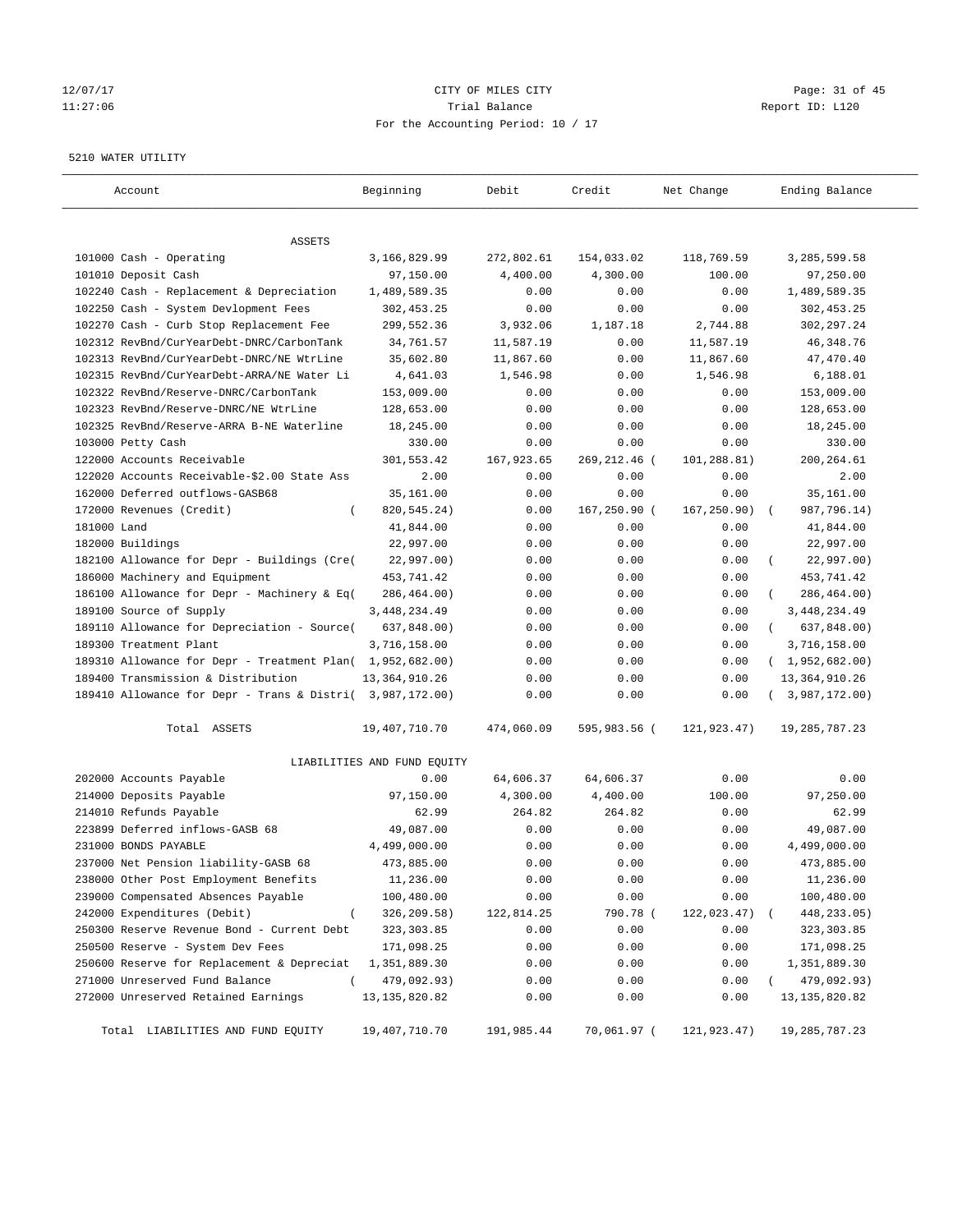# 12/07/17 Page: 32 of 45 11:27:06 Trial Balance Report ID: L120 For the Accounting Period: 10 / 17

#### 5310 SEWER UTILITY

| Account                                                   | Beginning                   | Debit       | Credit       | Net Change  | Ending Balance          |
|-----------------------------------------------------------|-----------------------------|-------------|--------------|-------------|-------------------------|
| <b>ASSETS</b>                                             |                             |             |              |             |                         |
| 101000 Cash - Operating                                   | 1,498,488.92                | 172,710.62  | 109,100.94   | 63,609.68   | 1,562,098.60            |
| 102240 Cash - Replacement & Depreciation                  | 195,098.39                  | 0.00        | 0.00         | 0.00        | 195,098.39              |
| 102250 Cash - System Devlopment Fees                      | 146,760.91                  | 0.00        | 0.00         | 0.00        | 146,760.91              |
| 102279 WWtr Treatment Plant-Phase II Const(               | 429,859.89)                 | 0.00        | 384,780.94 ( | 384,780.94) | 814,640.83)             |
| 102280 WWtr Treatment Plant-Phase I Constr                | 678,063.46                  | 0.00        | 0.00         | 0.00        | 678,063.46              |
| 102316 RevBnd/CurYearDebt-Phase 1 Haynes L                | 25, 220.01                  | 8,406.67    | 0.00         | 8,406.67    | 33,626.68               |
| 102317 RevBnd/CurYearDebt-WWTP Phase II                   | 93, 484. 33                 | 33, 483. 33 | 0.00         | 33, 483. 33 | 126,967.66              |
| 102390 REV BOND/RESERVE-Sewer Phase 1                     | 101,735.00                  | 0.00        | 0.00         | 0.00        | 101,735.00              |
| 102396 REV BOND/RESERVE-SEWER PHASE II                    | 85,894.00                   | 0.00        | 0.00         | 0.00        | 85,894.00               |
| 122000 Accounts Receivable                                | 214,022.01                  | 166, 395.54 | 169,052.61 ( | 2,657.07)   | 211,364.94              |
| 132000 Due From Government (Short Term)                   | 1,684,258.00                | 0.00        | 0.00         | 0.00        | 1,684,258.00            |
| 162000 Deferred outflows-GASB68                           | 28,579.00                   | 0.00        | 0.00         | 0.00        | 28,579.00               |
| 172000 Revenues (Credit)                                  | 2,145,991.80)               | 0.00        | 169,940.43 ( | 169,940.43) | 2, 315, 932. 23)        |
| 181000 Land                                               | 2.00                        | 0.00        | 0.00         | 0.00        | 2.00                    |
| 186000 Machinery and Equipment                            | 743,665.77                  | 0.00        | 0.00         | 0.00        | 743,665.77              |
| 186100 Allowance for Depr - Machinery & Eq(               | 458,458.00)                 | 0.00        | 0.00         | 0.00        | 458,458.00)             |
| 188000 Const. Work in Progress-NE Wtr Line                | 4,835,122.93                | 0.00        | 0.00         | 0.00        | 4,835,122.93            |
| 189300 Treatment Plant                                    | 4,648,138.96                | 0.00        | 0.00         | 0.00        | 4,648,138.96            |
| 189310 Allowance for Depr - Treatment Plan(               | 1,413,812.00)               | 0.00        | 0.00         | 0.00        | (1, 413, 812.00)        |
| 189400 Transmission & Distribution                        | 4,028,819.40                | 0.00        | 0.00         | 0.00        | 4,028,819.40            |
| 189410 Allowance for Depr - Trans & Distri( 1,500,237.00) |                             | 0.00        | 0.00         | 0.00        | (1,500,237.00)          |
| Total ASSETS                                              | 13,058,994.40               | 380,996.16  | 832,874.92 ( | 451,878.76) | 12,607,115.64           |
|                                                           | LIABILITIES AND FUND EQUITY |             |              |             |                         |
| 202000 Accounts Payable                                   | 132,588.44                  | 404,783.63  | 404,783.63   | 0.00        | 132,588.44              |
| 223899 Deferred inflows-GASB 68                           | 39,898.00                   | 0.00        | 0.00         | 0.00        | 39,898.00               |
| 231300 Bonds Pay 1979 Issue                               | 1,212,000.00                | 0.00        | 0.00         | 0.00        | 1,212,000.00            |
| 231301 WWTP #2 Bonds Pay                                  | 3,908,520.00                | 0.00        | 0.00         | 0.00        | 3,908,520.00            |
| 237000 Net Pension liability-GASB 68                      | 385,177.00                  | 0.00        | 0.00         | 0.00        | 385,177.00              |
| 238000 Other Post Employment Benefits                     | 9,136.00                    | 0.00        | 0.00         | 0.00        | 9,136.00                |
| 239000 Compensated Absences Payable                       | 79,792.00                   | 0.00        | 0.00         | 0.00        | 79,792.00               |
| 242000 Expenditures (Debit)                               | (1,059,826.56)              | 451,991.88  | 113.12 (     | 451,878.76) | 1,511,705.32)           |
| 250500 Reserve - System Dev Fees                          | 82,925.91                   | 0.00        | 0.00         | 0.00        | 82,925.91               |
| 250600 Reserve for Replacement & Depreciat                | 1,666,491.83                | 0.00        | 0.00         | 0.00        | 1,666,491.83            |
| 271000 Unreserved Fund Balance<br>$\left($                | 362,628.93)                 | 0.00        | 0.00         | 0.00        | 362,628.93)<br>$\left($ |
| 272000 Unreserved Retained Earnings                       | 6,964,920.71                | 0.00        | 0.00         | 0.00        | 6,964,920.71            |
| Total LIABILITIES AND FUND EOUITY                         | 13,058,994.40               | 856,775.51  | 404,896.75 ( | 451,878.76) | 12,607,115.64           |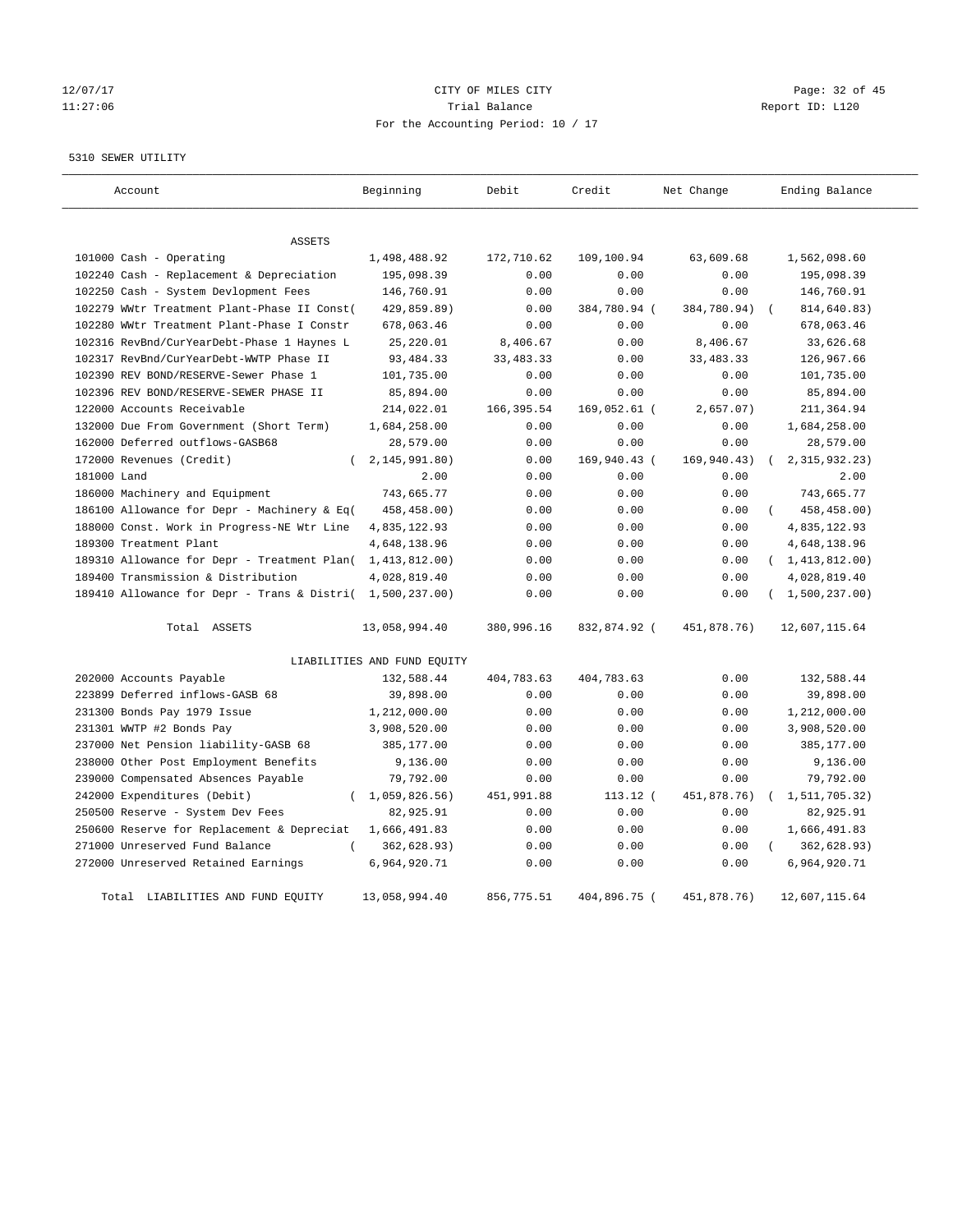# 12/07/17 Page: 33 of 45 11:27:06 Trial Balance Report ID: L120 For the Accounting Period: 10 / 17

#### 5510 AMBULANCE FUND

| Account                                           | Beginning                   | Debit      | Credit       | Net Change  | Ending Balance            |
|---------------------------------------------------|-----------------------------|------------|--------------|-------------|---------------------------|
| <b>ASSETS</b>                                     |                             |            |              |             |                           |
| 101000 Cash - Operating<br>$\left($               | 195,233.33)                 | 43,900.39  | 42,828.82    | 1,071.57    | 194, 161. 76)             |
| 113211 Taxes Receivable - Real 2011               | 19.68                       | 0.00       | 0.00         | 0.00        | 19.68                     |
| 113213 Tax Receivables Real-2013<br>$\left($      | 0.67)                       | 0.00       | 0.00         | 0.00        | 0.67)                     |
| 113214 Taxes Receivable- Real 2014                | 0.87                        | 0.00       | 0.00         | 0.00        | 0.87                      |
| 113215 Tax Receivables Real-2015                  | 6.08                        | 0.00       | 0.00         | 0.00        | 6.08                      |
| 113216 Tax Receivables real-2016                  | 56.94                       | 0.00       | 0.00         | 0.00        | 56.94                     |
| 115208 Taxes Receivable - Personal 2008           | 0.01                        | 0.00       | 0.00         | 0.00        | 0.01                      |
| 115214 Taxes Receivable Personal 2014<br>$\left($ | 0.01)                       | 0.00       | 0.00         | 0.00        | 0.01)                     |
| 115215 Taxes Receivable Personal-2015<br>$\left($ | 0.01)                       | 0.00       | 0.00         | 0.00        | 0.01)                     |
| 115216 Tax receivable personal-2016               | 0.67                        | 0.00       | 0.00         | 0.00        | 0.67                      |
| 115217 Tax receivable personal-2017               | 14.78                       | 0.00       | 0.00         | 0.00        | 14.78                     |
| 122000 Accounts Receivable                        | 251,893.36                  | 65,819.94  | 67,590.74 (  | 1,770.80)   | 250, 122.56               |
| 122100 Acct Receivable<br>$\left($                | 204, 915. 20)               | 0.00       | 0.00         | 0.00        | 204, 915. 20)<br>$\left($ |
| 162000 Deferred outflows-GASB68                   | 24,356.00                   | 0.00       | 0.00         | 0.00        | 24,356.00                 |
| 172000 Revenues (Credit)<br>$\left($              | 191, 193.59)                | 18.06      | 66,463.27 (  | 66, 445.21) | 257,638.80)               |
| 186000 Machinery and Equipment                    | 411, 482.11                 | 0.00       | 0.00         | 0.00        | 411, 482.11               |
| 186100 Allowance for Depr - Machinery & Eq(       | 263, 437.00)                | 0.00       | 0.00         | 0.00        | 263, 437.00)              |
| Total ASSETS<br>$\left($                          | 166, 949.31)                | 109,738.39 | 176,882.83 ( | 67, 144.44) | 234,093.75)<br>$\sqrt{ }$ |
|                                                   | LIABILITIES AND FUND EQUITY |            |              |             |                           |
| 202000 Accounts Payable                           | 0.00                        | 14,067.90  | 14,067.90    | 0.00        | 0.00                      |
| 223100 Deferred Revenue - Real Prop Taxes (       | 102.14)                     | 0.00       | 0.00         | 0.00        | 102.14)                   |
| 223200 Deferred Revenue - Pers Prop Taxes (       | 5.90)                       | 0.00       | 0.00         | 0.00        | 5.90)                     |
| 223899 Deferred inflows-GASB 68                   | 16,741.00                   | 0.00       | 0.00         | 0.00        | 16,741.00                 |
| 235000 CONTRACTS/NOTES/LOANS PAYABLE<br>$\left($  | 0.01)                       | 0.00       | 0.00         | 0.00        | 0.01)                     |
| 237000 Net Pension liability-GASB 68              | 123,016.00                  | 0.00       | 0.00         | 0.00        | 123,016.00                |
| 238000 Other Post Employment Benefits             | 4,975.00                    | 0.00       | 0.00         | 0.00        | 4,975.00                  |
| 239000 Compensated Absences Payable               | 28,702.00                   | 0.00       | 0.00         | 0.00        | 28,702.00                 |
| 242000 Expenditures (Debit)<br>$\left($           | 169, 419.94)                | 67, 144.44 | 0.00(        | 67, 144.44) | 236,564.38)               |
| 271000 Unreserved Fund Balance                    | 121, 630.00)                | 0.00       | 0.00         | 0.00        | 121,630.00)               |
| 272000 Unreserved Retained Earnings               | 49,225.32)                  | 0.00       | 0.00         | 0.00        | 49,225.32)                |
| Total LIABILITIES AND FUND EQUITY<br>$\left($     | 166, 949.31)                | 81, 212.34 | 14,067.90 (  | 67, 144.44) | 234,093.75)               |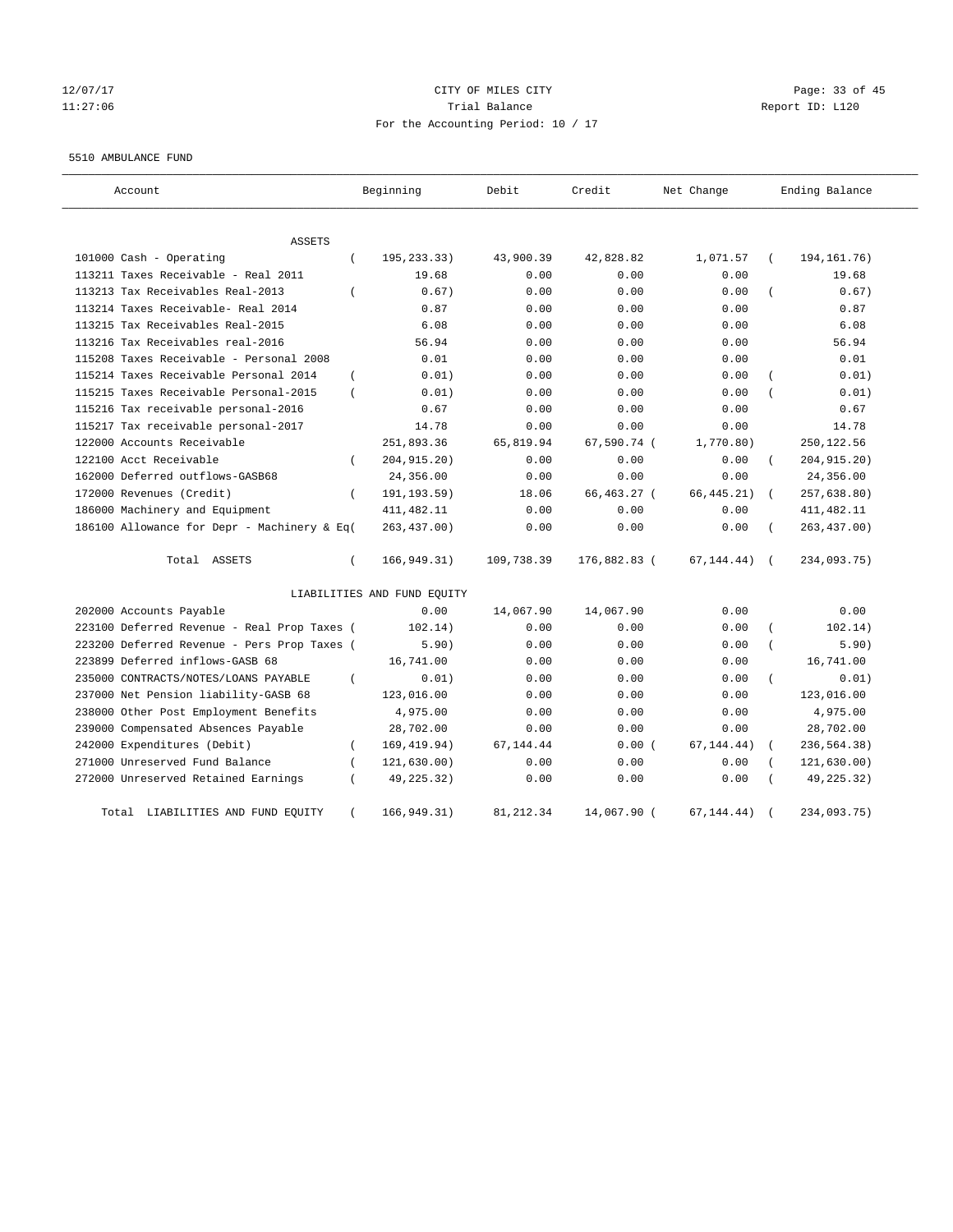# 12/07/17 Page: 34 of 45 11:27:06 Trial Balance Report ID: L120 For the Accounting Period: 10 / 17

#### 5610 AIRPORT OPERATING

| Account                                            | Beginning                   | Debit      | Credit       | Net Change  | Ending Balance            |
|----------------------------------------------------|-----------------------------|------------|--------------|-------------|---------------------------|
| ASSETS                                             |                             |            |              |             |                           |
| 101000 Cash - Operating                            | 229,534.51                  | 77,577.87  | 38, 363.85   | 39, 214.02  | 268,748.53                |
| 102117 Airport Improvement                         | 56,055.12                   | 0.00       | 0.00         | 0.00        | 56,055.12                 |
| 102230 Cash - Surplus/Credit Card Acct<br>$\left($ | 1, 245.50)                  | 12,855.22  | 12,865.26 (  | 10.04)      | 1, 255.54)                |
| 103000 Petty Cash                                  | 100.00                      | 0.00       | 0.00         | 0.00        | 100.00                    |
| 113211 Taxes Receivable - Real 2011                | 11.57                       | 0.00       | 0.00         | 0.00        | 11.57                     |
| 113213 Tax Receivables Real-2013                   | 1.04)                       | 0.00       | 0.00         | 0.00        | 1.04)                     |
| 113214 Taxes Receivable- Real 2014                 | 1.32                        | 0.00       | 0.00         | 0.00        | 1.32                      |
| 113215 Tax Receivables Real-2015                   | 9.15                        | 0.00       | 0.00         | 0.00        | 9.15                      |
| 113216 Tax Receivables real-2016                   | 85.37                       | 0.00       | 0.00         | 0.00        | 85.37                     |
| 115208 Taxes Receivable - Personal 2008            | 0.02                        | 0.00       | 0.00         | 0.00        | 0.02                      |
| 115215 Taxes Receivable Personal-2015              | 0.01                        | 0.00       | 0.00         | 0.00        | 0.01                      |
| 115216 Tax receivable personal-2016                | 1.02                        | 0.00       | 0.00         | 0.00        | 1.02                      |
| 115217 Tax receivable personal-2017                | 22.16                       | 0.00       | 0.00         | 0.00        | 22.16                     |
| 122000 Accounts Receivable                         | 0.00                        | 16,758.16  | 16,758.16    | 0.00        | 0.00                      |
| 141000 Prepaid Expense                             | 4,615.00                    | 0.00       | 0.00         | 0.00        | 4,615.00                  |
| 162000 Deferred outflows-GASB68                    | 6,871.00                    | 0.00       | 0.00         | 0.00        | 6,871.00                  |
| 172000 Revenues (Credit)                           | 563, 272.67)                | 0.00       | 77,517.83 (  | 77,517.83)  | 640,790.50)<br>$\sqrt{2}$ |
| 181000 Land                                        | 19,983.00                   | 0.00       | 0.00         | 0.00        | 19,983.00                 |
| 182000 Buildings                                   | 677,537.00                  | 0.00       | 0.00         | 0.00        | 677,537.00                |
| 182100 Allowance for Depr - Buildings (Cre(        | 368,868.00)                 | 0.00       | 0.00         | 0.00        | 368,868.00)               |
| 184000 Improvements Other Than Buildings           | 13,017,833.11               | 0.00       | 0.00         | 0.00        | 13,017,833.11             |
| 184100 Allowance for Depr - Imp Other Than(        | 2,810,394.00)               | 0.00       | 0.00         | 0.00        | (2,810,394.00)            |
| 186000 Machinery and Equipment                     | 907,191.59                  | 0.00       | 0.00         | 0.00        | 907,191.59                |
| 186100 Allowance for Depr - Machinery & Eq(        | 427,674.00)                 | 0.00       | 0.00         | 0.00        | 427,674.00)               |
| Total ASSETS                                       | 10,748,395.74               | 107,191.25 | 145,505.10 ( | 38, 313.85) | 10,710,081.89             |
|                                                    | LIABILITIES AND FUND EQUITY |            |              |             |                           |
| 202000 Accounts Payable                            | 0.00                        | 24,545.97  | 24,545.97    | 0.00        | 0.00                      |
| 223100 Deferred Revenue - Real Prop Taxes (        | 153.22)                     | 0.00       | 0.00         | 0.00        | 153.22)                   |
| 223200 Deferred Revenue - Pers Prop Taxes (        | 8.86)                       | 0.00       | 0.00         | 0.00        | 8.86)                     |
| 223899 Deferred inflows-GASB 68                    | 9,592.00                    | 0.00       | 0.00         | 0.00        | 9,592.00                  |
| 235000 CONTRACTS/NOTES/LOANS PAYABLE               | 2,352.61                    | 0.00       | 0.00         | 0.00        | 2,352.61                  |
| 235140 LTrm Pay/Intercap-Runway                    | 14,757.13                   | 0.00       | 0.00         | 0.00        | 14,757.13                 |
| 235150 LTrm Pay/MT Aeronautics                     | 4,921.00                    | 0.00       | 0.00         | 0.00        | 4,921.00                  |
| 235160 LTrm Pay/MT Aeronautics (2)                 | 135,624.00                  | 0.00       | 0.00         | 0.00        | 135,624.00                |
| 237000 Net Pension liability-GASB 68               | 92,598.00                   | 0.00       | 0.00         | 0.00        | 92,598.00                 |
| 238000 Other Post Employment Benefits              | 2,789.00                    | 0.00       | 0.00         | 0.00        | 2,789.00                  |
| 239000 Compensated Absences Payable                | 14,631.00                   | 0.00       | 0.00         | 0.00        | 14,631.00                 |
| 242000 Expenditures (Debit)<br>$\left($            | 368, 353.03)                | 38, 363.85 | 50.00(       | 38, 313.85) | 406,666.88)               |
| 250600 Reserve for Replacement & Depreciat         | 18,913.67                   | 0.00       | 0.00         | 0.00        | 18,913.67                 |
| 271000 Unreserved Fund Balance                     | 80,253.00)                  | 0.00       | 0.00         | 0.00        | 80,253.00)                |
| 272000 Unreserved Retained Earnings                | 10,900,985.44               | 0.00       | 0.00         | 0.00        | 10,900,985.44             |
| Total LIABILITIES AND FUND EQUITY                  | 10,748,395.74               | 62,909.82  | 24,595.97 (  | 38, 313.85) | 10,710,081.89             |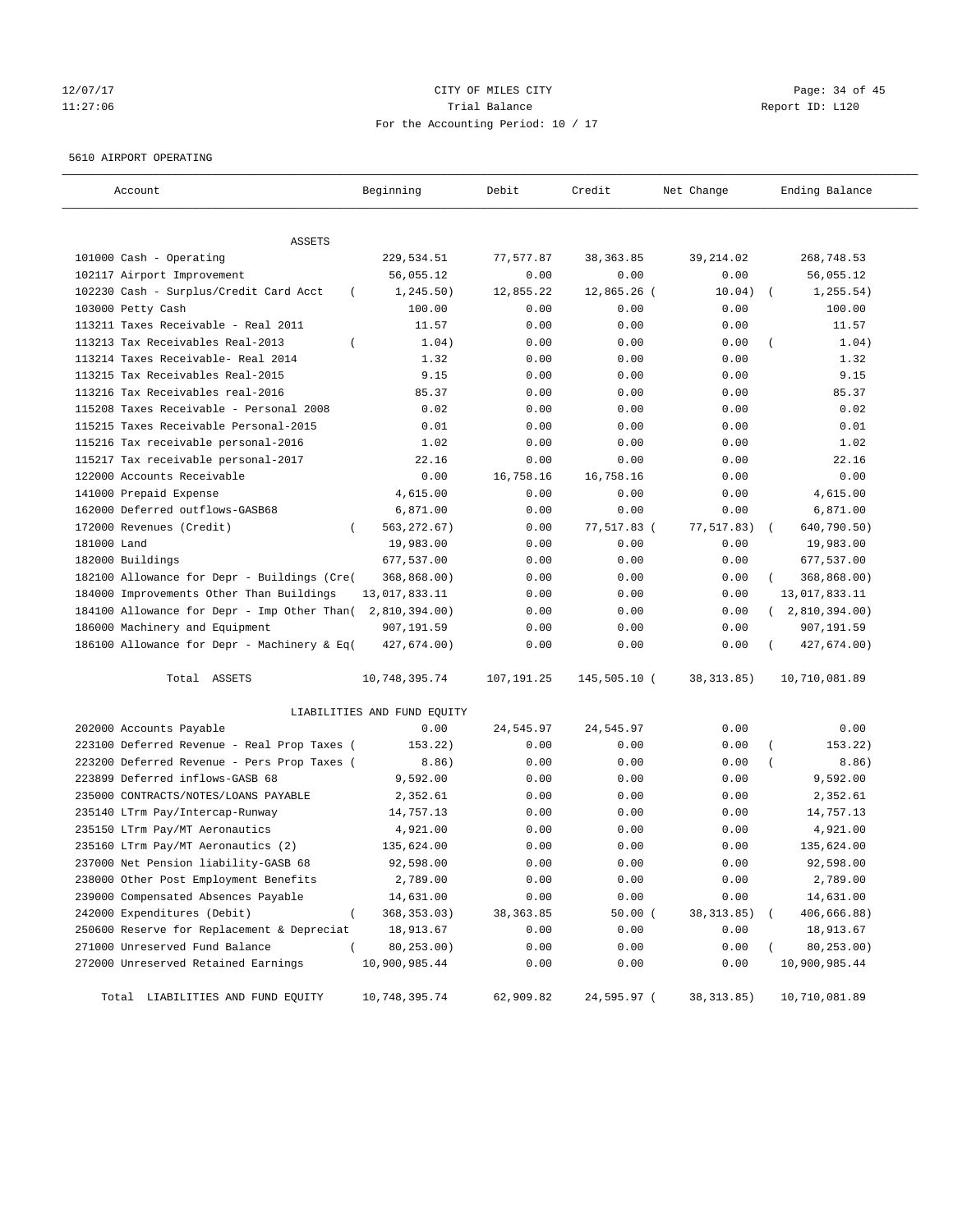# 12/07/17 Page: 35 of 45 11:27:06 **Trial Balance Trial Balance Report ID:** L120 For the Accounting Period: 10 / 17

#### 6040 PUBLIC WORKS

| Account                              | Beginning                   | Debit      | Credit      | Net Change   | Ending Balance |
|--------------------------------------|-----------------------------|------------|-------------|--------------|----------------|
|                                      |                             |            |             |              |                |
| ASSETS                               |                             |            |             |              |                |
| 101000 Cash - Operating              | 35,090.77                   | 0.00       | 14,377.87 ( | 14,377.87)   | 20,712.90      |
| 172000 Revenues (Credit)             | 35,848.06)                  | 0.00       | 0.00        | 0.00         | 35,848.06)     |
| Total ASSETS                         | 757.29)                     | 0.00       | 14,377.87 ( | 14,377.87) ( | 15, 135, 16)   |
|                                      | LIABILITIES AND FUND EQUITY |            |             |              |                |
| 202000 Accounts Payable              | 0.00                        | 1,786.58   | 1,786.58    | 0.00         | 0.00           |
| 239000 Compensated Absences Payable  | 12,809.00                   | 0.00       | 0.00        | 0.00         | 12,809.00      |
| 242000 Expenditures (Debit)          | 45,779.86)                  | 14,377.87  | 0.00(       | 14,377.87)   | 60, 157.73)    |
| 271000 Unreserved Fund Balance       | 64,521.88)                  | 0.00       | 0.00        | 0.00         | 64,521.88)     |
| 272000 Unreserved Retained Earnings  | 96,735.45                   | 0.00       | 0.00        | 0.00         | 96,735.45      |
| LIABILITIES AND FUND EQUITY<br>Total | $757.29$ )                  | 16, 164.45 | 1,786.58 (  | 14,377.87) ( | 15, 135, 16)   |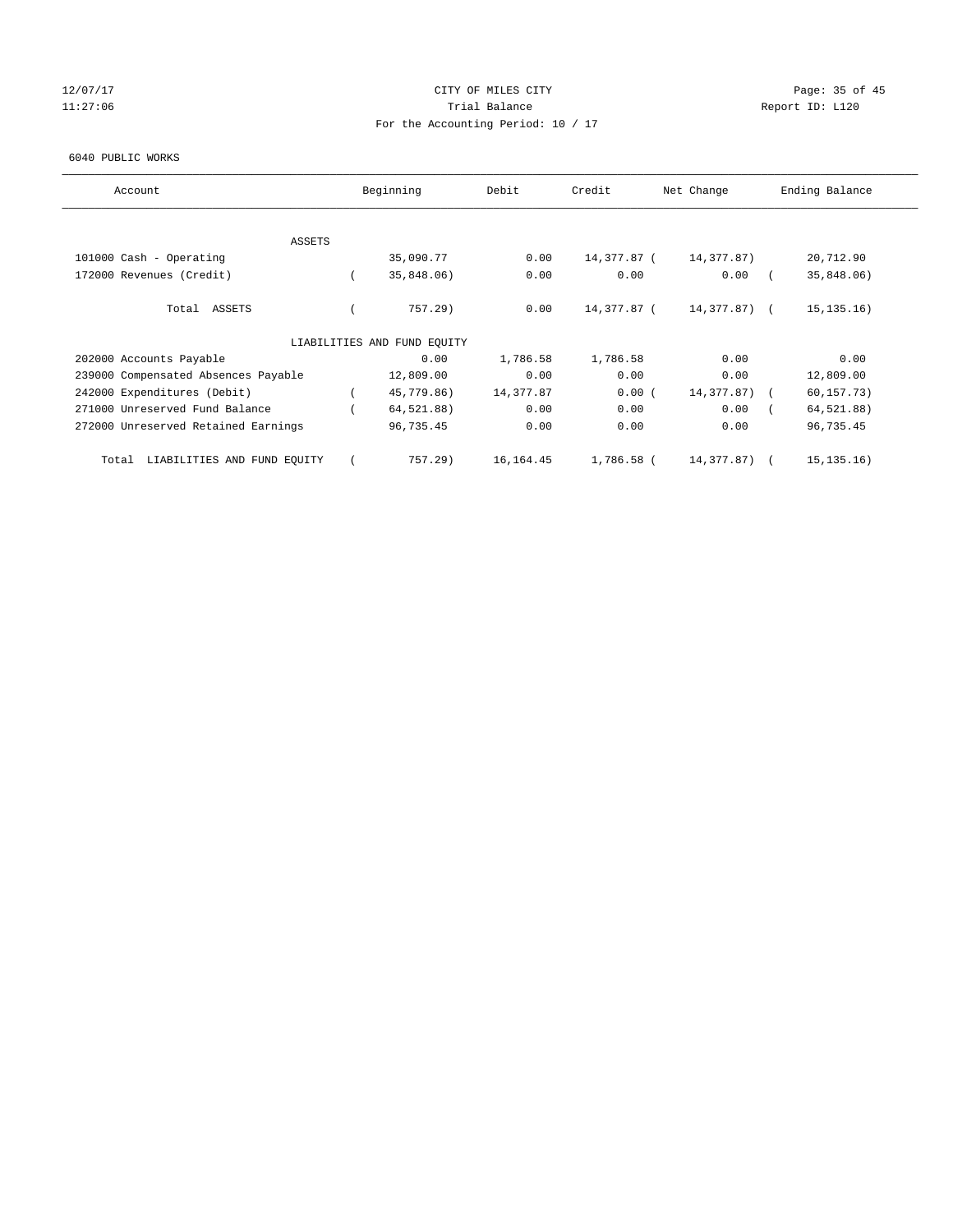# 12/07/17 Page: 36 of 45 11:27:06 **Trial Balance Trial Balance Report ID:** L120 For the Accounting Period: 10 / 17

### 7370 TBID

| Account                              | Beginning                   |      | Debit     | Credit    | Net Change | Ending Balance |
|--------------------------------------|-----------------------------|------|-----------|-----------|------------|----------------|
|                                      |                             |      |           |           |            |                |
|                                      | ASSETS                      |      |           |           |            |                |
| 101000 Cash - Operating              |                             | 0.00 | 8,131.00  | 8,131.00  | 0.00       | 0.00           |
| Total ASSETS                         |                             | 0.00 | 8,131.00  | 8,131.00  | 0.00       | 0.00           |
|                                      | LIABILITIES AND FUND EQUITY |      |           |           |            |                |
| 202000 Accounts Payable              |                             | 0.00 | 8,131.00  | 8,131.00  | 0.00       | 0.00           |
| 212500 Due to Others                 |                             | 0.00 | 8,131.00  | 8,131.00  | 0.00       | 0.00           |
| LIABILITIES AND FUND EQUITY<br>Total |                             | 0.00 | 16,262.00 | 16,262.00 | 0.00       | 0.00           |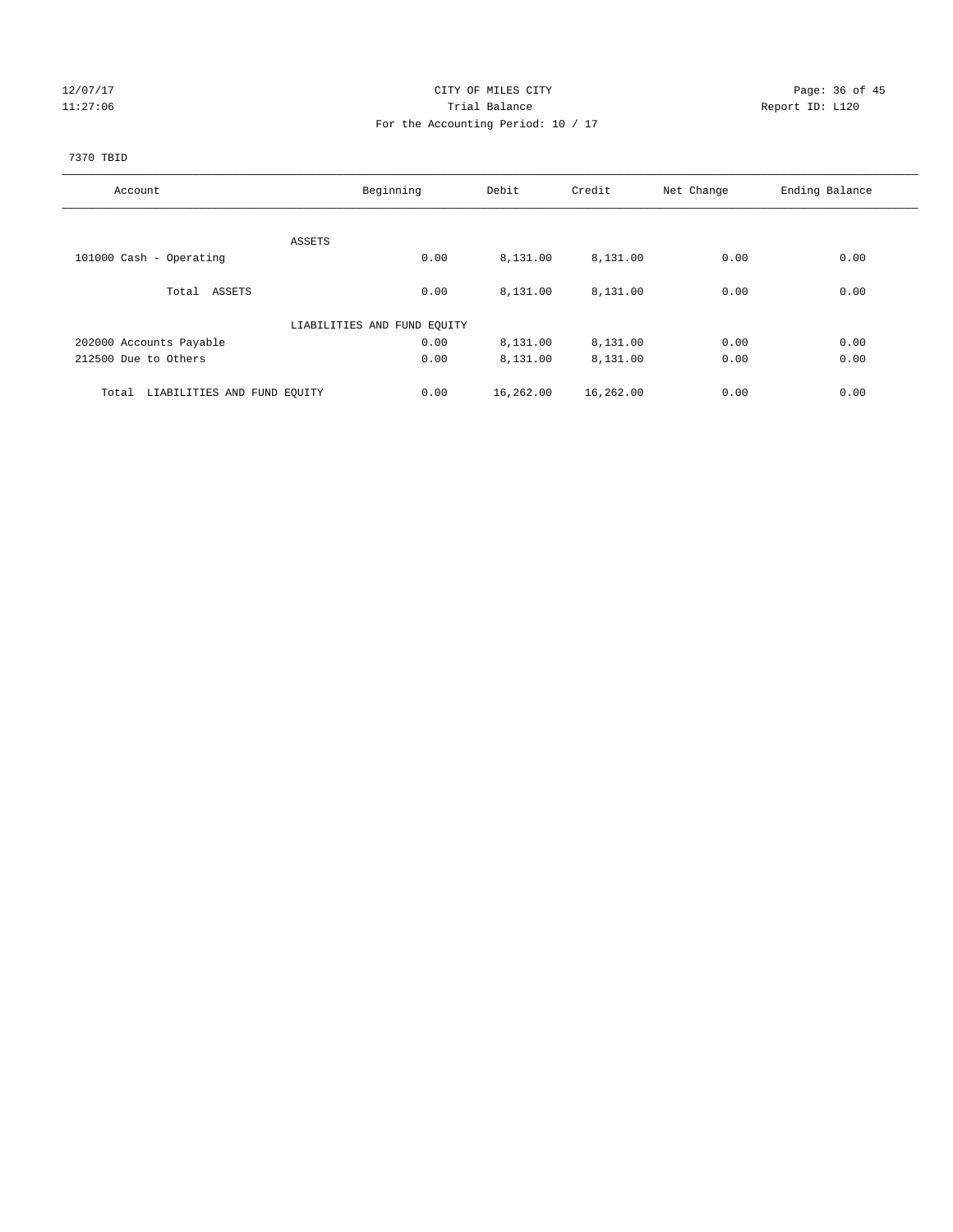# 12/07/17 Page: 37 of 45 11:27:06 Trial Balance Report ID: L120 For the Accounting Period: 10 / 17

7467 Law Enforcement Academy Surcharge

| Account                                   | Beginning                   | Debit  | Credit | Net Change | Ending Balance |
|-------------------------------------------|-----------------------------|--------|--------|------------|----------------|
| ASSETS                                    |                             |        |        |            |                |
| 101000 Cash - Operating                   | 375.00                      | 375.00 | 0.00   | 375.00     | 750.00         |
| ASSETS<br>Total                           | 375.00                      | 375.00 | 0.00   | 375.00     | 750.00         |
|                                           | LIABILITIES AND FUND EQUITY |        |        |            |                |
| 212200 Due to Federal, Soc Sec & Medicare | 375.00                      | 0.00   | 375.00 | 375.00     | 750.00         |
| LIABILITIES AND FUND EQUITY<br>Total      | 375.00                      | 0.00   | 375.00 | 375.00     | 750.00         |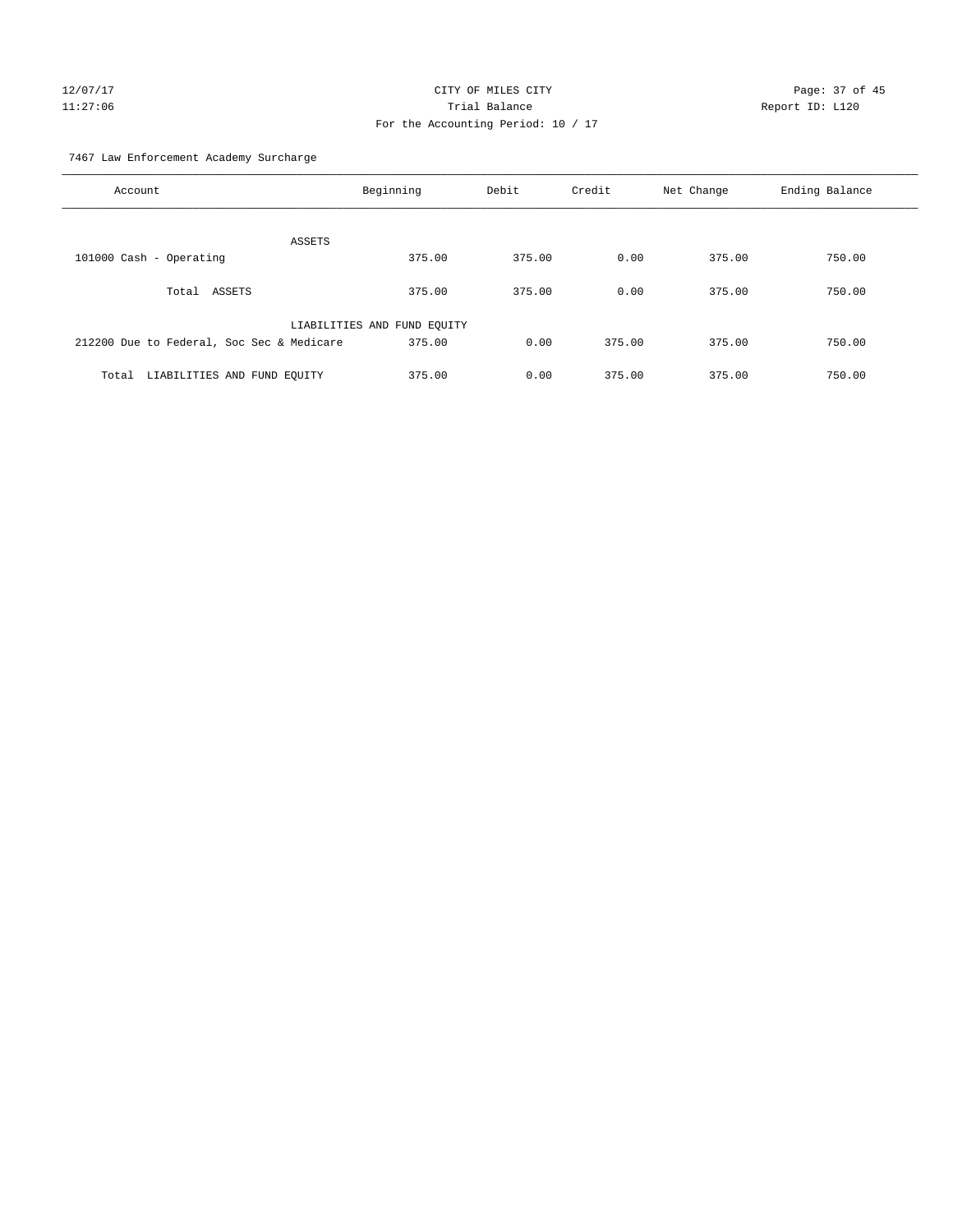#### 7471 CIVIL LEGAL ASSIST/VICTIM DOM VIOLENCE PROG

| Account                              | Beginning                   | Debit  | Credit | Net Change | Ending Balance |
|--------------------------------------|-----------------------------|--------|--------|------------|----------------|
| ASSETS                               |                             |        |        |            |                |
| 101000 Cash - Operating              | 2,441.50                    | 525.00 | 0.00   | 525.00     | 2,966.50       |
| Total ASSETS                         | 2,441.50                    | 525.00 | 0.00   | 525.00     | 2,966.50       |
|                                      | LIABILITIES AND FUND EQUITY |        |        |            |                |
| 212500 Due to Others                 | 2,441.50                    | 0.00   | 525.00 | 525.00     | 2,966.50       |
| LIABILITIES AND FUND EQUITY<br>Total | 2,441.50                    | 0.00   | 525.00 | 525.00     | 2,966.50       |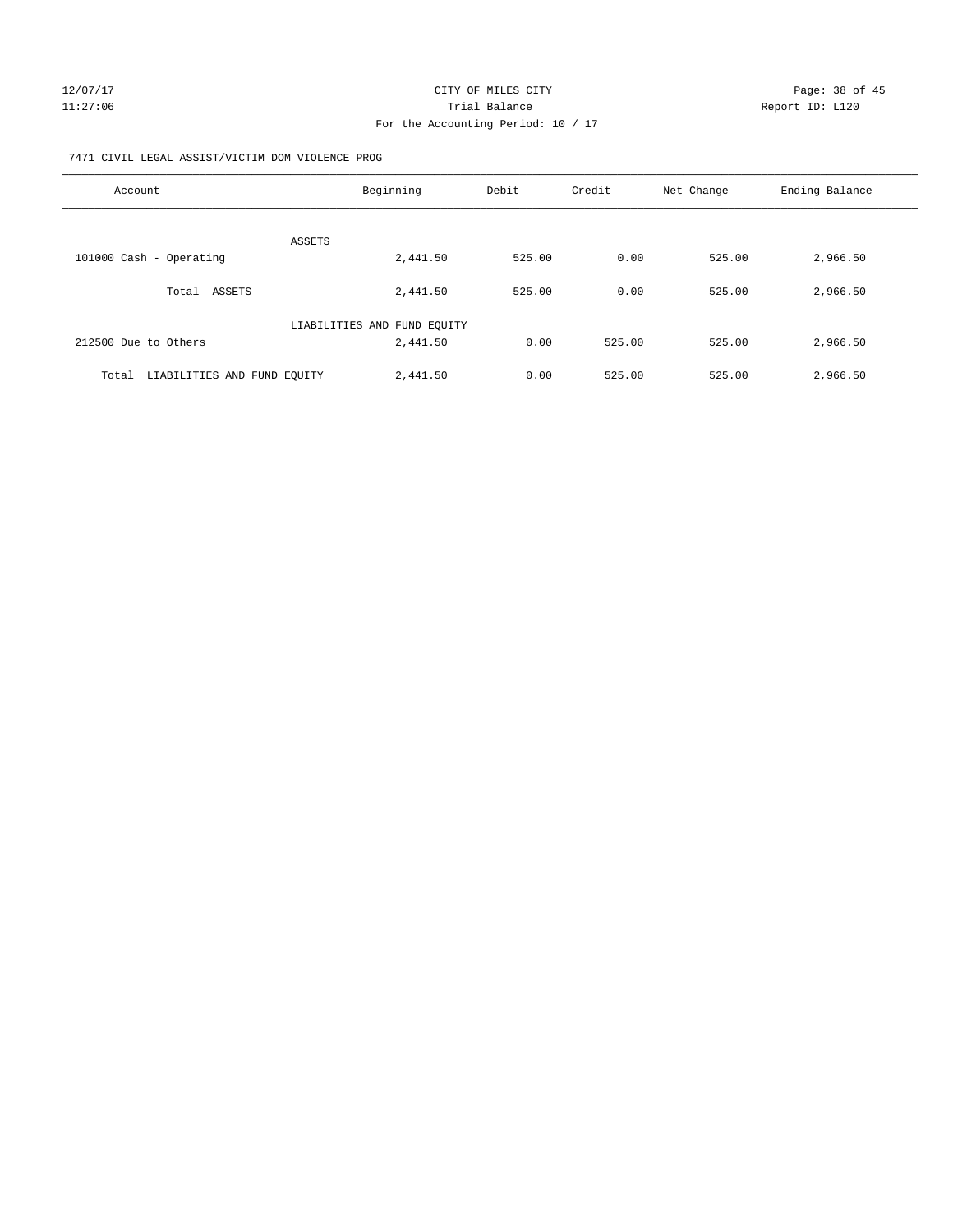# 12/07/17 Page: 39 of 45 11:27:06 **Trial Balance Trial Balance Report ID:** L120 For the Accounting Period: 10 / 17

7473 Public Defender Fee

| Account                              | Beginning                   | Debit | Credit | Net Change | Ending Balance |
|--------------------------------------|-----------------------------|-------|--------|------------|----------------|
| <b>ASSETS</b>                        |                             |       |        |            |                |
| 101000 Cash - Operating              | 120.00                      | 0.00  | 0.00   | 0.00       | 120.00         |
| ASSETS<br>Total                      | 120.00                      | 0.00  | 0.00   | 0.00       | 120.00         |
|                                      | LIABILITIES AND FUND EQUITY |       |        |            |                |
| 212500 Due to Others                 | 120.00                      | 0.00  | 0.00   | 0.00       | 120.00         |
| LIABILITIES AND FUND EQUITY<br>Total | 120.00                      | 0.00  | 0.00   | 0.00       | 120.00         |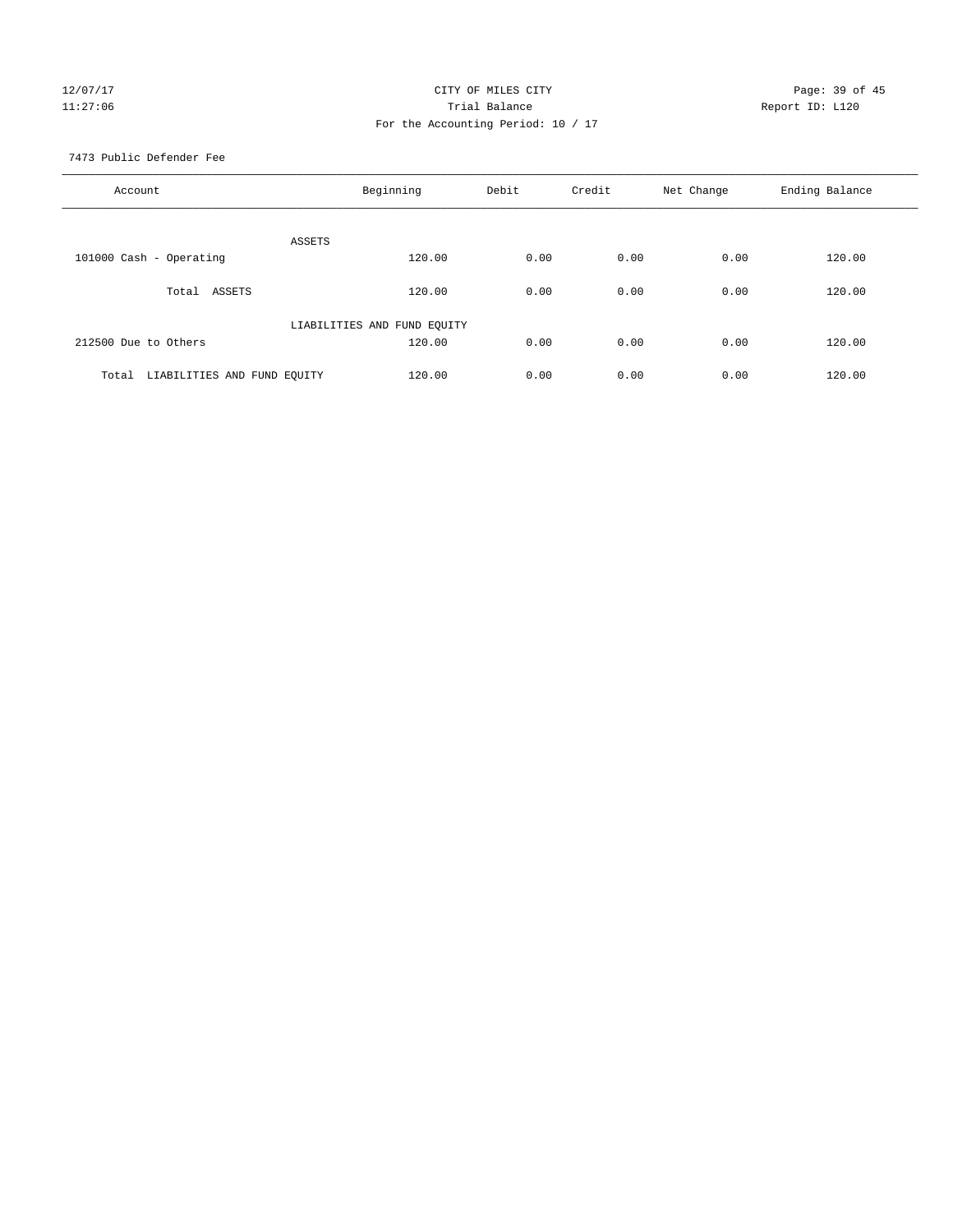# 12/07/17 Page: 40 of 45 11:27:06 **Trial Balance Trial Balance Report ID:** L120 For the Accounting Period: 10 / 17

#### 7910 PAYROLL FUND

| Account                                     | Beginning                   | Debit      | Credit       | Net Change | Ending Balance |
|---------------------------------------------|-----------------------------|------------|--------------|------------|----------------|
|                                             |                             |            |              |            |                |
| <b>ASSETS</b>                               |                             |            |              |            |                |
| 101000 Cash - Operating                     | 133,513.80                  | 493,156.80 | 534,000.85 ( | 40,844.05) | 92,669.75      |
|                                             |                             |            |              |            |                |
| Total ASSETS                                | 133,513.80                  | 493,156.80 | 534,000.85 ( | 40,844.05) | 92,669.75      |
|                                             |                             |            |              |            |                |
|                                             | LIABILITIES AND FUND EQUITY |            |              |            |                |
| 201000 Warrants Payable                     | 133, 219.67                 | 146,792.95 | 91,062.14 (  | 55,730.81) | 77,488.86      |
| 212200 Due to Federal, Soc Sec & Medicare ( | 3.32)                       | 74,321.84  | 74,321.84    | 0.00       | 3.32)          |
| 212202 Due to State Unemployment            | 0.32                        | 0.00       | 903.04       | 903.04     | 903.36         |
| 212203 Due to Worker's Compensation         | 0.68                        | 0.00       | 14,271.52    | 14,271.52  | 14,272.20      |
| 212204 Due to State Income Tax              | 0.00                        | 15,963.00  | 15,963.00    | 0.00       | 0.00           |
| 212205 Due to MPORS-GABA                    | 287.80                      | 15,231.91  | 14,944.11 (  | 287.80     | 0.00           |
| 212207 Due to AFLAC, AFLAC PRETAX           | 0.00                        | 471.40     | 471.40       | 0.00       | 0.00           |
| 212208 Due to Health Ins, Dental, Vision    | 8.65                        | 62,477.00  | 62,477.00    | 0.00       | 8.65           |
| 212209 Due to PERS Retirement               | 0.00                        | 33,969.40  | 33,969.40    | 0.00       | 0.00           |
| 212210 Due to FURS-GABA Retirement          | 0.00                        | 13,037.12  | 13,037.12    | 0.00       | 0.00           |
| 212212 Due to City of Miles City            | 0.00                        | 944.40     | 944.40       | 0.00       | 0.00           |
|                                             |                             |            |              |            |                |
| Total LIABILITIES AND FUND EQUITY           | 133,513.80                  | 363,209.02 | 322,364.97 ( | 40,844.05) | 92,669.75      |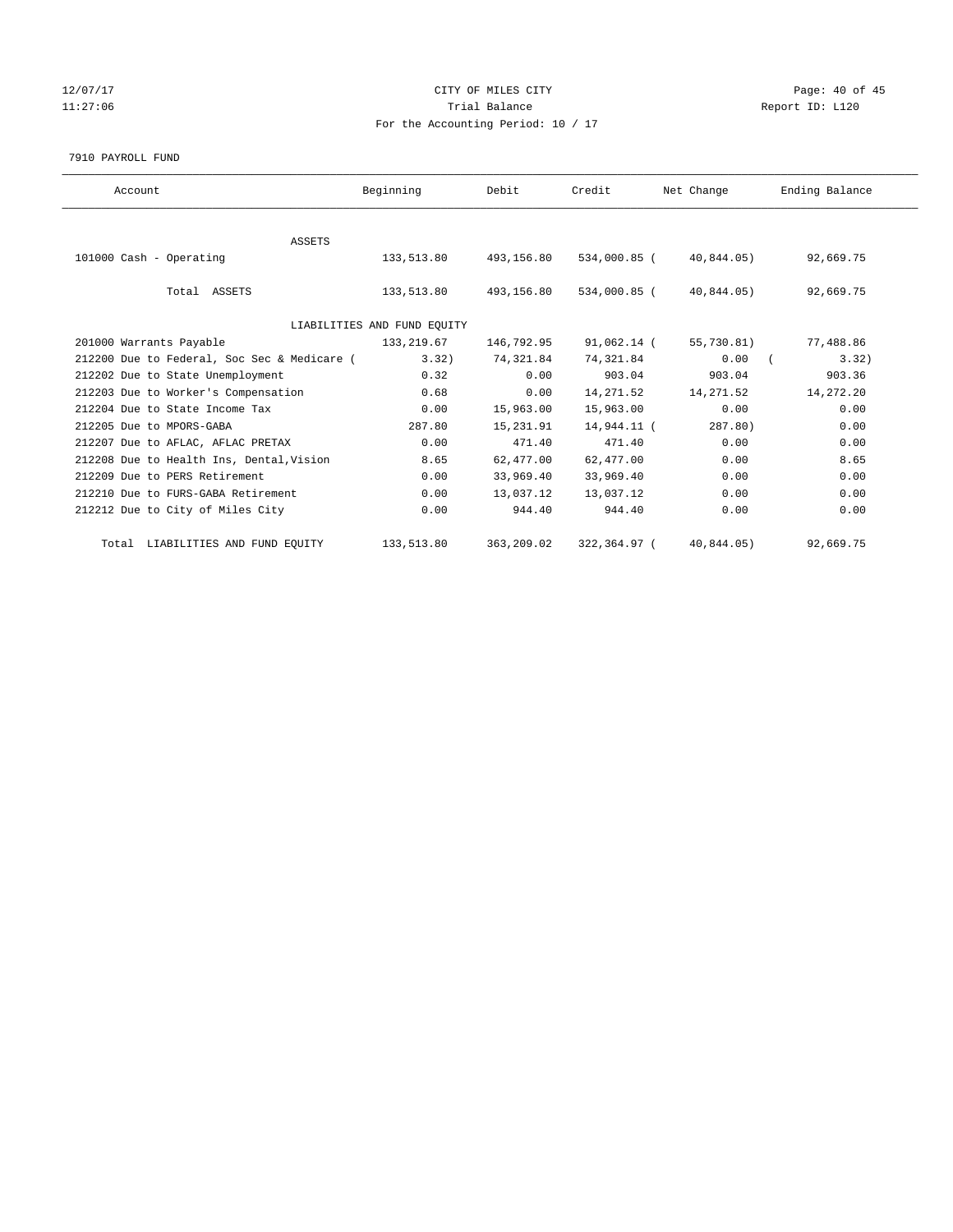| 127<br>O |   |
|----------|---|
|          | n |

# CITY OF MILES CITY CONTROL CONTROL CITY CONTROL Page: 41 of 45 127:06 Trial Balance Report ID: L120 For the Accounting Period: 10 / 17

#### 7930 CLAIMS FUND

| Account                              | Beginning                   | Debit      | Credit     | Net Change  | Ending Balance |
|--------------------------------------|-----------------------------|------------|------------|-------------|----------------|
|                                      |                             |            |            |             |                |
|                                      | ASSETS                      |            |            |             |                |
| 101000 Cash - Operating              | 459,026.60                  | 705,048.51 | 609,704.74 | 95, 343, 77 | 554, 370.37    |
| ASSETS<br>Total                      | 459,026.60                  | 705,048.51 | 609,704.74 | 95, 343, 77 | 554, 370.37    |
|                                      | LIABILITIES AND FUND EQUITY |            |            |             |                |
| 201000 Warrants Payable              | 459,026.60                  | 609,704.74 | 705,048.51 | 95, 343, 77 | 554, 370.37    |
| LIABILITIES AND FUND EQUITY<br>Total | 459,026.60                  | 609,704.74 | 705,048.51 | 95, 343. 77 | 554, 370.37    |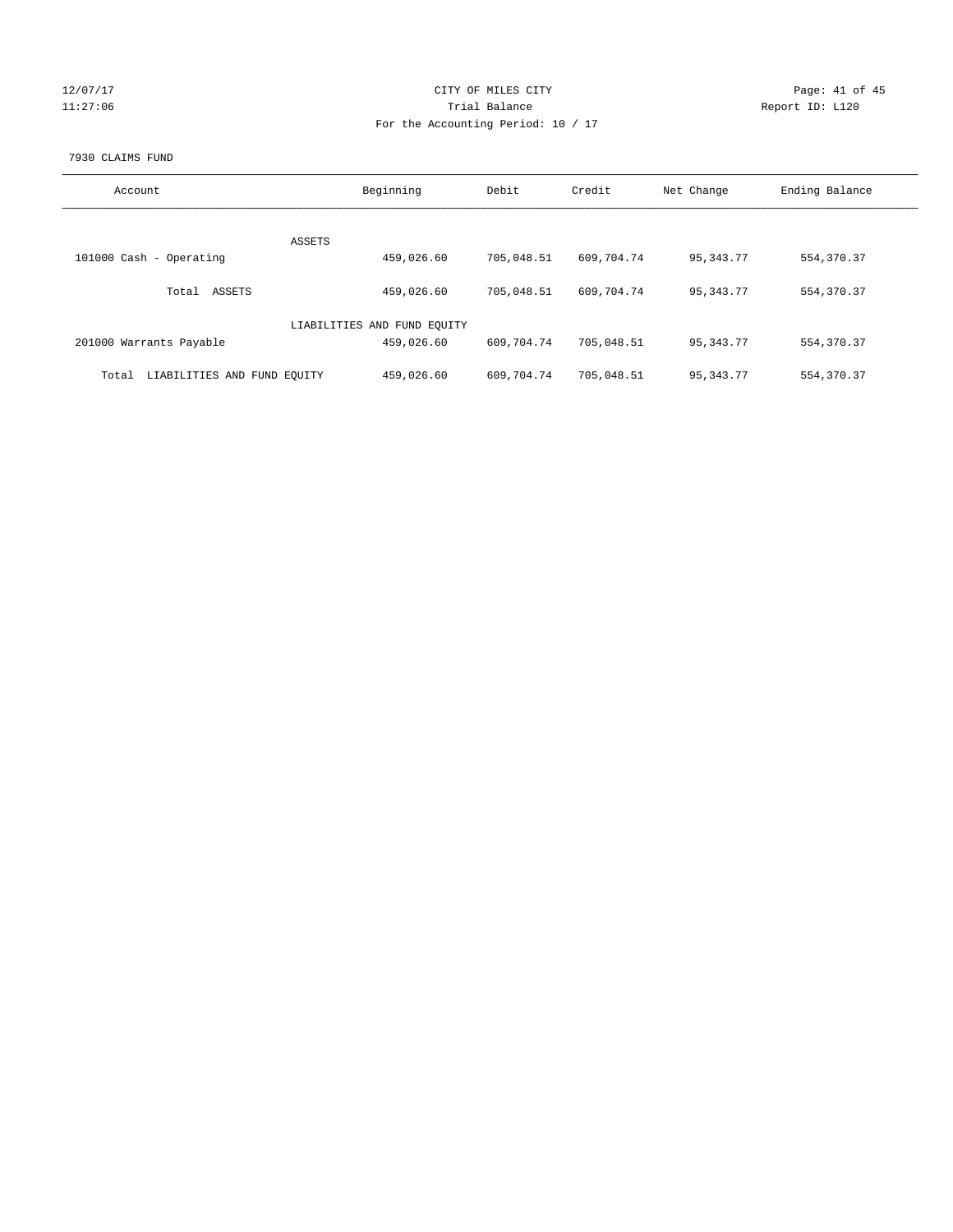# 12/07/17 Page: 42 of 45 11:27:06 Trial Balance Report ID: L120 For the Accounting Period: 10 / 17

7980 CUSTER CO WATER & SEWER DISTRICT

| Account                                 | Beginning                   | Debit     | Credit    | Net Change | Ending Balance |
|-----------------------------------------|-----------------------------|-----------|-----------|------------|----------------|
|                                         |                             |           |           |            |                |
| ASSETS                                  |                             |           |           |            |                |
| 101000 Cash - Operating                 | 0.00                        | 13,991.95 | 13,991.95 | 0.00       | 0.00           |
| 122000 Accounts Receivable              | 16,404.21                   | 14,624.62 | 13,991.95 | 632.67     | 17,036.88      |
| Total ASSETS                            | 16,404.21                   | 28,616.57 | 27,983.90 | 632.67     | 17,036.88      |
|                                         | LIABILITIES AND FUND EQUITY |           |           |            |                |
| 202000 Accounts Payable                 | 0.00                        | 13,991.95 | 13,991.95 | 0.00       | 0.00           |
| 211020 Due to Custer Water & Sewer Dist | 16,404.21                   | 13,991.95 | 14,624.62 | 632.67     | 17,036.88      |
| LIABILITIES AND FUND EQUITY<br>Total    | 16,404.21                   | 27,983.90 | 28,616.57 | 632.67     | 17,036.88      |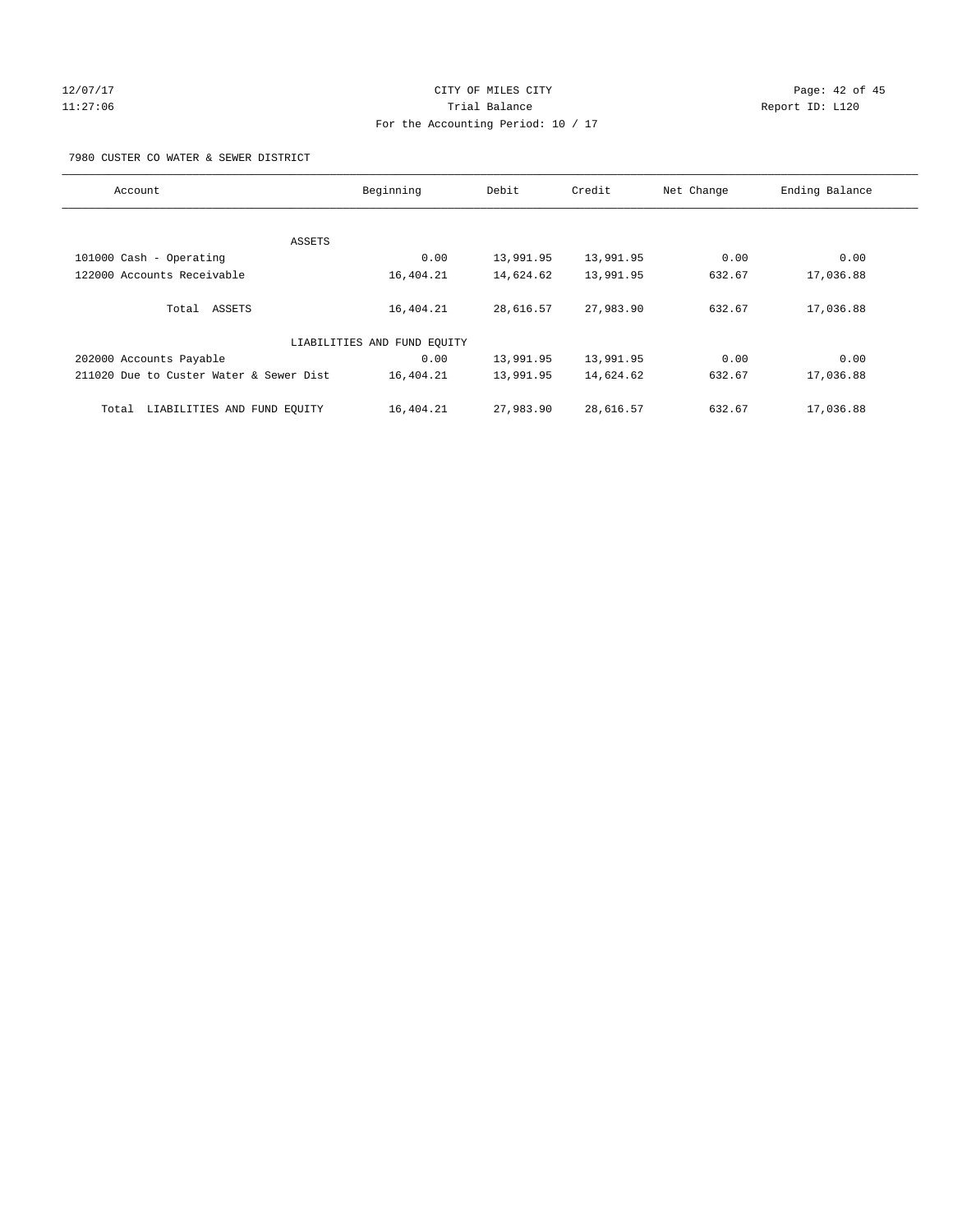# 12/07/17 Page: 43 of 45 11:27:06 Trial Balance Report ID: L120 For the Accounting Period: 10 / 17

7981 Interest Clearing

| Account                              | Beginning                   | Debit     | Credit      | Net Change | Ending Balance |
|--------------------------------------|-----------------------------|-----------|-------------|------------|----------------|
|                                      |                             |           |             |            |                |
|                                      | ASSETS                      |           |             |            |                |
| 101000 Cash - Operating              | 10,575.37                   | 9,879.97  | 10,575.37 ( | 695.40)    | 9,879.97       |
| Total ASSETS                         | 10,575.37                   | 9,879.97  | 10,575.37 ( | 695.40)    | 9,879.97       |
|                                      | LIABILITIES AND FUND EQUITY |           |             |            |                |
| 212500 Due to Others                 | 10,575.37                   | 10,575.37 | 9,879.97 (  | 695.40)    | 9,879.97       |
| LIABILITIES AND FUND EQUITY<br>Total | 10,575.37                   | 10,575.37 | 9,879.97 (  | 695.40     | 9,879.97       |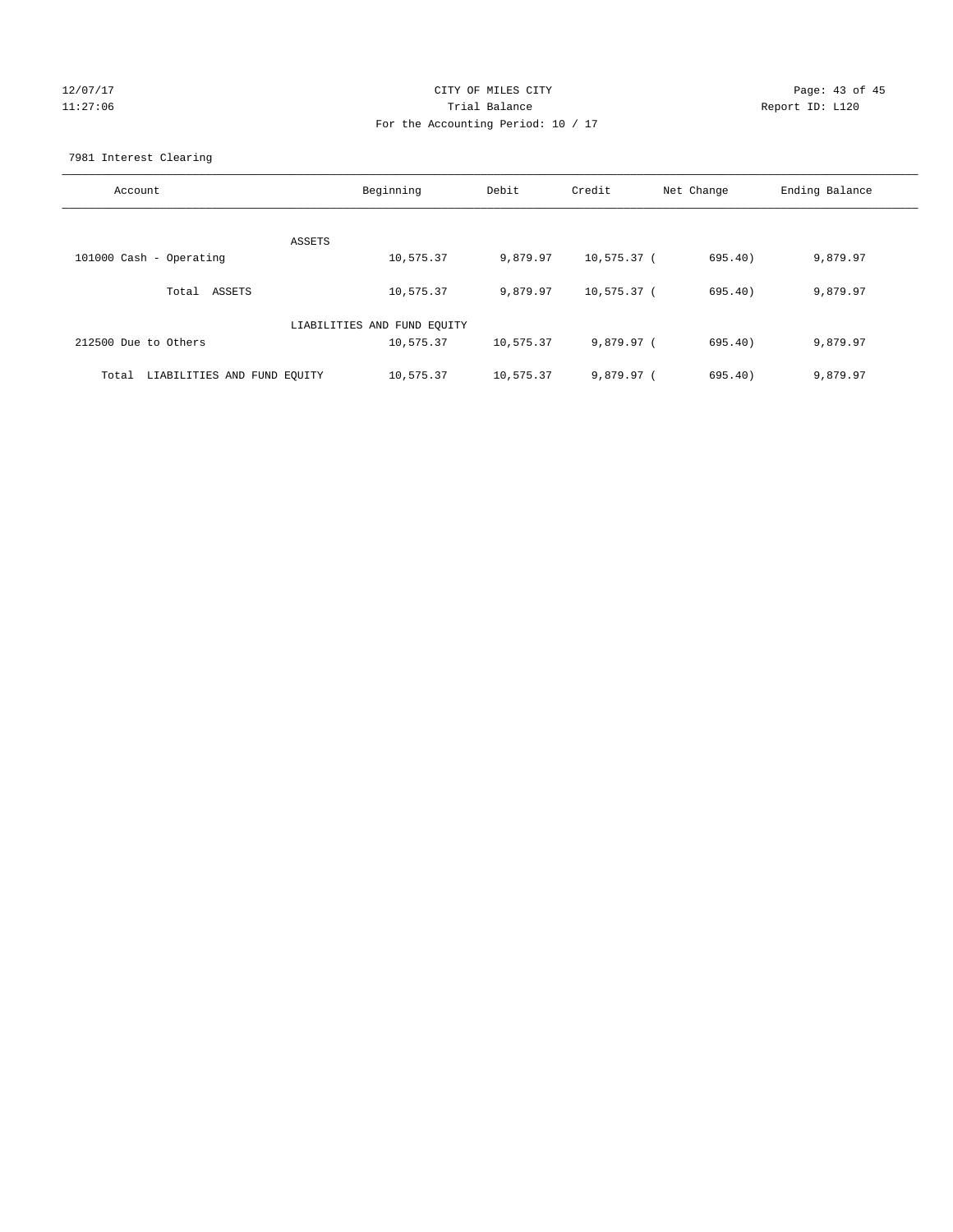# 12/07/17 Page: 44 of 45 11:27:06 **Trial Balance Trial Balance Report ID:** L120 For the Accounting Period: 10 / 17

#### 9000 GENERAL FIXED ASSETS GROUP OF ACCOUNTS FUND

| Account                                                    | Beginning                   | Debit | Credit | Net Change | Ending Balance  |
|------------------------------------------------------------|-----------------------------|-------|--------|------------|-----------------|
| ASSETS                                                     |                             |       |        |            |                 |
| 181000 Land                                                | 526,599.00                  | 0.00  | 0.00   | 0.00       | 526,599.00      |
| 182000 Buildings                                           | 1,986,836.00                | 0.00  | 0.00   | 0.00       | 1,986,836.00    |
| 182100 Allowance for Depr - Buildings (Cre(                | 684,991.00)                 | 0.00  | 0.00   | 0.00       | 684,991.00)     |
| 186000 Machinery and Equipment                             | 3,038,732.00                | 0.00  | 0.00   | 0.00       | 3,038,732.00    |
| 186100 Allowance for Depr - Machinery & Eq(                | 1,463,750.00                | 0.00  | 0.00   | 0.00       | 1,463,750.00    |
| 187000 Infrastructure                                      | 33,670,108.00               | 0.00  | 0.00   | 0.00       | 33,670,108.00   |
| 187100 Allowance For Depreciation - Infras( 16,321,771.00) |                             | 0.00  | 0.00   | 0.00       | 16,321,771.00)  |
| Total ASSETS                                               | 20, 751, 763.00             | 0.00  | 0.00   | 0.00       | 20, 751, 763.00 |
|                                                            | LIABILITIES AND FUND EQUITY |       |        |            |                 |
| 280000 INVESTMENT IN GENERAL FIXED ASSETS                  | 20, 751, 763.00             | 0.00  | 0.00   | 0.00       | 20, 751, 763.00 |
| LIABILITIES AND FUND EQUITY<br>Total                       | 20, 751, 763.00             | 0.00  | 0.00   | 0.00       | 20, 751, 763.00 |